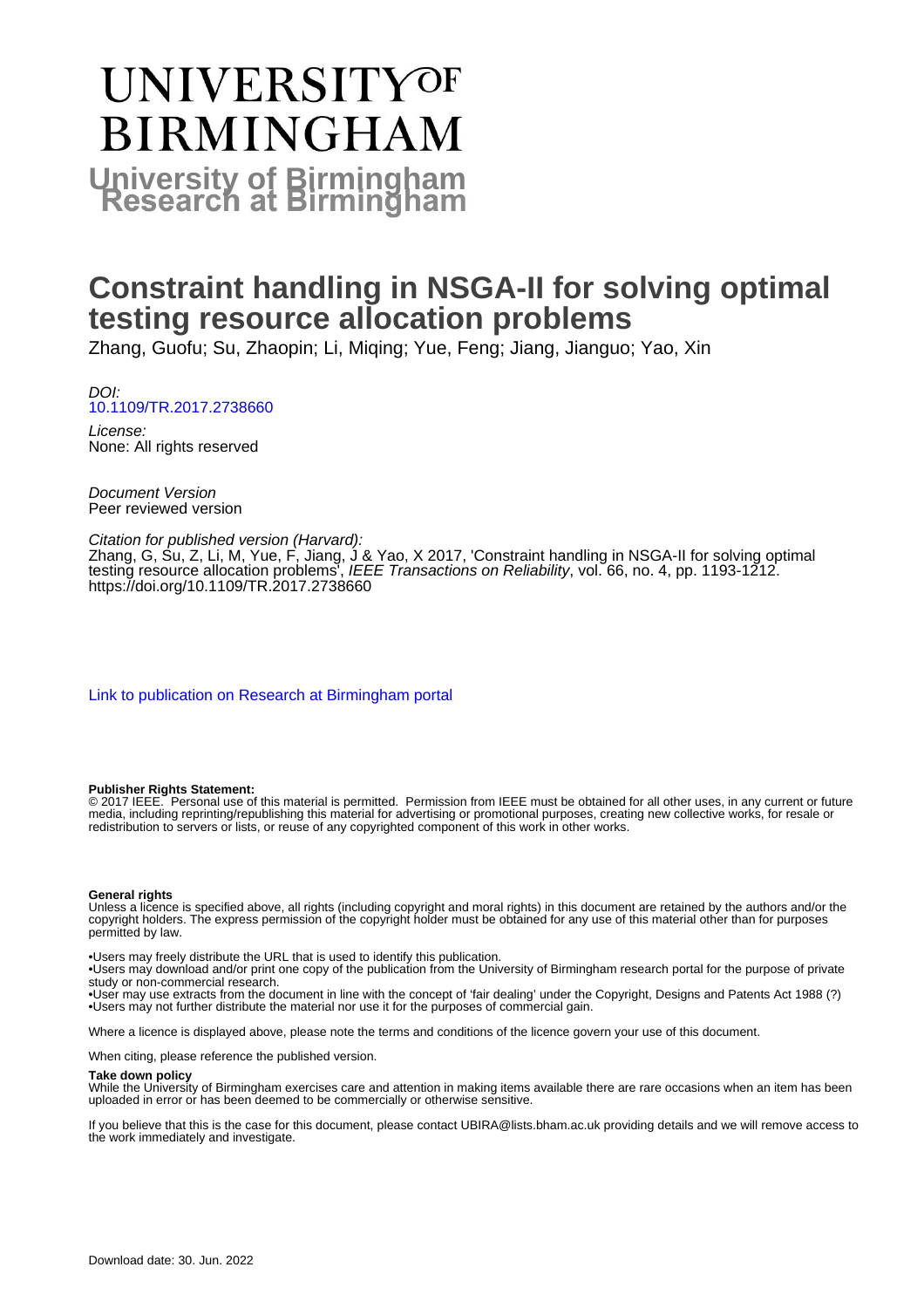## Constraint Handling in NSGA-II for Solving Optimal Testing Resource Allocation Problems

Guofu Zhang, *Member, IEEE,* Zhaopin Su, *Member, IEEE,* Miqing Li, Feng Yue, Jianguo Jiang, and Xin Yao, *Fellow, IEEE*

*Abstract*—In software testing, optimal testing resource allocation problems (OTRAPs) are important when seeking a good trade-off between reliability, cost, and time with limited resources. There have been intensive studies of OTRAPs using multi-objective evolutionary algorithms (MOEAs), but little attention has been paid to the constraint handling. This paper comprehensively investigates the effect of the constraint handling on the performance of nondominated sorting genetic algorithm II (NSGA-II) for solving OTRAPs, from both theoretical and empirical perspectives. The heuristics for individual repairs are first proposed to handle constraint violations in NSGA-II, based on which several properties are derived. Additionally, the z-score based Euclidean distance is adopted to estimate the difference between solutions. Finally, the above methods are evaluated and the experiments show several results. 1) The developed heuristics for constraint handling are better than the existing strategy in terms of the capacity and coverage values. 2) The z-score operation obtains better diversity values and reduces repeated solutions. 3) The modified NSGA-II for OTRAPs (called NSGA-II-TRA) performs significantly better than the existing MOEAs in terms of capacity and coverage values, which suggests that NSGA-II-TRA could obtain more and higher-quality testingtime allocation schemes, especially for large, complex datasets. 4) NSGA-II-TRA is robust according to the sensitivity analysis results.

*Index Terms*—Software reliability, testing-resource allocation, multi-objective optimization, constraint handling, heuristics.

#### I. INTRODUCTION

S OFTWARE testing, which aims to detect software failures,<br>discover and correct defects, and thus achieve software discover and correct defects, and thus achieve software quality for customer satisfaction, has played an essential role in the validation and verification of output in the software development industry [1]. Specifically, in the popular parallelseries modular software systems [2], [3], many parallel and

G. Zhang, Z. Su, F. Yue, and J. Jiang are with the School of Computer and Information, Hefei University of Technology, Hefei 230009, China (e-mail: zgf@hfut.edu.cn; szp@hfut.edu.cn; yuefeng@hfut.edu.cn; jgjiang@hfut.edu.cn).

M. Li is with the CERCIA, School of Computer Science, University of Birmingham, Birmingham B15 2TT, U.K. (e-mail: m.li.8@cs.bham.ac.uk).

X. Yao (the corresponding author) is with the Shenzhen Key Lab of Computational Intelligence, Department of Computer Science and Engineering, Southern University of Science and Technology, Shenzhen 518055, China, and also with the CERCIA, School of Computer Science, University of Birmingham, Birmingham B15 2TT, U.K. (e-mail: xiny@sustc.edu.cn).

serial modules need to be assigned available resources to cope with the testing. However, the number of possible tests for even simple modules is practically infinite. Accordingly, a natural and important issue in software testing is how to efficiently allocate the finite testing resources to modules. That is, finding an optimal testing resource allocation scheme for various modules to maximize the overall reliability of the entire software system. This is also known as Optimal Testing Resource Allocation Problems (OTRAPs) [4].

From a technical perspective, OTRAPs have been studied extensively. Most early research in this area addressed single-objective optimization problems, such as maximizing the reliability with a cost constraint [5], [6], minimizing the cost with the constraints on the reliability and time [7], [8], and minimizing the testing time with the required reliability [9], [10]. Nevertheless, the traditional linear programming or dynamic programming are mostly impractical for largescale problems because of their computational complexity. Moreover, it is impossible for the final single solution to be optimal in terms of reliability, cost, and time altogether.

Recently, especially over the last decade, with the development of search-based software engineering, metaheuristic search techniques are applied to the difficult software engineering problems and to find near-optimal or good-enough solutions [11]–[16]. Particularly, researchers and practitioners have become deeply involved in OTRAPs with respect to multi-objective evolutionary algorithms (MOEAs) [17]–[22], such as harmonic distance based non-dominated sorting genetic algorithm II (called HaD-MOEA) [18] and multi-objective differential evolution on the basis of weighted normalized sum (WNS-MODE) [21]. These algorithms were expected to seek a good trade-off between reliability, cost, and time under the given time threshold, in which the system reliability is as high as possible, the consumed testing cost and time are as low as possible. Although these algorithms provided a lot of additional choices in comparison with the single-objective approaches, they ignored an important question: whether each solution is feasible? In essence, it is both impossible and unrealistic for the finite time to satisfy the testing needs of all the modules. Consequently, in these algorithms, there may exist a large number of infeasible solutions that violate the given time constraint. However, to the best of our knowledge, the constraint handling for repairing infeasible solutions in solving OTRAPs is quite limited.

In multi-objective approaches to OTRAPs, the constraint handling plays a valuable role in their exploration and exploitation. The fact was first mentioned in [17] and further discussed

Manuscript received –; revised –. This work was supported in part by the National Natural Science Foundation of China under Grant Nos. 61573125, 61329302, and 61371155, in part by the Engineering and Physical Sciences Research Council under Grant No. EP/J017515/1, in part by the Anhui Provincial Natural Science Foundation under Grant Nos. 1608085MF131, 1508085MF132, and 1508085QF129, and in part by the Science and Technology Innovation Committee Foundation of Shenzhen under Grant No. ZDSYS201703031748284.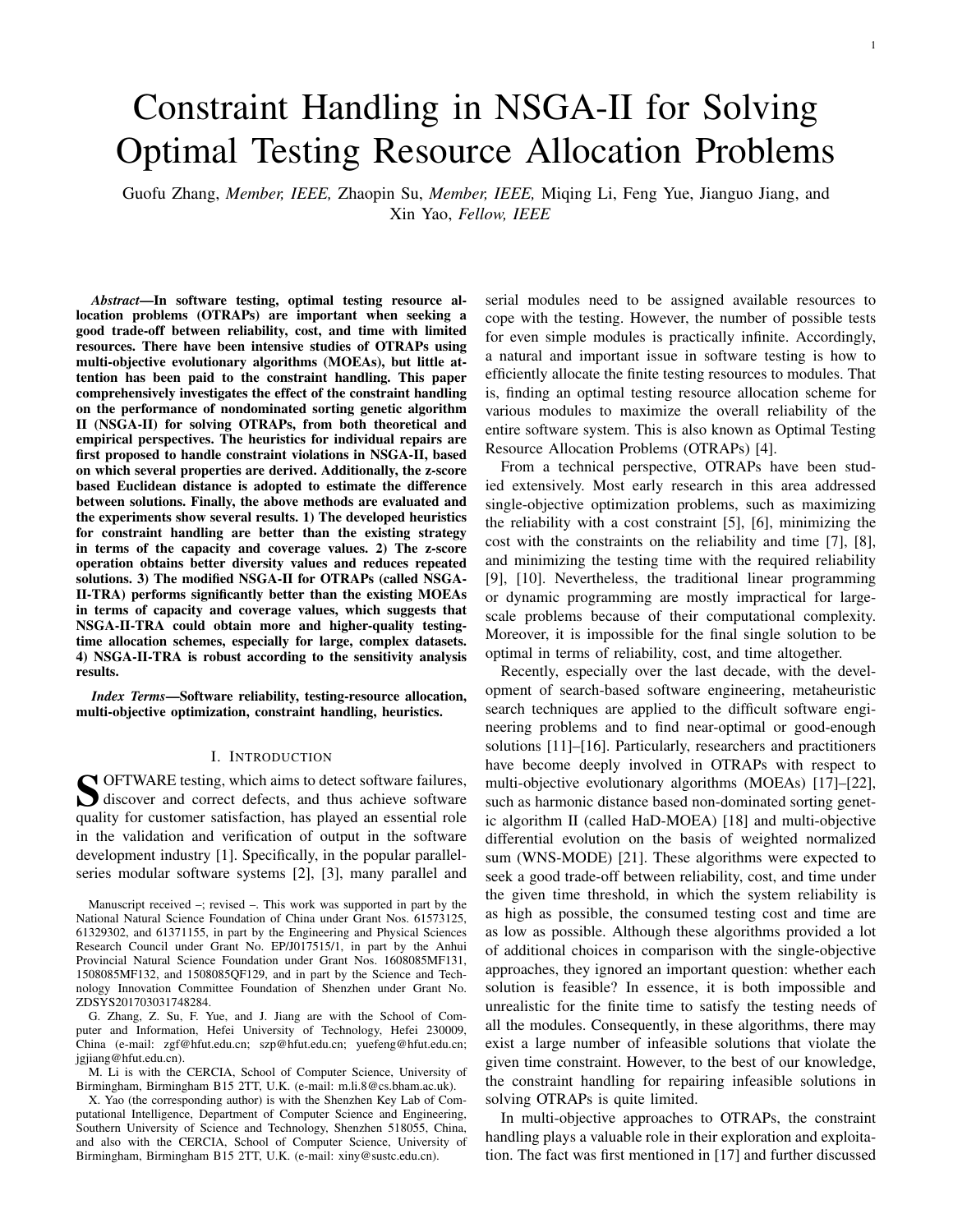in [18], [19], [21]. Typically, in HaD-MOEA [18] and WNS-MODE [21], if the time threshold is violated in a solution, the infeasible solution will be repaired and migrated randomly into the feasible region of the search space by reducing each element value of the solution vector. However, no attempts have been made to link up the solution repairs with the nature of the used MOEAs themselves. Specifically, if infeasible solutions have to be repaired, would the repairs influence the balance between exploration and exploitation, and destroy the useful evolutionary information in solutions? Unfortunately, there is no theoretical analysis found to support the validity of such a direct reduction operation.

In addition to the above, the three optimization objectives reliability, cost, and time in OTRAPs have different scales and distributions. When estimating the difference between solutions, if we directly adopt the original solution samples, the difference calculation will mainly depend on the value of the testing time. Note that in OTRAPs, the system reliability which has the smallest value range is the most important, and thus it is inevitable that error will be incurred. In such a case, HaD-MOEA [18] and WNS-MODE [21] still simply summed the absolute normalized difference in each objective value of two individuals. This distance-estimation approach cannot reflect the true neighbor relationship among individuals in Euclidean space, when the number of objectives is equal to three or more.

To address these shortcomings, this paper takes into account the simple nondominated sorting genetic algorithm II (NSGA-II) [23] and investigates the potential constraint violations in the crossover and mutation operators, based on which heuristics for constraint handling are proposed. Our research findings suggest that the heuristics are computationally simple and maintain the original evolutionary characteristics in solutions. Thus, we recommend that the constraint handling in solving OTRAPs should be favorably combined with the evolutionary operators of the selected MOEAs. In addition, the Euclidean distance calculated on the standardized data has been frequently used to evaluate the difference between solutions [24]– [26]. In this paper, we adopt the most common z-scores in mathematical statistics [27] to make each objective value in solution samples have the same trend before calculating the Euclidean distance. Our experimental results on four parallelseries modular software systems with gradual complexities show that the improved NSGA-II for OTRAPs (called NSGA-II-TRA) outperforms the existing MOEAs on the capacity, coverage, and pure diversity values. This means that NSGA-II-TRA should be able to obtain superior testing-time allocation schemes. Moreover, NSGA-II-TRA seems quite robust from the sensitivity analysis results. This paper makes the following contributions.

- 1) A group of novel heuristics for constraint handling in the process of crossover and mutation operations are proposed. Compared with the existing work, the heuristics only repair the element values that cause the constraint violation rather than all the element values in the solution vector.
- 2) A theoretical analysis of the constraint handling is carried out, where several theorems are derived to provide evi-



Fig. 1. The classical structure of a parallel-series modular software system.

dence that the constraint handling maintains the previous evolutionary tendency of solutions.

3) The z-scores are adopted to standardize the solution samples with different scales of the reliability, cost, and time. Then, the standardized Euclidean distance is used to estimate the neighbor relationship among individuals instead of the traditional 1-normal distance in NSGA-II.

The remainder of this paper is organized as follows. We first recall the multi-objective optimization model for OTRAPs in Section II. In Section III, we present our NSGA-II based search algorithm (i.e., NSGA-II-TRA) for OTRAPs, showing how NSGA-II-TRA initializes individuals, how NSGA-II-TRA repairs the infeasible individuals in the crossover and mutation operators to ensure the constraints and also preserve the evolutionary trend, and how NSGA-II-TRA standardizes the solution samples. After that, Section IV introduces performance metrics, provides an empirical evaluation of our approaches, and benchmarks NSGA-II-TRA against the existing algorithms for OTRAPs. Finally, Section V concludes this paper and outlines future directions of the research.

#### II. PROBLEM DESCRIPTION

In software engineering, there mainly exist two popular models for simulating and describing real-world software systems: the parallel-series modular software model [28] and the architecture-based model [9], [10]. The architecture-based model is proposed to characterize the reliability of the objectoriented and component-based software systems by considering the system architecture, which is an important characteristic of the system depending on its operational profile [21]. The parallel-series modular software model is used to assess the reliability in light of the reliability block diagram that shows how the components of the system are reliabilitywise connected. Although the parallel-series modular software model does not fully consider the system architecture in realistic applications, it is very simple and straightforward. Accordingly, following the previous work, in this paper we discuss the OTRAPs on the basis of the parallel-series modular software model.

Fig. 1 shows the basic structure of a complex parallel-series modular software system with  $m$  ( $m \in \mathbb{N}$ ) serial subsystems,  $S_1, \ldots, S_j, \ldots, S_m$ . Each subsystem  $S_j$  (*j*  $\in \{1, \ldots, m\}$ ) includes  $n_j$  ( $n_j \in \mathbb{N}$ ) parallel modules,  $M_{j1}, \ldots, M_{jn_j}$ , which are tested separately [28].

In software testing, the available testing resources can be manpower, CPU hours, and executed test-cases [4]. In this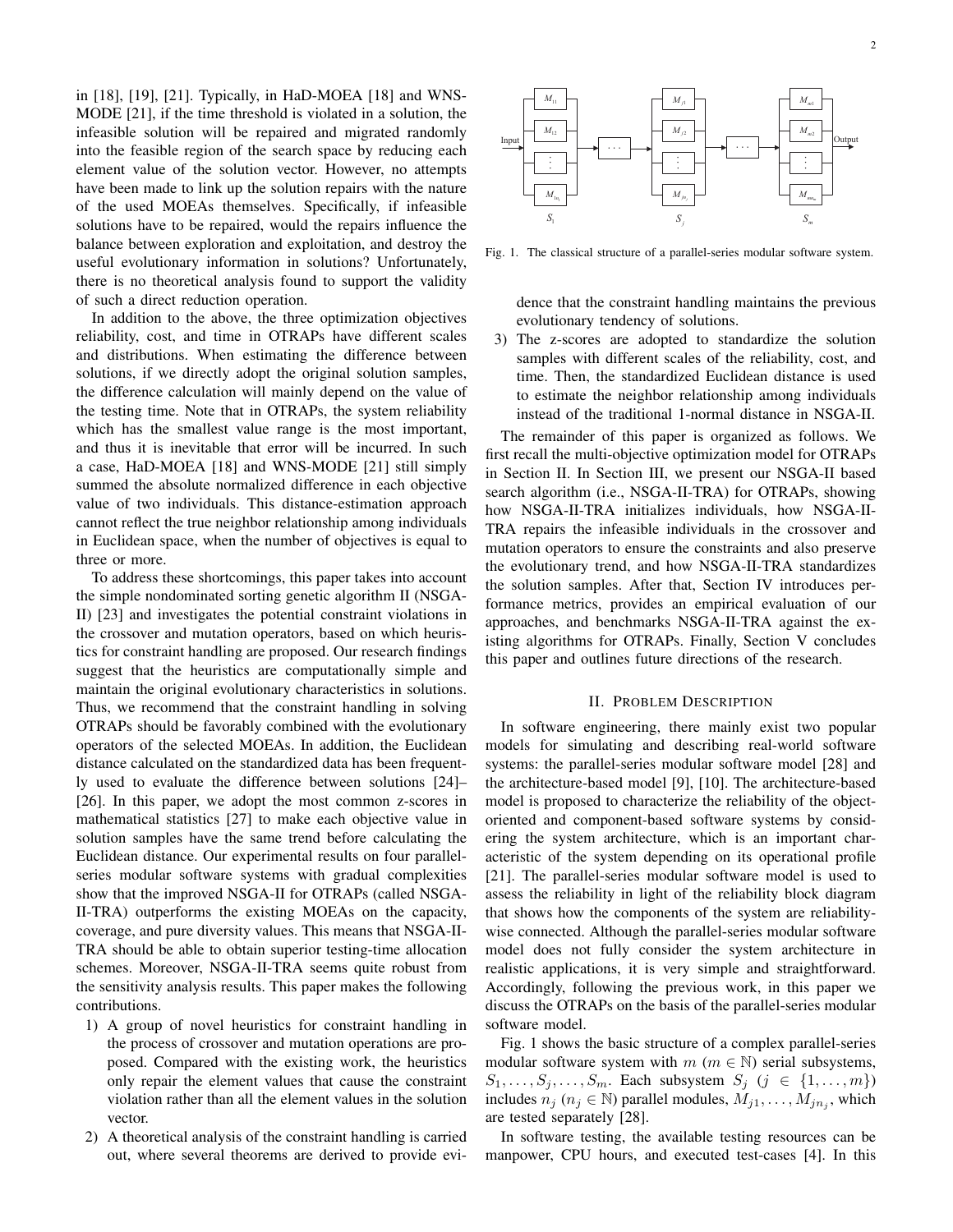paper, we assume that the available testing resources are the given total testing time  $T^*$ , which is a time threshold and can be calculated according to the number of software testers and the working hours of each tester [18], [21]. For example, if 10 testers are available for testing the studied software system and each tester can spend up to 1,000 hours on the testing task,  $T^* = 10 \cdot 1000 = 10,000$  (hours). We denote  $t_{jk}$  ( $k \in$  $\{1, \ldots, n_i\}$  as the possible testing time invested in a module  $M_{ik}$ .

The relationship between reliability and testing time can be described by software reliability growth models [29], [30], where the fault removing is generally recognized as a nonhomogeneous Poisson process. In these models, the failure intensity  $\varphi_{jk}$  of module  $M_{jk}$  can be calculated by

$$
\varphi_{jk}(t_{jk}) = a_{jk} \cdot b_{jk} \cdot \exp(-b_{jk} \cdot t_{jk})
$$

where  $a_{jk}$  is the mean value of the total errors in module  $M_{jk}$ and  $b_{jk}$  represents the rate of detected errors in  $M_{jk}$ . Given this, the achieved reliability of  $M_{ik}$  can be calculated by

$$
r_{jk}(\lambda | t_{jk}) = \exp[-\varphi_{jk}(t_{jk}) \cdot \lambda]
$$

where  $\lambda \geq 0$  and denotes the period of workable time or the estimated life of the studied software system.

For a subsystem  $S_i$ , there may be  $n_i$  parallel modules to improve its performance.  $S_j$  cannot work only when all the parallel modules in *S<sup>j</sup>* are unavailable. Therefore, the expected reliability of each  $S_j$  is  $1 - \prod_{k=1}^{n_j} [1 - r_{jk}(\lambda | t_{jk})]$ . Then, according to the multiplication rule, the achieved reliability of the software system is the total reliability of the *m* serial subsystems [18], that is,

$$
R = \prod_{j=1}^{m} \{1 - \prod_{k=1}^{n_j} [1 - r_{jk}(\lambda | t_{jk})]\}
$$

The testing cost refers to all the possible software testing expenditures. However, there is no hard and fast rules for prescribing how much software testing cost should be. What we can do is to estimate the amount being spent on testing and measuring quality, as well as the cost of corrections [31]. It is generally accepted that the testing cost consumed in a module  $M_{jk}$  is related to its reliability  $r_{jk}$ , and the higher reliability is required, the more testing cost will be consumed [32]. As a consequence, the possible testing cost of module  $M_{jk}$  is usually defined as [18], [32]

$$
C_{jk}[r_{jk}(\lambda|t_{jk})] = c_1^{jk} \cdot \exp[c_2^{jk} \cdot r_{jk}(\lambda|t_{jk}) - c_3^{jk}]
$$

where  $c_1^{jk}$ ,  $c_2^{jk}$ , and  $c_3^{jk}$  control the increment rate of the testing cost corresponding to the reliability of  $M_{jk}$ . According to this, the possible total testing cost consumed by the system can be calculated by

$$
C = \sum_{j=1}^{m} \sum_{k=1}^{n_j} C_{jk} [r_{jk}(\lambda | t_{jk})]
$$

Recall the following circumstance from [18], [21]. The cycle of a software development process has become shorter because of the user request. Then, software testers have to shorten the testing phase, even if the system reliability may decrease slightly. In such a case, the total testing time expenditure should be considered. The actual consumed testing time of the system is the total amount of testing time consumed by all the modules in *m* serial subsystems [7], [33], that is,

$$
T = \sum_{j=1}^{m} \sum_{k=1}^{n_j} t_{jk}
$$

Taking reliability, cost, and time altogether, we describe the multi-objective optimization model for OTRAPs as the following tri-objective problem.

$$
\left\{\begin{array}{l}\text{Maximize: }R \\\text{Minimize: } C\\ \text{Minimize: } T\\ \text{Subject to: } \\ \sum\limits_{j=1}^{m}\sum\limits_{k=1}^{n_j}t_{jk}\leq T^*\\ t_{jk}\geq 0\\ j=1,\ldots,m\\ k=1,\ldots,n_j \end{array}\right.
$$

where  $\sum_{j=1}^{m} \sum_{k=1}^{n_j} t_{jk} \leq T^*$  is the upper bound constraint and  $t_{jk} \geq 0$  is the lower bound constraint. Note that here  $t_{jk}$  may be 0 because the scheduled  $T^*$  is limited and cannot satisfy the needs of all the modules. In addition, if  $t_{jk}$  and  $T^*$ are integers, the objective function *R* or *C* is just a nonlinear resource allocation problem which is NP-Hard [34]. Of course, when  $t_{jk}$  and  $T^*$  are real numbers, the above continuous multiobjective optimization model for OTRAPs also falls in the category of NP-Hard.

#### III. IMPROVED NSGA-II FOR OTRAPS

There have been several attempts [17], [18] at using improved NSGA-II for OTRAPs. However, all such work tackles infeasibility in an arbitrary repair manner and uses unstandardized solution samples to evaluate the difference between solutions. Although there are modern MOEAs [35] in recent years, we prefer to improve the existing NSGA-II because of its simplicity and wider acceptance in many applied areas [36]. Moreover, it would be expected that the constraint handling proposed in this paper can also be used by alternative MOEAs. Specifically, we plan to enhance NSGA-II with more advanced genetic operators and statistical operations so that the improved NSGA-II can solve the constrained multi-objective OTRAPs effectively and efficiently.

For the purpose of illustration, we start by introducing the standard NSGA-II. Next, we show the constraint handling in population initialization, crossover operator, and mutation operator, respectively. After that, we investigate several fundamental properties of the constraint handling. Finally, we show how to use z-scores to standardize solution samples.

#### *A. Conventional NSGA-II*

The overall structure of the basic NSGA-II [23] is shown in Fig. 2. More specifically, the population is initialized on the basis of the problem range and constraints. Then, the current generation population is sorted fast according to nondomination levels into fronts. An individual is said to dominate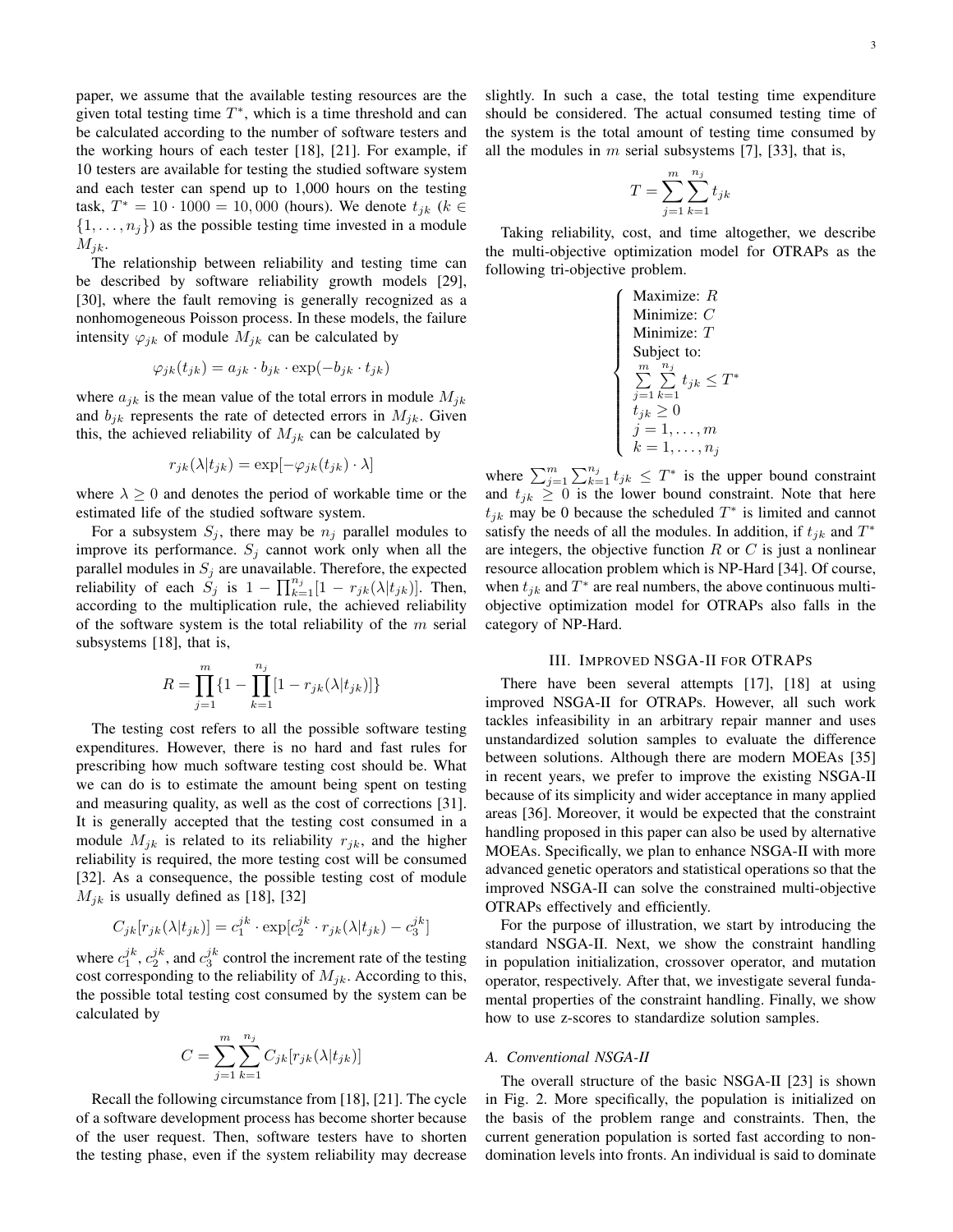- 2. Sort the population based on non-domination
- 3. Assign a rank for each non-dominated solution according to its non-domination level
- 4. Compute the crowding distance between any two neighbors in the population 5. repeat
- 6. Select a parent population, *P<sup>t</sup>* of size *N* from the new population
- 7. Create an offspring, *Q<sup>t</sup>* of size *N* by performing the crossover and mutation operations on *P<sup>t</sup>*
- 8. Create the mating pool  $G_t$ , of size  $2 \cdot N$  by combining  $P_t$  and  $Q_t$
- 9. Sort *G<sup>t</sup>* according to the front rank and the crowding distance
- 10. Select *N* best individuals from  $G_t$  to generate the new population  $P_{t+1}$
- 11. until The maximum number of iterations is reached

Fig. 2. The psuedocode of the most basic NSGA-II.

another if the objective functions of this individual is no worse than the other and at least in one of the objective functions this individual is better than the other. In addition to the front rank, the crowding distance is calculated for each individual on the basis of the objective functions to measure how close this individual is to its neighbors, which aims to effectively maintain diversity and spread of solutions. To build up the parent population, the individuals are selected by using a binary tournament selection on the basis of the assigned front rank and the crowding distance. The selected parent population generates an offspring population after the operations of simulated binary crossover and polynomial mutation. Thereafter, the new population which consists of the current generation population and the offspring population is sorted again according to the front rank and the crowding distance. Only the best individuals in the combined population are selected to guarantee elitism and maintained to create the next generation. The algorithm repeats the above steps to precede the population's evolution until the maximum number of generations to decide termination is reached.

#### *B. Heuristics for Constraint Handling*

In constrained multi-objective optimization, the feasibility rules, which strongly favor feasible solutions, are very popular because of their simplicity and flexibility. The feasibility rules are very suitable to be coupled to any sort of selection mechanism relatively easily, but they may cause premature convergence [37], [38]. There are also other studies in which good infeasible solutions in the population are kept to preserve diversity, such as the classical Infeasibility Driven Evolutionary Algorithm (IDEA) [39], [40]. Nonetheless, the replacement process of IDEA requires to calculate the proportion of infeasible solutions to remain in the population for the next generation. Moreover, an additional optimization objective which consists on the constraint violation measure should be added. Thus, this approach will significantly increase the computation pressure.

For multi-objective optimization approaches to OTRAPs, the feasibility rules would be preferred. This is due to the fact that the multi-objective optimization approaches produce a solution set rather than a single solution. In the solution set, there exit a large amount of solutions which have low reliability or high cost. These unacceptable solutions are not available at all for OTRAPs, even if they are feasible. That is,

```
1. \tau \leftarrow 02. for j := 1 to m do
 3. for k := 1 to n_j do
 4. t_{jk} \leftarrow rand(0, T^*)5. \tau \leftarrow \tau + t_{jk}6. end for
7. end for
 8. if \tau > T^* then
9. for j := 1 to m do<br>10. for k := 1 to n
10. for k := 1 to n_j do<br>11. \hat{t}_{ik} \leftarrow t_{ik} \cdot ran11. \hat{t}_{jk} \leftarrow t_{jk} \cdot rand(0, 1) \cdot (T^*/\tau)12. end for
13. end for
14. end if
```
Fig. 3. The heuristic for constraint handling in individual initialization.

the available region in the whole search space of OTRAPs is very tiny. Those impracticable solutions are equivalent to being "infeasible" for OTRAPs. For this reason, we recommend that all the infeasible solutions for OTRAPs should be repaired by constraint handling. It is expected to create more available solutions in practice so as to match with the original purpose of multi-objective approaches to OTRAPs.

In NSGA-II, the potential constraint violations may exit in the process of papulation initialization, crossover operator, and mutation operator. When handling the violations, the existing method HaD-MOEA [18] and WNS-MODE [21] changed all the element values in a solution by random reduction. These arbitrary repairs, no doubt, may destroy the important parent information inherited and retained in an individual, and alter the original evolutionary tendency of the individual. Furthermore, the changes of all the element values are prone to reduce the search ability of the algorithm to a simple, random walk and prevent population from converging into the optimal region [41]. Hence, in the next three subsections, we will try to answer the following questions: How to maintain the evolutionary tendency in constraint handling? How to preserve the parent information in individual repairs? And how to achieve a good balance between convergence and diversity in individual repairs?

*1) Population Initialization:* We use the following onedimensional real value encoding to represent a possible testingtime allocation scheme.

$$
\overbrace{[t_{11} \ldots t_{1n_1} \ldots t_{j1} \ldots t_{j1} \ldots t_{jn_j} \ldots t_{m1} \ldots t_{mn_m}]}^{S_1}
$$

where each partition represents a subsystem  $S_j$  and each element denotes the possible testing time *tjk* invested in module *Mjk*.

The basic idea of population initialization with constraint handling is shown in Fig. 3, where  $rand(0, T^*)$  represents a random number in  $(0, T^*)$  and  $rand(0, 1)$  denotes a random number in  $(0, 1)$ . Both  $rand(0, T^*)$  and  $rand(0, 1)$  are generated from a normal distribution. As Fig. 3 indicates, if the total amount of the testing time invested in all the modules is bigger than  $T^*$ , each  $t_{jk}$  is correspondingly scaled down to ensure that the initialized individual is feasible.

*2) Simulated Binary Crossover:* The crossover in NSGA-II selects genes randomly from two parents and produces two new offspring combining the information of the two parents.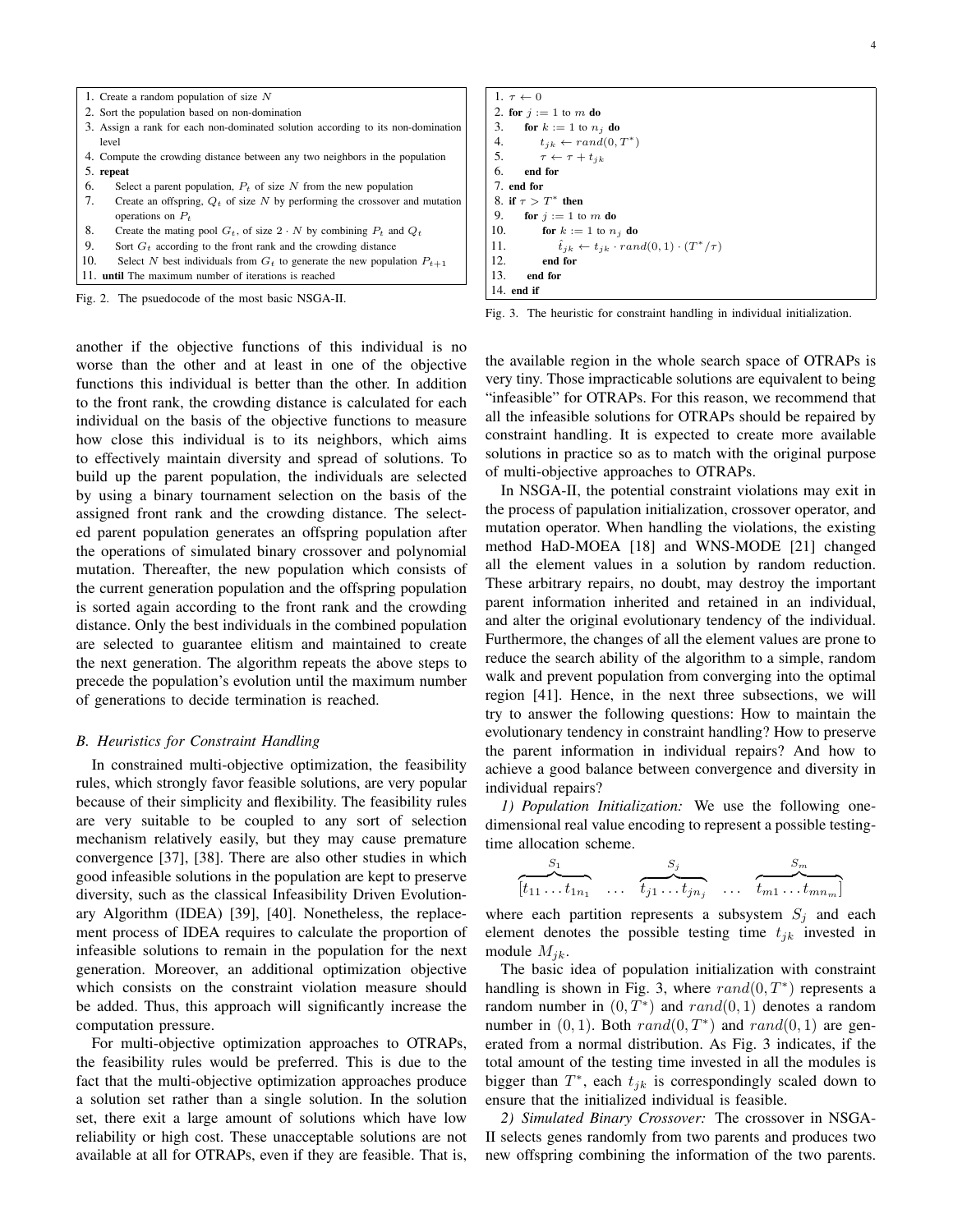Assume that  $p_1$  and  $p_2$  are the selected parents,  $t_{jk}^{p_1}$  and  $t_{jk}^{p_2}$ are two crossover-gene values in  $p_1$  and  $p_2$ ,  $o_1$  and  $o_2$  are the produced offspring from  $p_1$  and  $p_2$ , and  $t_{jk}^{o_1}$  and  $t_{jk}^{o_2}$  are two gene values at the same position  $jk$  in  $p_1$  and  $p_2$ , respectively. Then, the simulated binary crossover can be given as below [42]:

 $t^{o_1}_{jk} \leftarrow \bar{y} - 0.5 \cdot \beta \cdot (y_2 - y_1)$ 

 $t^{o_2}_{jk} \leftarrow \bar{y} + 0.5 \cdot \beta \cdot (y_2 - y_1)$ 

where

$$
\left\{ \begin{array}{l} y_2 = \max\{ t_{jk}^{p_1}, t_{jk}^{p_2} \} \\ \\ y_1 = \min\{ t_{jk}^{p_1}, t_{jk}^{p_2} \} \end{array} \right.
$$

and

$$
\bar{y} = 0.5 \cdot (y_1 + y_2) = 0.5 \cdot (t_{jk}^{p_1} + t_{jk}^{p_2})
$$

From the above, we can obtain

 $\sqrt{ }$  $\frac{1}{2}$  $\mathbf{I}$ 

$$
0.5 \cdot (t_{jk}^{o_1} + t_{jk}^{o_2}) = \bar{y} = 0.5 \cdot (t_{jk}^{p_1} + t_{jk}^{p_2})
$$

This is known as having the average property in which the average of the decoded parameter values is the same before and after the crossover operation [42]. Besides,  $\beta \geq 0$  is called the spread factor and is a randomly generated number having the density that the probability of occurrence of  $\beta \approx 1$  is more likely than any other *β* value.

The relationship among parents, the spread factor, and children is dedicated in Fig. 4. As can be seen, when  $0 \le \beta < 1$ ,  $t^{o_1}_{jk}$  is enlarged relative to  $y_1$  and  $t^{o_2}_{jk}$  is reduced relative to  $y_2$ . Because  $y_1$  and  $y_2$  are feasible, both  $t_{jk}^{o_1}$  and  $t_{jk}^{o_2}$  are feasible. When  $\beta = 1$ ,  $t_{jk}^{\rho_1} = y_1$  and  $t_{jk}^{\rho_2} = y_2$ , it is clear that  $t_{jk}^{\rho_1}$  and  $t^{o_2}_{jk}$  are both feasible. When  $\beta > 1$ ,  $t^{o_1}_{jk}$  is shrunk relative to  $y_1$ and  $t_{jk}^{o_2}$  is enlarged relative to  $y_2$ . As a result,  $t_{jk}^{o_1}$  may violate its lower bound constraint or  $t_{jk}^{\circ 2}$  may violate its upper bound constraint. It should be noted that no matter whether  $t_{jk}^{o_1} < 0$ or  $t_{jk}^{o_2} > T^*$ , when we plan to repair  $t_{jk}^{o_1}$  and  $t_{jk}^{o_2}$ , we must first consider whether adjusting one of the children may make the other violate its constraints. For this purpose, see Fig. 4, we select the minimum interval from  $(0, y_1)$  and  $(y_2, T^*)$  to deal with the repairs of offspring. Specifically, if  $y_1 \leq T^* - y_2$ , we first repair  $t_{jk}^{o_1}$  in a random manner and then revise  $t_{jk}^{o_2}$ according to the average property, namely,

$$
\begin{cases} \hat{t}_{jk}^{o_1} \leftarrow rand(0, y_1) \\ \hat{t}_{jk}^{o_2} \leftarrow y_1 + y_2 - \hat{t}_{jk}^{o_1} \end{cases} \tag{1}
$$

where *rand*(0*, y*1) represents a random number in (0*, y*1) with a normal distribution. Similarly, if  $y_1 > T^* - y_2$ , we repair  $t_{jk}^{o_2}$  and  $t_{jk}^{o_1}$  on the basis of the same idea:

$$
\begin{cases}\n\hat{t}_{jk}^{o_2} \leftarrow rand(y_2, T^*) \\
\hat{t}_{jk}^{o_1} \leftarrow y_1 + y_2 - \hat{t}_{jk}^{o_2}\n\end{cases}
$$
\n(2)

where  $rand(y_2, T^*)$  denotes a random number in  $(y_2, T^*)$ with a normal distribution.

In addition to the above, another aspect we should not neglect is that in Fig. 4,  $t_{jk}^{o_1}$  or  $t_{jk}^{o_2}$  may be enlarged relative to  $y_1$  or  $y_2$ , so the sum of gene values in  $o_1$  or  $o_2$  may



Fig. 4. The relationship among parents, the spread factor, and offspring.

violate the upper bound constraint  $T^*$ , and then  $o_1$  or  $o_2$  is also infeasible. As a consequence, we still need to check the feasibility of  $o_1$  and  $o_2$ . For the convenience of presentation, we give the following notations.  $\tau^{p_1}$ ,  $\tau^{p_2}$ ,  $\tau^{o_1}$ , and  $\tau^{o_2}$  are the corresponding sum of all the gene values in the four individuals  $p_1$ ,  $p_2$ ,  $o_1$ , and  $o_2$ , respectively.

Before checking  $\tau^{o_1}$  and  $\tau^{o_2}$ , two important aspects should be considered. First of all, if  $\tau^{o_1} > T^*$ , it is certain that  $\tau^{o_2}$  <  $T^*$  because of the average property

$$
\tau^{o_1} + \tau^{o_2} = \tau^{p_1} + \tau^{p_2} \le 2 \cdot T^*
$$
 (3)

Similarly, if  $\tau^{o_2} > T^*$ , we have  $\tau^{o_1} < T^*$ . Consequently, if the upper bound constraint is violated, we just need to repair one of  $o_1$  and  $o_2$  rather than both  $o_1$  and  $o_2$ . What is more, in the process of crossover, only the values of the selected crossover genes in an individual will change. It follows that all the infeasible cases are caused only by the crossover genes, but are irrelevant to other non-crossover genes. Of course, all the repair operations must be done only on the crossover genes to preserve the parent information in offspring. Based on this observation, we introduce some new notations.  $\tau_{\epsilon}^{o_1}$  and  $\tau_{\epsilon}^{o_2}$ are the sums of all the crossover-gene values in  $o_1$  and  $o_2$ , respectively.  $T_{\epsilon}^{\sigma_1}$  and  $T_{\epsilon}^{\sigma_2}$  are the total amounts of the testing time which can be allocated to the crossover genes in  $o_1$  and *o*2, respectively, satisfying

$$
\begin{cases}\nT_{\epsilon}^{o_1} = T^* - (\tau^{o_1} - \tau_{\epsilon}^{o_1}) \\
T_{\epsilon}^{o_2} = T^* - (\tau^{o_2} - \tau_{\epsilon}^{o_2})\n\end{cases} \tag{4}
$$

*η* is a scale factor, satisfying  $0 \le \eta \le 1$ , and is used to control the change amplitude of  $t_{jk}^{o_1}$  or  $t_{jk}^{o_1}$ .

Now, if  $\tau^{o_1} > T^*$ , we have  $\tau^{o_1}_{\epsilon} > T^{\circ}_{\epsilon}$ . According to the average property, the values of the selected crossover genes in *o*<sup>1</sup> and *o*<sup>2</sup> can be repaired as follows:

$$
\left\{ \begin{array}{l} \hat{t}^{o_1}_{jk} \leftarrow t^{o_1}_{jk} \cdot \eta \cdot \left(T^{o_1}_\epsilon/\tau^{o_1}_\epsilon\right) \\ \\ \hat{t}^{o_2}_{jk} \leftarrow t^{o_1}_{jk} + t^{o_2}_{jk} - \hat{t}^{o_1}_{jk} \end{array} \right.
$$

where we use  $\eta$  to reduce  $t_{jk}^{\circ}$ . Admittedly, if each crossovergene value in  $o_1$  is decreased to too small numbers, the sum of crossover-gene values in the repaired  $o_2$  may inevitably be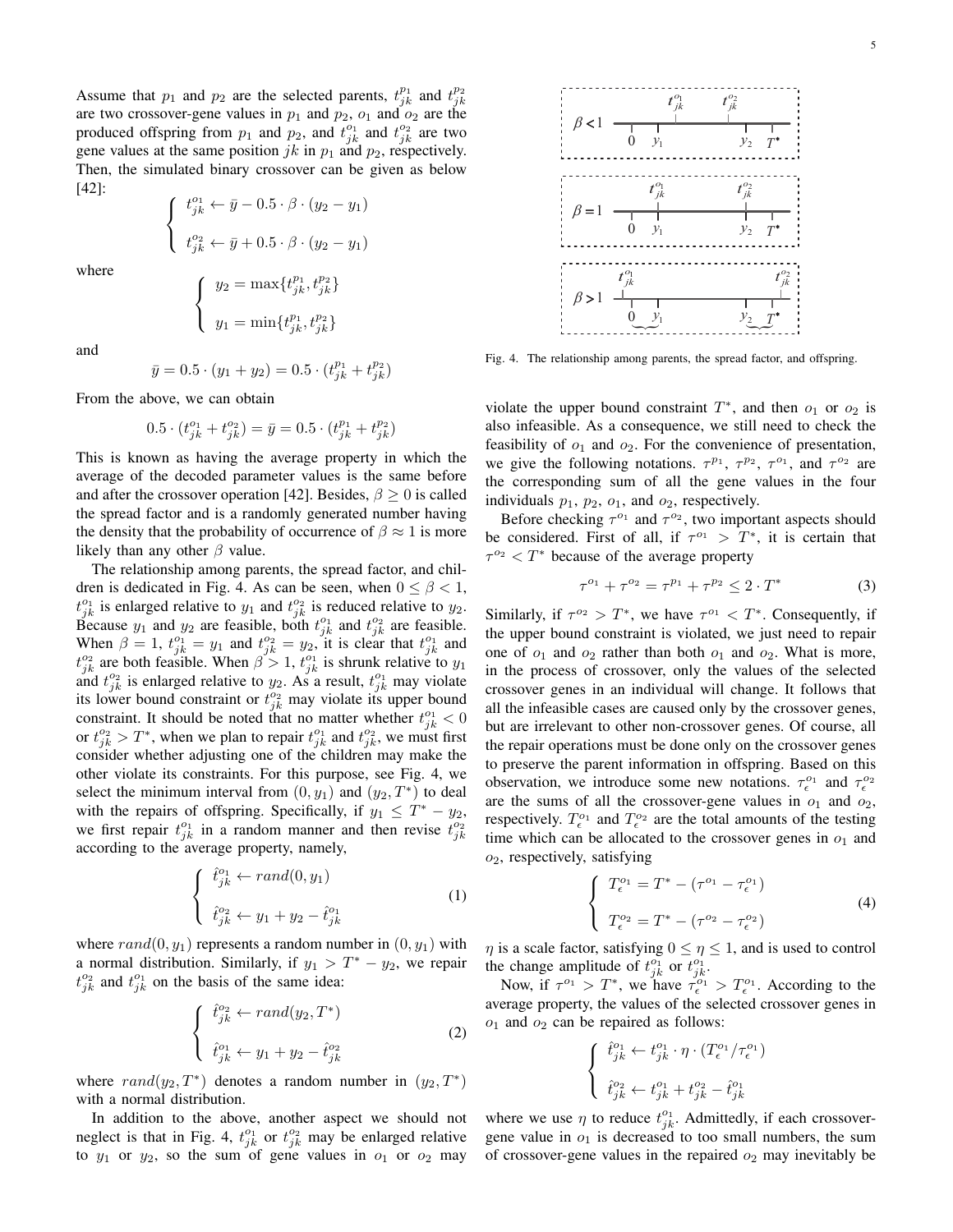enlarged excessively because of the average property. Hence, it is possible that the repaired  $o_2$  may violate the upper bound constraint. Taking the above factor into consideration, we need to figure out the value range of  $\eta$ . For the repaired  $o_2$ , the new sum of all the gene values is

$$
\hat{\tau}^{o_2}=\tau^{o_2}-\tau_\epsilon^{o_2}+\hat{\tau}_\epsilon^{o_2}
$$

where  $\hat{\tau}_{\epsilon}^{\circ}$  is the new sum of all the crossover-gene values in the repaired  $o_2$ , satisfying

$$
\hat{\tau}^{o_2}_\epsilon = \tau^{o_1}_\epsilon + \tau^{o_2}_\epsilon - \hat{\tau}^{o_1}_\epsilon
$$

 $\hat{\tau}_{\epsilon}^{\circ}$  is the new sum of all the crossover-gene values in the repaired  $o_1$  and can be calculated as follows.

$$
\hat{\tau}_{\epsilon}^{o_1} = \sum \left[ t_{jk}^{o_1} \cdot \eta \cdot (T_{\epsilon}^{o_1}/\tau_{\epsilon}^{o_1}) \right]
$$

$$
= \eta \cdot (T_{\epsilon}^{o_1}/\tau_{\epsilon}^{o_1}) \cdot \sum t_{jk}^{o_1}
$$

$$
= \eta \cdot (T_{\epsilon}^{o_1}/\tau_{\epsilon}^{o_1}) \cdot \tau_{\epsilon}^{o_1}
$$

$$
= \eta \cdot T_{\epsilon}^{o_1}
$$

Accordingly,

$$
\hat{\tau}^{o_2} = \tau^{o_2} - \tau_{\epsilon}^{o_2} + \tau_{\epsilon}^{o_1} + \tau_{\epsilon}^{o_2} - \eta \cdot T_{\epsilon}^{o_1} \n= \tau^{o_2} + \tau_{\epsilon}^{o_1} - \eta \cdot T_{\epsilon}^{o_1}
$$

To ensure  $\hat{\tau}^{\circ} \leq T^*$ , the following should hold:

$$
\tau^{o_2} + \tau_{\epsilon}^{o_1} - \eta \cdot T_{\epsilon}^{o_1} \leq T^*
$$

According to this, we have

$$
\eta \geq (\tau^{o_2} + \tau^{o_1}_\epsilon - T^*)/T^{o_1}_\epsilon
$$

Note that if  $\tau^{o_2} + \tau_{\epsilon}^{o_1} - T^* \leq 0$ , we set  $\eta \leftarrow 0$  to ensure  $\hat{t}^{o_1}_{jk} \geq 0$ . If  $\tau^{o_2} + \tau^{o_1}_\epsilon - T^* > 0$ , we know that the crossovergene values in  $o_1$  cannot be reduced too small. Thus, we set the scale factor *η* to be  $\max\{0, (\tau^{o_2} + \tau_{\epsilon}^{o_1} - T^*)/T_{\epsilon}^{o_1}\}\)$  to control the reduction degree of  $t_{jk}^{o_1}$ . Overall, we can rewrite the repair operations as follows:

$$
\begin{cases}\n\eta \leftarrow \max\{0, (\tau^{o_2} + \tau_{\epsilon}^{o_1} - T^*)/T_{\epsilon}^{o_1}\} \\
\hat{t}_{jk}^{o_1} \leftarrow t_{jk}^{o_1} \cdot rand(\eta, 1) \cdot (T_{\epsilon}^{o_1}/\tau_{\epsilon}^{o_1}) \\
\hat{t}_{jk}^{o_2} \leftarrow t_{jk}^{o_1} + t_{jk}^{o_2} - \hat{t}_{jk}^{o_1}\n\end{cases} \tag{5}
$$

where  $rand(\eta, 1)$  denotes a random number in  $(\eta, 1)$  which is drawn from a normal distribution. Here we use *rand*(*η,* 1) to promote population diversity.

Similarly, if  $\tau^{o_2} > T^*$ , we have  $\tau^{o_1} < T^*$ . Then,  $o_2$  and  $o_1$ can be repaired as below:

$$
\begin{cases}\n\eta \leftarrow \max\{0, (\tau^{o_1} + \tau_{\epsilon}^{o_2} - T^*)/T_{\epsilon}^{o_2}\} \\
\hat{t}_{jk}^{o_2} \leftarrow t_{jk}^{o_2} \cdot rand(\eta, 1) \cdot (T_{\epsilon}^{o_2}/\tau_{\epsilon}^{o_2}) \\
\hat{t}_{jk}^{o_1} \leftarrow t_{jk}^{o_1} + t_{jk}^{o_2} - \hat{t}_{jk}^{o_2}\n\end{cases} \tag{6}
$$

The procedure of constraint handling based simulated binary crossover is presented in Fig. 5, where at most one of the situations  $\tau^{o_1} > T^*$  or  $\tau^{o_2} > T^*$  will occur.

```
1. Choose two parents p1 and p2
  2. \ \tau^{\circ 1} \leftarrow 0, \ \tau^{\circ 2} \leftarrow 0, \ \tau^{\circ 1}_{\epsilon} \leftarrow 0, \ \tau^{\circ 2}_{\epsilon} \leftarrow 0, \ T^{\circ 1}_{\epsilon} \leftarrow 0, \ T^{\circ 2}_{\epsilon} \leftarrow 03. for j := 1 to m do
 4. for k := 1 to n_j do
 5. if jk is selected as a crossover gene then
  6. y_2 \leftarrow \max\{t_{jk}^{p_1}, t_{jk}^{p_2}\}, y_1 \leftarrow \min\{t_{jk}^{p_1}, t_{jk}^{p_2}\}, \bar{y} = 0.5 \cdot (y_1 + y_2)7. Generate a random number β
 8. t
                           \hat{y}_{jk}^{01} \leftarrow \bar{y} - 0.5 \cdot \beta \cdot (y_2 - y_1), t_{jk}^{02} \leftarrow \bar{y} + 0.5 \cdot \beta \cdot (y_2 - y_1)9. if t_{jk}^{o_1} < 0 \rvert |t_{jk}^{o_2} > T^* then
 10. if y_1 \leq T^* - y_2 then
11. t
                                       o<sub>1</sub>
jk ← rand(0, y<sub>1</sub>), t_{jk}^{o_2} ← y<sub>1</sub> + y<sub>2</sub> − t_{jk}^{o_1}12.13. t
                                       o<sub>2</sub>
e
k
c
rand(y<sub>2</sub>, T<sup>*</sup>), t_{jk}^{o_1}
k
− y<sub>1</sub> + y<sub>2</sub> - t_{jk}^{o_2}14.15.16. τ
                            \tau_{\epsilon}^{o_1} \leftarrow \tau_{\epsilon}^{o_1} + t_{jk}^{o_1}, \tau_{\epsilon}^{o_2} \leftarrow \tau_{\epsilon}^{o_2} + t_{jk}^{o_2}17.18. t
                            t_{jk}^{o_1} \leftarrow t_{jk}^{p_1}, t_{jk}^{o_2} \leftarrow t_{jk}^{p_2}19. end if
20. τ
                       \sigma^{01} \leftarrow \tau^{01} + t_{jk}^{01}, \tau^{02} \leftarrow \tau^{02} + t_{jk}^{02}21. end for
22. end for
 23. if \tau^{\circ}<sup>1</sup> > T^* then
24. T
                 T_{\epsilon}^{\circ} \leftarrow T^* - (\tau^{\circ} - \tau_{\epsilon}^{\circ} \cdot), \, \eta \leftarrow \max\{0, (\tau^{\circ} - \tau_{\epsilon}^{\circ} \cdot - T^*) / T_{\epsilon}^{\circ} \cdot\}25. for j := 1 to m do
26. for k := 1 to n_j do
27. if jk is a crossover gene then
28. tˆ
                                  t_{jk}^{o_1} \leftarrow t_{jk}^{o_1} \cdot rand(\eta, 1) \cdot (T_{\epsilon}^{o_1}/\tau_{\epsilon}^{o_1}), \hat{t}_{jk}^{o_2} \leftarrow t_{jk}^{o_1} + t_{jk}^{o_2} - \hat{t}_{jk}^{o_1}29. end if
30. end for
31. end for
32. end if
 33. if \tau^{\circ}2 > T^* then
34. T
                 T_{\epsilon}^{\sigma_2} \leftarrow T^* - (\tau^{\sigma_2} - \tau_{\epsilon}^{\sigma_2}), \eta \leftarrow \max\{0, (\tau^{\sigma_1} + \tau_{\epsilon}^{\sigma_2} - T^*)/T_{\epsilon}^{\sigma_2}\}\35. for j := 1 to m do
36. for k := 1 to n_j do
37. if jk is a crossover gene then
38. tˆ
                                  t_{jk}^{o_2} \leftarrow t_{jk}^{o_2} \cdot rand(\eta, 1) \cdot (T_{\epsilon}^{o_2}/\tau_{\epsilon}^{o_2}), \hat{t}_{jk}^{o_1} \leftarrow t_{jk}^{o_1} + t_{jk}^{o_2} - \hat{t}_{jk}^{o_2}39.
40. end for
41. end for
42. end if
```
Fig. 5. The simulated binary crossover operator with constraint handling.

*3) Polynomial Mutation:* The mutation in NSGA-II changes genes randomly from a parent to produce a new offspring. Assume that *p* is the selected parent,  $t_{jk}^p$  is the value of the selected mutation gene  $jk$  in  $p$ ,  $o$  is the produced offspring from *p*, and  $t_{jk}^o$  is the gene value at the same position in *o*. Then, the polynomial mutation is performed as below [42]:

$$
t_{jk}^o \leftarrow t_{jk}^p + \delta \cdot T^*
$$

where  $\delta \in (-1, 1)$  is a random number from a polynomial distribution.

It can be observed that  $t_{jk}^o$  may be reduced or enlarged relative to  $t_{jk}^p$ . First, if  $t_{jk}^o \leq 0$ , to maintain the trend of decreasing  $t_{jk}^{p^n}$ , we generate a random positive number from  $(0, t_{jk}^p)$  to replace the old  $t_{jk}^o$ . That is,

$$
\hat{t}_{jk}^o \leftarrow rand(0, t_{jk}^p) \tag{7}
$$

where  $rand(0, t_{jk}^p)$  is a random number in  $(0, t_{jk}^p)$  with a normal distribution. Second, if  $t_{jk}^o > T^*$ , to maintain the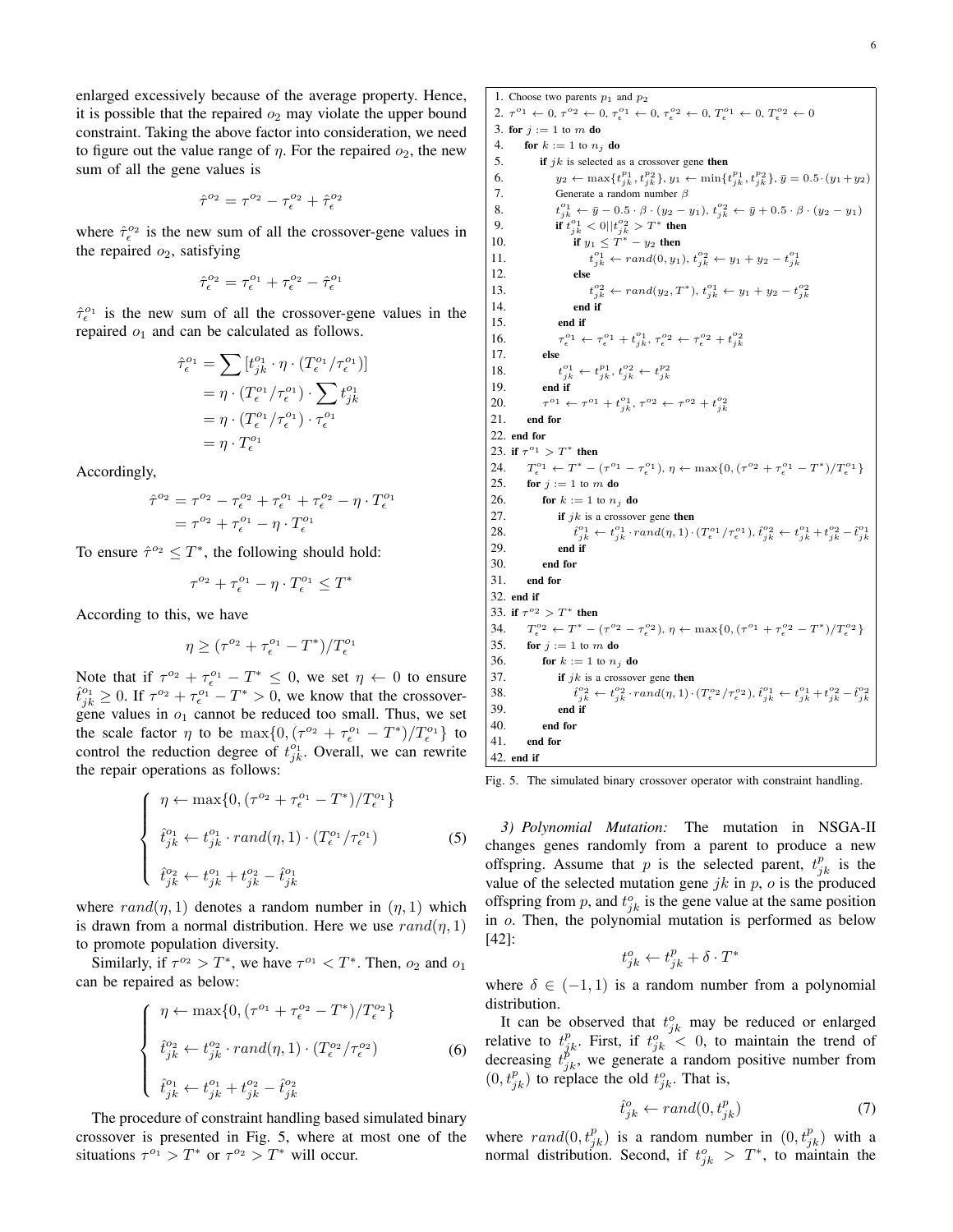| 1. Choose a parent $p$                                                                                 |
|--------------------------------------------------------------------------------------------------------|
| 2. $\tau^o \leftarrow 0, \tau^o_{\epsilon} \leftarrow 0, T^o_{\epsilon} \leftarrow 0$                  |
| 3. for $j := 1$ to m do                                                                                |
| 4.<br>for $k := 1$ to $n_i$ do                                                                         |
| 5.<br>if $jk$ is selected as a mutation gene then                                                      |
| 6.<br>Generate a random number $\delta$                                                                |
| 7.<br>$t_{jk}^o \leftarrow t_{jk}^p + \delta \cdot T^*$                                                |
| 8.<br>if $t_{ik}^o < 0$ then                                                                           |
| 9.<br>$t_{jk}^o \leftarrow rand(0, t_{jk}^p)$                                                          |
| 10.<br>end if                                                                                          |
| 11.<br>if $t_{ik}^o > T^*$ then                                                                        |
| $t_{jk}^o \leftarrow rand(t_{jk}^p, T^*)$<br>12.                                                       |
| 13.<br>end if                                                                                          |
| 14.<br>$\tau_{\epsilon}^o \leftarrow \tau_{\epsilon}^o + t_{ik}^o$                                     |
| 15.<br>else                                                                                            |
| 16.<br>$t_{ik}^o \leftarrow t_{ik}^p$                                                                  |
| 17.<br>end if                                                                                          |
| $\tau^o \leftarrow \tau^o + t^o_{jk}$<br>18.                                                           |
| 19.<br>end for                                                                                         |
| 20. end for                                                                                            |
| 21. if $\tau^o > T^*$ then                                                                             |
| $T_c^o \leftarrow T^* - (\tau^o - \tau_c^o)$<br>22.                                                    |
| 23.<br>for $j := 1$ to m do                                                                            |
| 24.<br>for $k := 1$ to $n_i$ do                                                                        |
| 25.<br>if $jk$ is a mutation gene then                                                                 |
| $\hat{t}_{ik}^o \leftarrow t_{ik}^o \cdot rand(0,1) \cdot (T_{\epsilon}^o / \tau_{\epsilon}^o)$<br>26. |
| 27.<br>end if                                                                                          |
| 28.<br>end for                                                                                         |
| 29.<br>end for                                                                                         |
| $30.$ end if                                                                                           |
|                                                                                                        |

Fig. 6. The polynomial mutation operator with constraint handling.

enlargement tendency of  $t_{jk}^p$ , we create a random positive number from  $(t_{jk}^p, T^*)$  as a substitute for the previous  $t_{jk}^o$ , namely,

$$
\hat{t}_{jk}^o \leftarrow rand(t_{jk}^p, T^*)
$$
 (8)

where  $rand(t_{jk}^p, T^*)$  is a random number in  $(t_{jk}^p, T^*)$  with a normal distribution.

Even if each  $t_{jk}^o$  in *o* is feasible, it is possible that *o* may violate the upper bound constraint *T ∗* . This is due to the fact that some mutation-gene values may be enlarged too much. Denote  $\tau^o$  as the sum of all the gene values in  $o$ . When  $\tau^o > T^*$ , we are in line with the basic principle that we only repair the selected mutation-gene values rather than all the gene values to preserve the parent characteristics in offspring. For further discussions, we give the following notations.  $\tau_{\epsilon}^o$ is the sum of all the mutation-gene values in *o*.  $T_{\epsilon}^{o}$  is the total amount of the testing time which can be allocated to the mutation genes, satisfying

$$
T_{\epsilon}^{o} = T^{*} - (\tau^{o} - \tau_{\epsilon}^{o}) \ge 0
$$
 (9)

Now, if  $\tau^o > T^*$ , we reduce all the mutation-gene values in *o* according to

$$
\hat{t}_{jk}^o \leftarrow t_{jk}^o \cdot rand(0,1) \cdot (T_{\epsilon}^o / \tau_{\epsilon}^o)
$$
 (10)

where  $rand(0, 1)$  is a random coefficient in  $(0, 1)$  with a normal distribution and is used to promote diversity.

The detailed procedure of the polynomial mutation with constraint handling is presented in Fig. 6.

7

Generally speaking, the hurdles in solving OTRAPs arise from the challenge of searching a huge space to locate feasible solutions with acceptable allocation schemes. As mentioned earlier, the reason for this challenge is that for OTRAPs, the feasible and acceptable space is very tiny compare to the whole search space. The above heuristics for constraint handling are designed to keep every individual in the population as feasible as possible. This feasibility rule under tiny feasible space was found to be useful for the search algorithms in [18] and [21]. More specifically, to ensure the quality of the initial solutions, the first heuristic shown in Fig. 3 directs the selected infeasible individuals in the initial population to move to the feasible space randomly. Note that the feasibility of the initial solutions is a basic prerequisite to the evolution of the population, without which the subsequent crossover and mutation operators will be invalidated. The heuristic shown in Fig. 5 ensures the feasibility of each offspring after the crossover operator, which makes the mutation operator workable. Similarly, the heuristic shown in Fig. 6 ensures the feasibility of each offspring after the mutation operator and makes the repeated crossover operator workable. It is clear that the above heuristics in the crossover and mutation operators are interdependent, without one of which the other will be painful and ineffective. The mutual assistance and mutual benefit make the whole population always evolve in tiny feasible space during iterations. Additionally, the two heuristics maintain the previous evolutionary tendency of individuals on the basis of (1), (2), (7), and (8). Moreover, the randomization strategies in (5), (6), and (10) are introduced to promote population diversity.

#### *C. Properties of Constraint Handling*

To begin with, we prove that the new  $\hat{t}^{o_1}_{jk}$  and  $\hat{t}^{o_2}_{jk}$  generated by (1) and (2) are feasible and also maintain the previous evolutionary trend. That is,  $\hat{t}_{jk}^{\circ_1}$  and  $\hat{t}_{jk}^{\circ_2}$  satisfy the constraints and can still enclose the values of the two parents.

*Theorem 1:* No matter whether  $t_{jk}^{o_1} < 0$  or  $t_{jk}^{o_2} > T^*$ , the new  $\hat{t}_{jk}^{o_1}$  and  $\hat{t}_{jk}^{o_2}$  in (1) and (2) satisfy

$$
0 \le \hat{t}_{jk}^{o_1} \le y_1 < y_2 \le \hat{t}_{jk}^{o_2} \le T^*
$$

*Proof:* In (1) and (2), as long as  $t_{jk}^{o_1} < 0$  or  $t_{jk}^{o_2} > T^*$ , we repair offspring on the basis of the intervals  $(0, y_1)$  and  $(y_2, T^*)$ . Hence, we will prove the following cases.

Case 1:  $y_1 \leq T^* - y_2$ . From (1), we can easily obtain

$$
0 \le \hat{t}_{jk}^{o_1} \le y_1 < y_2 \le \hat{t}_{jk}^{o_2}
$$

Considering (1) and 
$$
y_1 \leq T^* - y_2
$$
 altogether,

$$
\hat{t}_{jk}^{o_2} \le T^* - \hat{t}_{jk}^{o_1}
$$

Because  $\hat{t}_{jk}^{o_1} \geq 0$ , we have

$$
\hat{t}_{jk}^{o_2} \le T^*
$$

Case 2:  $y_1 > T^* - y_2$ . According to (2), we can easily find that

$$
\hat{t}_{jk}^{o_1} \le y_1 < y_2 \le \hat{t}_{jk}^{o_2} \le T^*
$$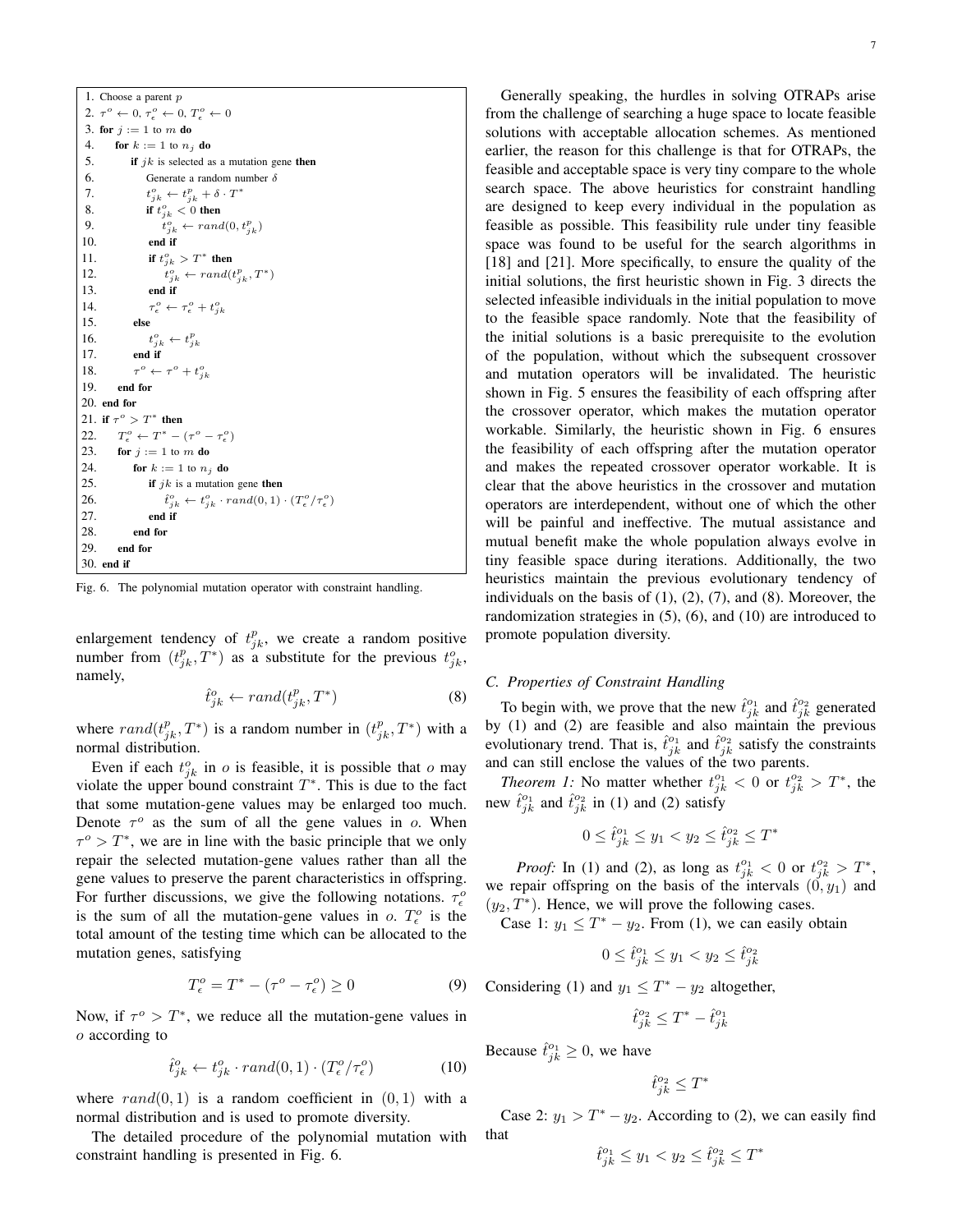and

$$
\hat{t}_{jk}^{o_1} = y_1 + y_2 - rand(y_2, T^*)
$$

Recalling  $y_1 > T^* - y_2$ , we have

$$
\hat{t}^{o_1}_{jk} > T^* - rand(y_2, T^*)
$$

Since  $T^*$  *−*  $rand(y_2, T^*) \geq 0$ , then

 $\hat{t}^{o_1}_{jk} \geq 0$ 

Similarly, from (7) and (8), it can be directly observed that the new  $\hat{t}_{jk}^o$  satisfies the constraints and maintains the original evolutionary characteristics.

*Theorem 2:* The new  $\hat{t}^o_{jk}$  in (7) has

$$
0\leq \widehat{t}^o_{jk}\leq t^p_{jk}\leq T^*
$$

*Theorem 3:* The new  $\hat{t}_{jk}^o$  in (8) satisfies

$$
t^p_{jk} \leq \hat{t}^o_{jk} \leq T^*
$$

Next, we prove that the scale factor  $\eta$  created in (5) or (6) is in [0*,* 1].

*Theorem 4:* The scale factor  $\eta$  in (5) satisfies  $0 \leq \eta \leq 1$ .

*Proof:* We show the implications separately. On one hand, in (5), if  $\tau^{\circ}$ <sup>2</sup> +  $\tau^{\circ}$ <sup>0</sup> -  $T^* \leq 0$ , we can easily obtain

 $\eta = 0$ 

On the other hand, if  $\tau^{o_2} + \tau^{o_1} - T^* > 0$ , we have  $\eta > 0$ because of  $T_{\epsilon}^{o_1} > 0$ . Now, we need to prove  $\eta \leq 1$ . For convenience, here we give a proof by contradiction. We assume that  $\eta > 1$ , then

$$
\tau^{o_2}+\tau_\epsilon^{o_1}-T^*>T_\epsilon^{o_1}
$$

Substituting (4) into the above inequality, we can obtain

$$
\tau^{o_1} + \tau^{o_2} > 2\cdot T^*
$$

which is inconsistent with (3), so we have

 $n \leq 1$ 

*Theorem 5:* The scale factor  $\eta$  in (6) is also in [0, 1].

*Proof:* The result can be proved in the same way as shown in Theorem 4.

In addition, we prove that, in  $(5)$  or  $(6)$ , no matter how greatly the crossover-gene values in  $o_1$  or  $o_2$  have been decreased, the sum of all the gene values in the repaired  $o_2$ or *o*<sup>1</sup> will not go beyond *T ∗* . We also prove that the new *o* repaired according to (10) satisfies the constraint.

*Theorem 6:* If  $\tau^{o_1} > T^*$ , the new  $o_2$  created by (5) satisfies  $\hat{\tau}^{\circ} \leq T^*$ .

*Proof:* As mentioned earlier,

$$
\hat{\tau}^{o_2} = \tau^{o_2} - \tau_{\epsilon}^{o_2} + \hat{\tau}_{\epsilon}^{o_2}
$$
\n
$$
= \tau^{o_2} - \tau_{\epsilon}^{o_2} + (\tau_{\epsilon}^{o_1} + \tau_{\epsilon}^{o_2} - \hat{\tau}_{\epsilon}^{o_1})
$$
\n
$$
= \tau^{o_2} + \tau_{\epsilon}^{o_1} - \hat{\tau}_{\epsilon}^{o_1}
$$

In (5), if  $\eta = 0$ , we certainly have

$$
\tau^{o_2}+\tau_\epsilon^{o_1}-T^*\leq 0
$$

Thus,

Hence,

Since

and

$$
\label{eq:tau02} \hat{\tau}^{o_2} \leq T^* - \hat{\tau}_{\epsilon}^{o_1}
$$
 Since  
  $\hat{\tau}_{\epsilon}^{o_1} \geq 0,$  then

$$
\hat{\tau}^{o_2} \leq T
$$

If  $0 < \eta \leq 1$ , from (5) we have

$$
\eta = (\tau^{o_2} + \tau_{\epsilon}^{o_1} - T^*)/T_{\epsilon}^{o_1}
$$

*∗*

In (5), each  $\hat{t}^{\circ}$ <sub>jk</sub> has

 $\hat{t}_{jk}^{o_1} \geq t_{jk}^{o_1} \cdot \eta \cdot (T_{\epsilon}^{o_1}/\tau_{\epsilon}^{o_1})$ 

$$
\sum \widehat{t}_{jk}^{o_1} \geq \sum [t_{jk}^{o_1} \cdot \eta \cdot (T_{\epsilon}^{o_1} / \tau_{\epsilon}^{o_1})]
$$

$$
\sum \widehat{t}^{o_1}_{jk} = \widehat{\tau}^{o_1}_\epsilon
$$

$$
\sum [t_{jk}^{o_1} \cdot \eta \cdot (T_{\epsilon}^{o_1}/\tau_{\epsilon}^{o_1})] = \eta \cdot (T_{\epsilon}^{o_1}/\tau_{\epsilon}^{o_1}) \cdot \sum \tau_{jk}^{o_1} \n= \eta \cdot (T_{\epsilon}^{o_1}/\tau_{\epsilon}^{o_1}) \cdot \tau_{\epsilon}^{o_1} \n= \eta \cdot T_{\epsilon}^{o_1} \n= (\tau^{o_2} + \tau_{\epsilon}^{o_1} - T^*) / T_{\epsilon}^{o_1} \cdot T_{\epsilon}^{o_1} \n= \tau^{o_2} + \tau_{\epsilon}^{o_1} - T^*
$$

then

That is,

$$
\hat{\tau}_{\epsilon}^{o_1} \geq \tau^{o_2} + \tau_{\epsilon}^{o_1} - T^*
$$

 $\tau^{o_2} + \tau_{\epsilon}^{o_1} - \hat{\tau}_{\epsilon}^{o_1} \leq T^*$ Recalling  $\hat{\tau}^{\circ} = \tau^{\circ} + \tau_{\epsilon}^{\circ} - \hat{\tau}_{\epsilon}^{\circ}$ , we have

$$
\hat{\tau}^{o_2} \leq T
$$

*∗*

*Theorem 7:* If  $\tau^{o_1} > T^*$ , the new  $o_1$  created by (5) satisfies  $\hat{\tau}^{o_1} \leq T^*$ .

*Proof:* In light of the average property, we have

$$
\hat{\tau}^{o_1} + \hat{\tau}^{o_2} = \tau^{o_1} + \tau^{o_2}
$$

From (3), we obtain

$$
\hat{\tau}^{o_1} + \hat{\tau}^{o_2} \le 2 \cdot T^*
$$

From Theorem 6, it is easily obtained that

$$
\hat{\tau}^{o_1}\leq T^*
$$

*Theorem 8:* If  $\tau^{o_2} > T^*$ , the new  $o_1$  created by (6) satisfies  $\hat{\tau}^{o_1} \leq T^*$ .

*Proof:* The proof is similar to Theorem 6. *Theorem 9:* If  $\tau^{o_2} > T^*$ , the new  $o_2$  created by (6) satisfies  $\hat{\tau}^{\circ} \leq T^*$ .

*Proof:* The proof is similar to Theorem 7. *Theorem 10:* If  $\tau^{\circ} > T^*$ , the new *o* created by (10) satisfies  $\hat{\tau}^o \leq T^*$ .

*Proof:* The sum of all the gene values in the new *o* is

$$
\hat{\tau}^o = \tau^o - \tau^o_{\epsilon} + \hat{\tau}^o_{\epsilon}
$$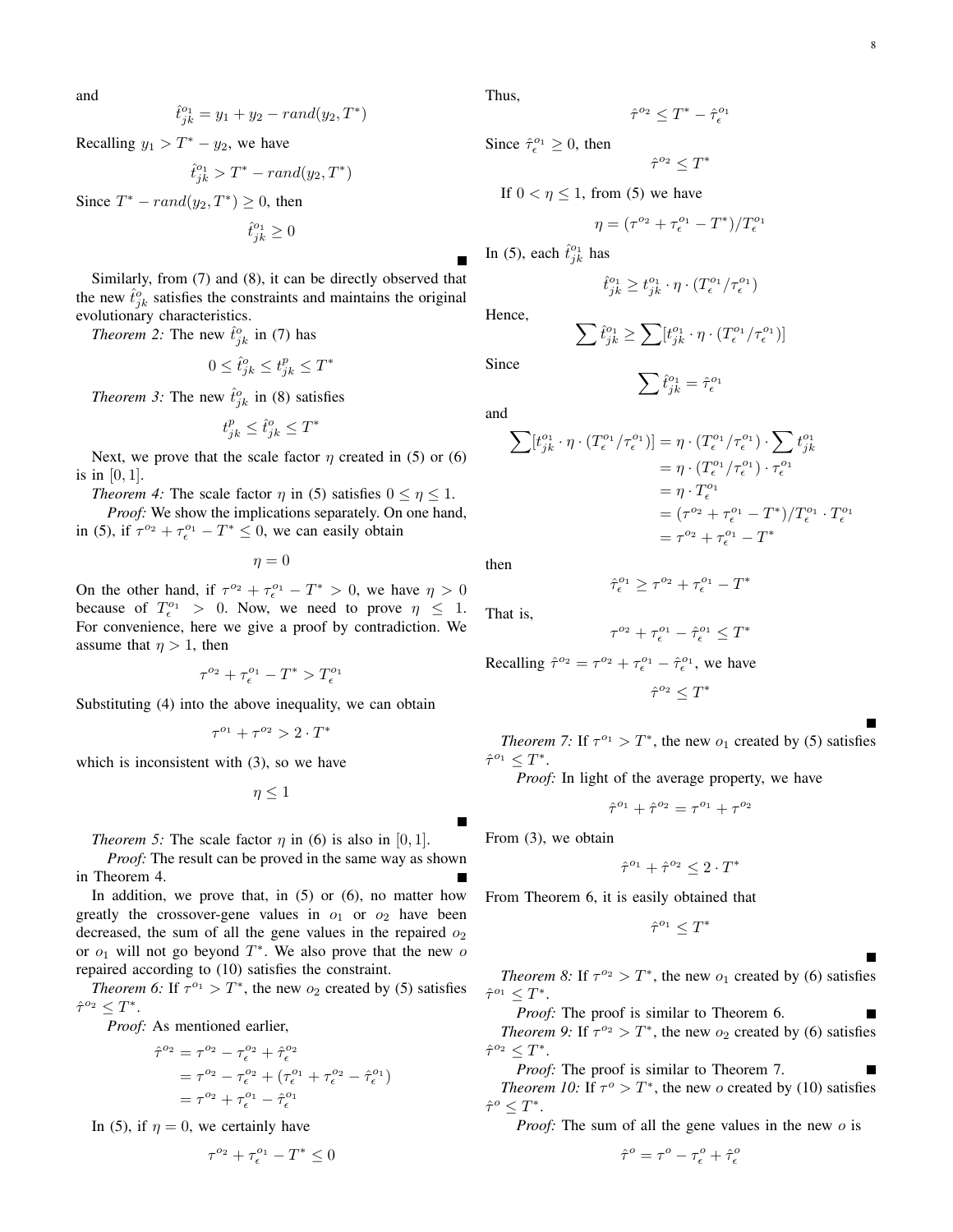From (10), each  $\hat{t}_{jk}^o$  has

$$
\hat{t}^o_{jk} \leq t^o_{jk} \cdot (T^o_\epsilon/\tau^o_\epsilon)
$$

Thus,

$$
\sum \widehat{t}_{jk}^o \leq \sum [t_{jk}^o \cdot (T_{\epsilon}^o/\tau_{\epsilon}^o)]
$$

Since

and

 $\sum \hat{t}_{jk}^o = \hat{\tau}_{\epsilon}^o$ 

$$
\sum [t_{jk}^{o} \cdot (T_{\epsilon}^{o}/\tau_{\epsilon}^{o})] = T_{\epsilon}^{o}/\tau_{\epsilon}^{o} \cdot \sum t_{jk}^{o}
$$

$$
= T_{\epsilon}^{o}/\tau_{\epsilon}^{o} \cdot \tau_{\epsilon}^{o}
$$

$$
= T_{\epsilon}^{o}
$$

then

$$
\hat{\tau}^o_\epsilon \leq T^o_\epsilon
$$

Therefore,

$$
\hat{\tau}^o \leq \tau^o - \tau^o_{\epsilon} + T^o_{\epsilon}
$$

Substituting (9) into the above inequality, we have

 $\hat{\tau}^o \leq T^*$ 

Last, we prove that the proposed heuristics for constraint handling is computationally simple, considering the computational complexity to be the number of the required operations with different values of  $m$  and  $n_j$ .

*Theorem 11:* The worst case complexity of the individual initialization shown in Fig. 3 is  $\Theta(n)$ .

 $\sum_{j=1}^{m} n_j$  gene values in an individual, so the number of *Proof:* In Fig. 3, it is clear that there are a total of operations required to generate an individual is  $\sum_{j=1}^{m} n_j$ . If the sum of all the gene values is bigger than the upper bound constraint, all the gene values will be changed, implying that the number of repair operations is also  $\sum_{j=1}^{m} n_j$ . In summary, the total number of operations is between  $\sum_{j=1}^{m} n_j$ and  $2 \cdot \sum_{j=1}^{m} n_j$ . Hence, the worst case complexity of the individual initialization in Fig. 3 is Θ(*n*).

*Theorem 12:* The worst case complexity of the simulated binary crossover shown in Fig. 5 is  $\Theta(n)$ .

*Proof:* In Fig. 5, no matter whether an element is selected as a crossover gene, all the  $\sum_{j=1}^{m} n_j$  gene values in an offspring must be created from the two parents. Thus, the number of operations required to generate two offspring is just  $2 \cdot \sum_{j=1}^{m} n_j$ . For the two offspring, it is possible that each gene value may violate the lower bound constraint or the upper bound constraint, which results in  $2 \cdot \sum_{j=1}^{m} n_j$ repair operations. Worse, the sum of all the gene values in an offspring would go beyond *T ∗* , and thus the two offspring have to be repaired again. To sum up, the total number of operations is between  $2 \cdot \sum_{j=1}^{m} n_j$  and  $6 \cdot \sum_{j=1}^{m} n_j$ . Accordingly, the worst case complexity of the simulated binary crossover in Fig. 5 is Θ(*n*).

*Theorem 13:* The worst case complexity of the polynomial mutation shown in Fig. 6 is  $\Theta(n)$ .

*Proof:* In Fig. 6, the number of operations required to create an offspring from the selected parent is just  $\sum_{j=1}^{m} n_j$ . Moreover, it can be easily observed that the number of possible

repair operations for feasibility is at most  $2 \cdot \sum_{j=1}^{m} n_j$ . On the whole, the total number of operations is between  $\sum_{j=1}^{j} n_j$  and  $3 \cdot \sum_{j=1}^{m} n_j$ . It follows that the worst case complexity of the polynomial mutation in Fig. 6 is Θ(*n*).

#### *D. Solution Sample Standardization*

Before calculating the crowding distance between neighbors, we adopt the z-scores [27] in mathematical statistics to standardize the solution samples due to the different scales of *R*, *C*, and *T*. For a papulation of size *N*, there are *N* values,  $x_1, \dots, x_N$ , for an objective in solution samples, and then each value  $x_i$  ( $i \in \{1, ..., N\}$ ) will be standardized as below:

where:

$$
\bar{x} = \frac{1}{N} \sum_{\iota=1}^{N} x_{\iota}
$$

 $x'_\iota \leftarrow \frac{x_\iota - \bar{x}}{a}$ *s*

is the sample mean of the population, and

$$
s = \sqrt{\frac{1}{N-1} \sum_{\iota=1}^{N} (x_{\iota} - \bar{x})^2}
$$

is the standard deviation of the population. Note that the value of  $x'$  represents the fluctuation between the raw score and the population mean in units of the standard deviation, so  $x'$  may be negative when  $x_i$  is below the mean.

Having the normalized solution samples in hand, we first compute the standardized Euclidean distance between any two different individuals on a nondominated front. Next, the two individuals that have the biggest Euclidean distance are set to the boundary points; if there are several pairs of individuals with the biggest Euclidean distance, set all of them to the boundary points. After that, we estimate the crowing degree of an individual with the harmonic mean distance proposed in [18].

Assume that the standardized Euclidean distances between an individual and its *κ*-nearest neighbors are  $d_1, d_2, \ldots, d_k$ , respectively. If an individual is a boundary point, the crowing distance of this individual will be set to the maximum value; otherwise, the harmonic mean distance associated with this individual can be calculated by [18]

$$
d = \frac{\kappa}{\frac{1}{d_1} + \frac{1}{d_2} + \ldots + \frac{1}{d_\kappa}}
$$

It is known that *d* is able to reach the maximum value if and only if  $d_1 = d_2 = \ldots = d_{\kappa}$  [43]. This means that when an individual and its neighbors are distributed more evenly, the individual will be assigned a bigger crowding distance. This is just in line with the diversity-maintenance goal that we aspire to achieve.

#### IV. PERFORMANCE EVALUATION

In this section, the proposed constraint handling based NSGA-II for OTRAPs (henceforth called NSGA-II-TRA) is compared with existing approaches to OTRAPs. For the sake of illustration, we first introduce the basic parameter settings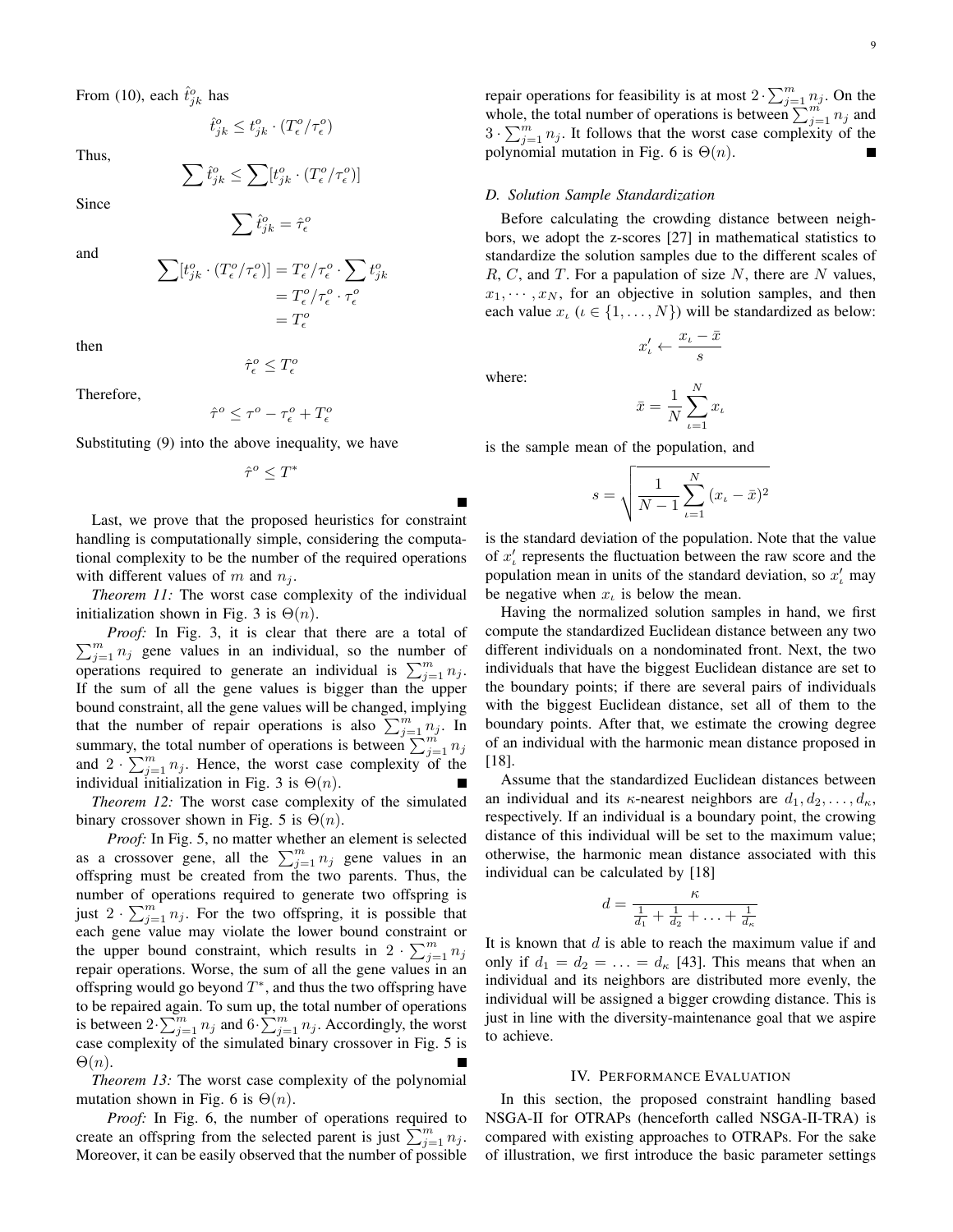and the appropriate performance metrics. Next, we demonstrate the effectiveness of the constraint handling. Thirdly, we evaluate the z-score operation. After that, we draw a comparison between NSGA-II-TRA, HaD-MOEA [18], and WNS-MODE [21], which are all multi-objective optimization approaches to OTRAPs with different constraint handling techniques. Finally, we conduct sensitivity analysis with respect to the five modular parameters.

#### *A. Parameter Settings and Performance Metrics*

Four parallel-series modular software systems with gradual complexities are considered in our experiments: a simple system with 5 sub-systems and 10 modules, a complex system with 6 sub-systems and 14 modules, a large system with 7 sub-systems and 20 modules, and a larger system with 11 sub-systems and 30 modules, as shown in Fig. 7. Compared with the existing work [17], [18], [21], the given four systems in Fig. 7 are significantly large in problem size. This can help us evaluate the efficiency of different algorithms (in particular, the proposed NSGA-II-ERA) more comprehensively and draw a more general conclusion. Following the previous studies, we assume that  $T^* = 50,000, \lambda = 50, T^* = 70,000, \lambda = 100,$  $T^* = 85,000, \lambda = 200$ , and  $T^* = 150,000, \lambda = 200$  are available for testing the simple, complex, large, and larger systems, respectively.

The modular parameters are recalled from [18] and listed in Table I, where the serial module indicates that this module belongs to a subsystem that has only one module (e.g.,  $M_{11}$  in Fig. 7(a)) and the parallel module represents that this module belongs to a subsystem with more than one module (e.g., *M*<sup>31</sup> in Fig. 7(a)). For each system, we generated 30 different instances randomly from a normal distribution according to the pre-defined intervals in Table I. Besides, to make the comparisons as fair as possible, the baseline settings of all the algorithmic parameters that were recommended in [18], [21] are adopted and shown in Table II.

In [18], [21], the hypervolume indicator is used to evaluate the quality of the whole solution set. However, as mentioned earlier, most of the solutions in the solution set are impracticable and unavailable for OTRAPs. Consequently, measuring the quality of solutions mainly in terms of the valueless solutions that account for the vast majority of all the solutions is very one-sided and biased for OTRAPs. To this end, in this paper, we adopt the classical coverage metric [44] as the main performance measure to compare the quality of solutions obtained by different approaches. Assuming that *A* and *B* are the final solution sets achieved by two different MOEAs, a point *a* in *A* covers a point *b* in *B* if *a* is not worse than *b* on any objective.  $\zeta(A, B)$  denotes the percentage of set *B* that is covered by points in *A*.  $\zeta(A, B) > \zeta(B, A)$  is used to indicate a win for the algorithm that produces *A*. A series of such tests is counted as statistically significant if an algorithm is the winner suitably often [44]. Besides, OTRAPs are aiming at achieving software reliability for customer satisfaction. Thus, we also adopt the capacity measure [45], namely, the numbers of satisfactory non-dominated solutions. We evaluate the capacity and coverage values of the satisfactory solution sets,



Fig. 7. Structure of the four parallel-series modular software systems.

TABLE I MODULAR PARAMETERS IN ALL THE NUMERICAL EXPERIMENTS

| Module   | $a_{ik}$ | $b_{ik}$                                                                    | $c_1^{jk}$ | $c_{\alpha}^{j,k}$ | $c^{j k}_{\alpha}$ |
|----------|----------|-----------------------------------------------------------------------------|------------|--------------------|--------------------|
| Serial   |          | $[30.0, 35.0]$ $[5.8E-3, 6.2E-3]$ $[3.4, 3.55]$ $[6.0, 6.2]$ $[4.0, 4.1]$   |            |                    |                    |
| Parallel |          | $[200.0, 350.0]$ $[3.0E-4, 9.0E-4]$ $[3.4, 3.55]$ $[6.0, 6.2]$ $[4.9, 5.1]$ |            |                    |                    |

TABLE II BASIC ALGORITHMIC PARAMETERS IN ALL THE NUMERICAL EXPERIMENTS

|      |     |     |                | Parameter NSGA-II HaD-MOEA WNS-MODE NSGA-II-TRA |
|------|-----|-----|----------------|-------------------------------------------------|
| PS   | 200 | 200 | 200            | 200                                             |
| NG   | 500 | 500 | 500            | 500                                             |
| CP   | 09  | 0.9 | 0 <sub>1</sub> | 0.9                                             |
| MP/F | 0.1 | 0.1 | 14             | 0.1                                             |
|      |     |     |                |                                                 |

*PS*: population size. *NG*: number of generations. *CP*: crossover probability. *MP*: mutation probability. *F*: mutation factor.

regarding solutions whose reliability is higher than the given threshold. Furthermore, good convergence, sometimes, may result in repeated testing allocation schemes or very similar schemes, which are redundant to software testers. Hence, we adopt the norm-based pure diversity metric to evaluate the accumulation of the dissimilarity in the solution set [46].

In our experiments, all the algorithms' codes are written in VISUAL C++ 2013. Each test instance is repeated for 30 independent runs with different random seeds on a PC with Intel 2.50 GHz CPU and 10 GB of RAM.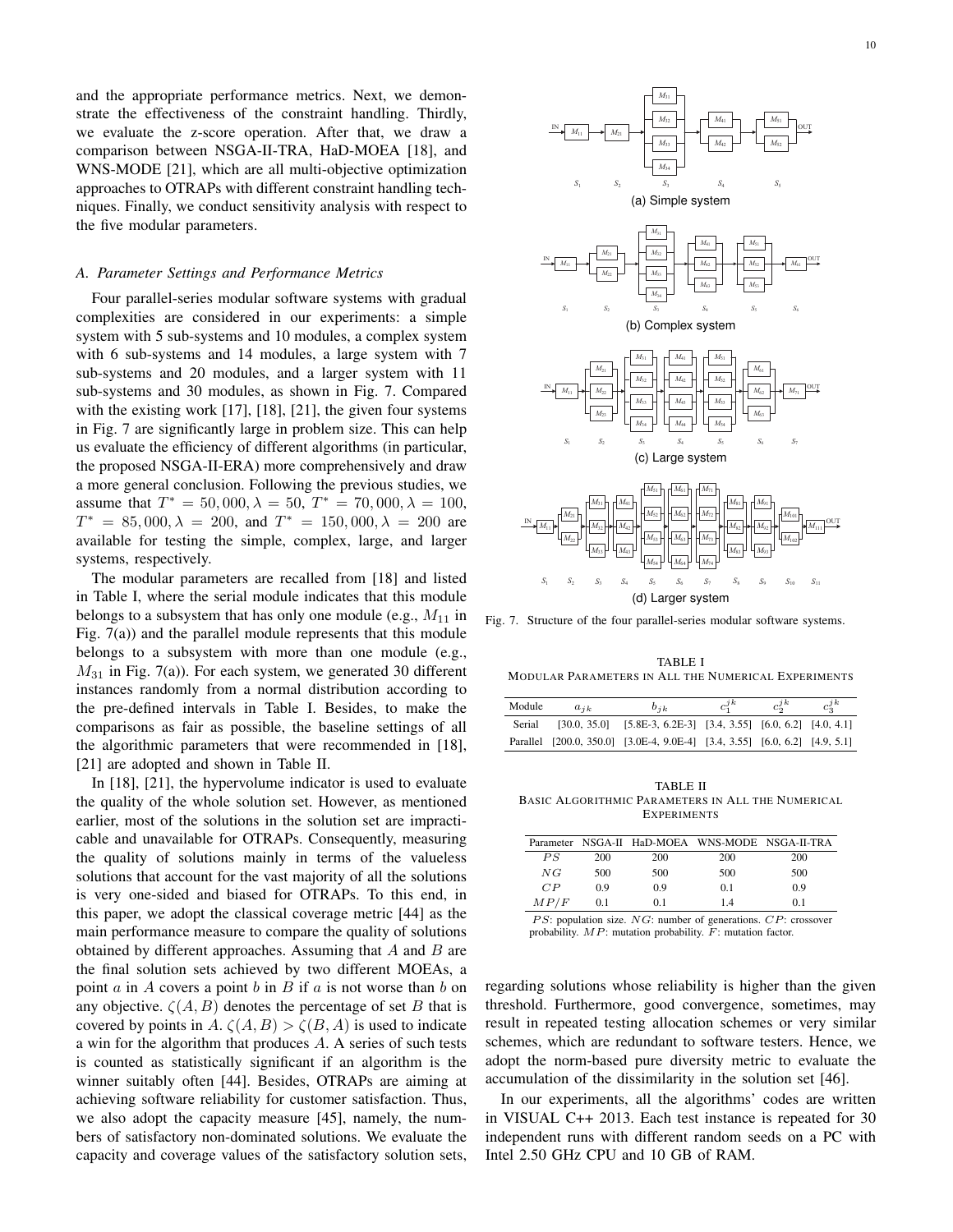#### *B. Comparing Different Constraint Handling Techniques*

The repair mechanisms in [18] and [21] (henceforth called Existing Strategy) execute the same repair operations to check the whole population after the crossover and mutation operators, respectively. On the contrary, the proposed constraint handling in this paper (henceforth called Our Strategy) is embedded in the whole process of the crossover and mutation operators. Moreover, the two heuristics (shown in Fig. 5 and Fig. 6) for constraint handling in the crossover and mutation operators are as intimate as kins, without one of which the other will lose its effects for the reason that the essential conditions for constraint handling in (3) or (9) may not hold. Accordingly, in this section, we compare the whole constraint handling schemes rather than each single evolutionary operator, using the standard NSGA-II shown in Fig. 2.

To measure the convergence ability, Tables III and IV show the coverage values of the standard NSGA-II on OTRAPs with different numbers of generations (i.e., *NG*), population size (i.e., PS), repair strategies, and systems, respectively, regarding the mean and standard deviation values. The better result regarding the mean value between the two compared strategies for each test instance is highlighted in boldface. We used the Wilcoxon rank-sum test [47] at a 0.05 significance level to measure the significance of the differences among the results obtained by the two strategies. It was found that all the differences between the two strategies are statistically significant. Besides, it can be observed that with the increase of *NG* or *PS*, the coverage values of Our Strategy vs Existing Strategy are much better than those of Existing Strategy vs Our Strategy on almost all the test instances. In particular, on most of the test instances for the complex, large, and larger systems, the coverage values of Existing Strategy vs Our Strategy are almost only half of the corresponding values of Our Strategy vs Existing Strategy. This observation suggests that Our Strategy should be able to keep a better convergence and obtain higher-quality testing-time allocation schemes.

For further illustrations of exploration ability, we select solutions with a high reliability ( $R \geq 0.99$ ) in each test instance to evaluate whether Our Strategy can achieve higher reliability, lower cost, and less time. Tables V and VI show the capacity and coverage values of the two repair strategies, respectively, regarding solutions whose reliability is higher than or equal to 0.99 in all the 30 runs for each test instance. It can be seen that Our Strategy obtains much more satisfactory testing time allocation schemes than Existing Strategy, especially under small *NG* and *PS*. Additionally, the coverage values of Our Strategy vs Existing Strategy are much greater than those of Existing Strategy vs Our Strategy. On most of the test instances, the satisfactory solutions of Our Strategy can completely cover the solutions of Existing Strategy but not be covered by the latter at all. Our Strategy achieved a very high reliability under lower cost and less time, but Existing Strategy often failed in exploration, especially for the complex, large, and larger systems. As a result, Our Strategy can explore more and higher quality testing time allocation schemes and works much better in promoting convergence than Existing Strategy. An explanation is that Existing Strategy might destroy useful

genetic information that should be inherited from parents because of mutating all the gene values in offspring to ensure feasibility. On the contrary, Our Strategy only repairs the gene values that are supposed to be changed.

#### *C. Evaluating the Z-score Operation*

Since the z-score operation is adopted to estimate the distance between neighbours more reasonably, in this subsection, we evaluate the diversity of the solution set to analyze the effectiveness of the z-score operation.

To measure the diversity quality, Tables VII and VIII show the pure diversity values [46] of the basic NSGA-II and the z-score operation based NSGA-II on OTRAPs with different numbers of generations, population size, and systems, respectively, regarding the mean and standard deviation values. The results are analyzed using the Wilcoxon rank-sum test [47]. It can be observed that the z-score operation improves the diversity of the solution set on almost all the test instances. When *NG* is fixed, the improvement becomes greater with the increase of *PS*. When *PS* is fixed, the improvement has not changed much with the increase of *NG*. This implies that the z-score operation estimates the distance between neighbors more accurately when the population size is bigger. To conclude, the z-score operation reduces the repeated or similar solutions and can provide more information to software testers.

#### *D. Comparing MOEAs*

The existing HaD-MOEA [18] and WNS-MODE [21] are both multi-objective optimization approaches and used the constraint handling to improve their performance for solving OTRAPs. In this subsection, on the basis of the termination criterion of 100,000 evaluations, we compared our IR-NSGA-TRA with WNS-MODE and HaD-MOEA to further verify our approaches on OTRAPs.

To measure the convergence quality, the coverage values of IR-NSGA-II, WNS-MODE, and HaD-MOEA on OTRAPs under different instances and software systems are shown in Table IX, which are analyzed using the Wilcoxon rank-sum test [47]. For all the 120 testing instances, the coverage values of IR-NSGA-TRA vs WNS-MODE are far greater than those of WNS-MODE vs IR-NSGA-TRA. In particular, IR-NSGA-TRA covers almost half of the solutions obtained by WNS-MODE on each testing instance, especially in the case of larger system. Besides, the coverage values of IR-NSGA-TRA vs HaD-MOEA are much better than those of HaD-MOEA vs IR-NSGA-TRA on 111 instances, but are inferior on only 2 instances. Thus, we can say that IR-NSGA-TRA outperforms WNS-MODE and HaD-MOEA in terms of convergence on most test instances.

Table X show the capacity and coverage values of IR-NSGA-TRA, WNS-MODE, and HaD-MOEA on OTRAPs under different instances and software systems, respectively, regarding solutions whose system reliability is higher than or equal to 0.99 in all the 30 runs for each test instance. It can be observed that for all the 120 testing instances, the capacity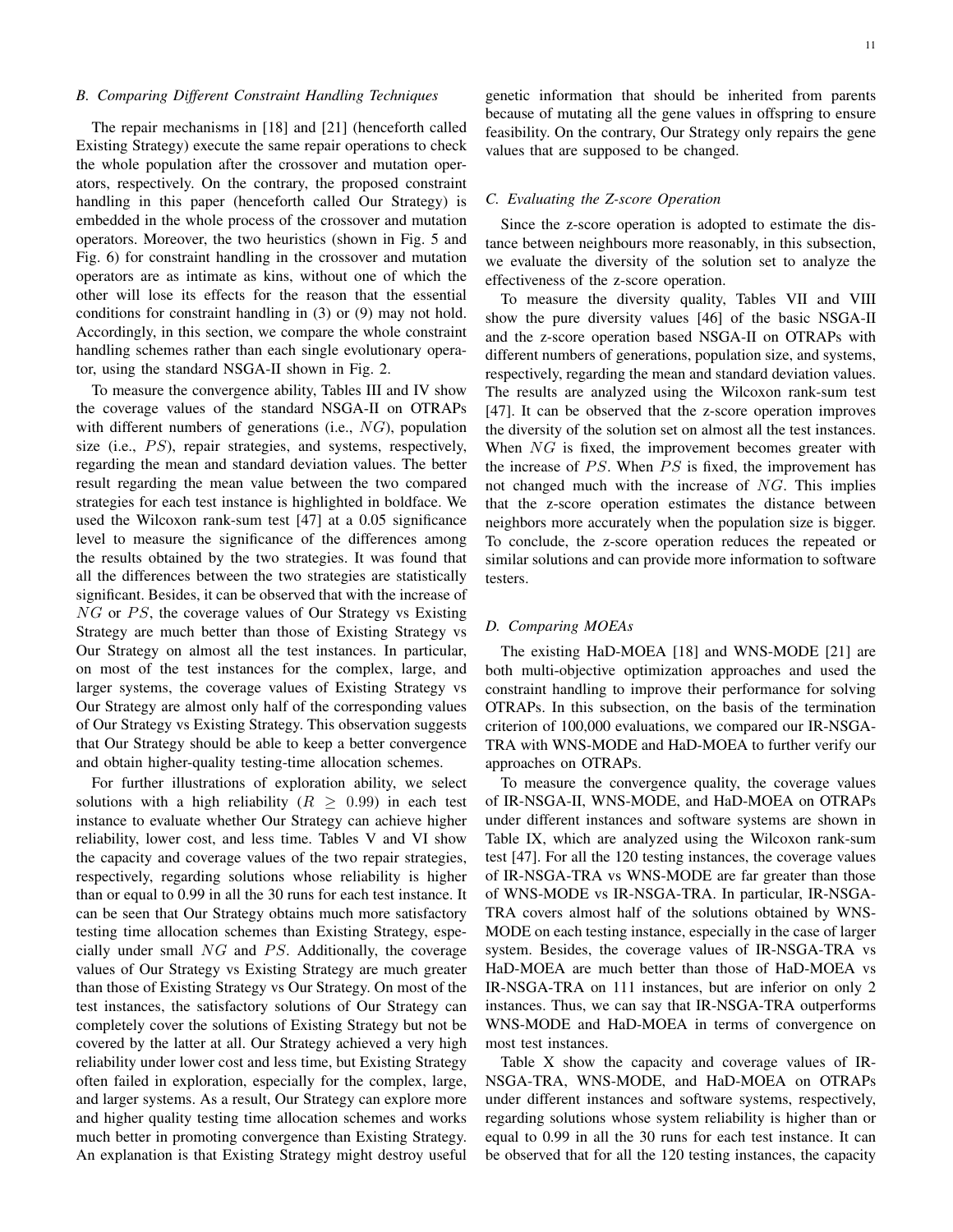TABLE III COVERAGE VALUES (MEAN AND STANDARD DEVIATION) OF THE BASIC NSGA-II ON OTRAPS UNDER *NG* = 250, DIFFERENT *P S*, REPAIR STRATEGIES, AND SOFTWARE SYSTEMS

| PS  |                  | Simple system    |                   | Complex system   |                   | Large system      |                   | Larger system     |  |  |
|-----|------------------|------------------|-------------------|------------------|-------------------|-------------------|-------------------|-------------------|--|--|
|     | $\zeta(A,B)$     | $\zeta(B,A)$     | $\zeta(A,B)$      | $\zeta(B,A)$     | $\zeta(A,B)$      | $\zeta(B,A)$      | $\zeta(A,B)$      | $\zeta(B,A)$      |  |  |
| 50  | $0.2140(9.54\%)$ | $0.1780(7.80\%)$ | $0.2967(9.10\%)$  | $0.1953(5.48\%)$ | $0.3107(13.48\%)$ | 0.2100(8.83%)     | $0.3013(11.96\%)$ | $0.2420(11.84\%)$ |  |  |
| 100 | $0.2203(5.14\%)$ | $0.1523(5.64\%)$ | $0.3387(10.10\%)$ | $0.1787(4.04\%)$ | $0.3283(10.00\%)$ | $0.1667(6.54\%)$  | $0.3867(14.13\%)$ | $0.1557(6.91\%)$  |  |  |
| 150 | $0.2298(5.78\%)$ | $0.1456(3.83\%)$ | $0.3224(9.19\%)$  | 0.1769(4.15%)    | $0.3687(10.29\%)$ | $0.1473(5.43\%)$  | $0.3540(14.83\%)$ | $0.1696(8.80\%)$  |  |  |
| 200 | $0.2110(4.28\%)$ | $0.1435(2.98\%)$ | $0.3335(7.00\%)$  | 0.1543(4.07%)    | $0.3482(11.59\%)$ | $0.1807(10.85\%)$ | $0.3562(10.13\%)$ | 0.1568(7.13%)     |  |  |
| 250 | $0.2079(4.96\%)$ | 0.1216(2.69%)    | $0.3361(7.82\%)$  | $0.1613(5.03\%)$ | $0.3653(13.53\%)$ | $0.1396(6.50\%)$  | $0.3963(11.60\%)$ | $0.1395(6.66\%)$  |  |  |
| 300 | $0.2211(3.36\%)$ | $0.1277(2.69\%)$ | $0.3294(7.74\%)$  | $0.1734(5.61\%)$ | $0.3468(9.05\%)$  | $0.1588(8.55\%)$  | $0.3975(16.03\%)$ | $0.1537(8.60\%)$  |  |  |
| 350 | $0.2032(3.86\%)$ | $0.1266(3.06\%)$ | $0.3310(8.11\%)$  | $0.1678(5.00\%)$ | $0.3630(13.74\%)$ | 0.1696(10.73%)    | $0.3749(11.75\%)$ | $0.1713(7.12\%)$  |  |  |
| 400 | $0.2156(3.23\%)$ | $0.1212(2.21\%)$ | $0.3499(5.48\%)$  | $0.1573(2.22\%)$ | $0.3678(12.44\%)$ | $0.1651(10.40\%)$ | $0.3825(14.49\%)$ | $0.1978(10.70\%)$ |  |  |
| 450 | $0.2087(3.08\%)$ | $0.1243(2.86\%)$ | $0.3500(5.84\%)$  | 0.1541(3.73%)    | $0.3767(13.10\%)$ | $0.1623(9.62\%)$  | $0.3561(11.58\%)$ | 0.1876(11.54%)    |  |  |
| 500 | $0.2151(2.93\%)$ | $0.1187(2.30\%)$ | $0.3345(5.23\%)$  | $0.1741(3.51\%)$ | $0.3763(14.68\%)$ | 0.1754(10.73%)    | $0.3817(12.97\%)$ | 0.1730(8.78%)     |  |  |

*A* and *B* denote the solution sets obtained by Our Strategy and Existing Strategy, respectively.

TABLE IV

COVERAGE VALUES (MEAN AND STANDARD DEVIATION) OF THE BASIC NSGA-II ON OTRAPS UNDER *P S* = 250, DIFFERENT *NG*, REPAIR STRATEGIES, AND SOFTWARE SYSTEMS

| NG  | Simple system    |                  | Complex system   |                  | Large system      |                   | Larger system     |                   |
|-----|------------------|------------------|------------------|------------------|-------------------|-------------------|-------------------|-------------------|
|     | $\zeta(A,B)$     | $\zeta(B,A)$     | $\zeta(A,B)$     | $\zeta(B,A)$     | $\zeta(A,B)$      | $\zeta(B,A)$      | $\zeta(A,B)$      | $\zeta(B,A)$      |
| 50  | $0.1960(5.95\%)$ | $0.1648(4.50\%)$ | $0.3039(9.86\%)$ | $0.2009(6.06\%)$ | $0.3583(12.13\%)$ | 0.1937(8.25%)     | $0.3181(15.97\%)$ | 0.2365(11.07%)    |
| 100 | $0.2272(6.48\%)$ | $0.1328(3.72\%)$ | $0.3135(6.40\%)$ | $0.1863(6.22\%)$ | $0.3224(11.20\%)$ | 0.1835(7.63%)     | $0.3357(15.83\%)$ | 0.2029(9.73%)     |
| 150 | $0.2385(5.23\%)$ | $0.1335(3.83\%)$ | $0.3356(6.76\%)$ | $0.1763(3.96\%)$ | $0.3864(12.78\%)$ | $0.1497(7.20\%)$  | $0.3869(11.09\%)$ | $0.1525(7.74\%)$  |
| 200 | $0.2112(4.31\%)$ | 0.1312(3.57%)    | $0.3419(6.37\%)$ | 0.1639(4.39%)    | $0.3697(10.86\%)$ | $0.1543(6.20\%)$  | $0.4308(17.83\%)$ | 0.1627(13.53%)    |
| 250 | $0.2079(4.96\%)$ | $0.1216(2.69\%)$ | $0.3361(7.82\%)$ | $0.1613(5.03\%)$ | $0.3653(13.53\%)$ | $0.1396(6.50\%)$  | $0.3963(11.60\%)$ | $0.1395(6.66\%)$  |
| 300 | $0.2007(5.02\%)$ | $0.1303(3.49\%)$ | $0.3275(8.10\%)$ | 0.1663(5.64%)    | $0.3191(9.87\%)$  | $0.1660(6.80\%)$  | $0.3689(10.38\%)$ | $0.1677(9.66\%)$  |
| 350 | $0.1999(3.78\%)$ | $0.1233(3.09\%)$ | $0.3352(5.35\%)$ | 0.1520(4.58%)    | $0.3447(13.83\%)$ | $0.1659(9.44\%)$  | $0.3460(13.71\%)$ | $0.1912(11.16\%)$ |
| 400 | $0.2177(4.13\%)$ | 0.1259(2.75%)    | $0.3268(7.46\%)$ | 0.1685(4.67%)    | $0.3045(10.59\%)$ | $0.1975(9.68\%)$  | $0.3685(8.30\%)$  | 0.1473(6.27%)     |
| 450 | $0.2075(4.23\%)$ | $0.1241(2.41\%)$ | $0.3225(6.85\%)$ | 0.1664(4.17%)    | $0.3681(14.88\%)$ | 0.1551(8.77%)     | $0.3496(12.63\%)$ | $0.1664(11.00\%)$ |
| 500 | $0.2192(5.64\%)$ | $0.1253(3.02\%)$ | $0.3456(5.63\%)$ | $0.1551(3.00\%)$ | $0.3065(12.36\%)$ | $0.1748(10.60\%)$ | $0.3077(11.98\%)$ | 0.2243(16.17%)    |

*A* and *B* denote the solution sets obtained by Our Strategy and Existing Strategy, respectively.

TABLE V

CAPACITY AND COVERAGE VALUES OF THE BASIC NSGA-II ON OTRAPS UNDER *NG* = 250, DIFFERENT *P S*, REPAIR STRATEGIES, AND SOFTWARE SYSTEMS, REGARDING THE SOLUTIONS WHOSE RELIABILITY IS HIGHER THAN 0.99 IN ALL THE 30 RUNS

| PS  |     |     | Simple system            |          |     |                | Complex system |            |          |          | Large system |                         | Larger system    |          |                  |              |
|-----|-----|-----|--------------------------|----------|-----|----------------|----------------|------------|----------|----------|--------------|-------------------------|------------------|----------|------------------|--------------|
|     | А   | B   | $\langle B \rangle$<br>A | B, A     | А   | B              | B<br>А         | B.<br>. A` | $\bm{A}$ | В        | B<br>А       | $\zeta(B,$<br>$\cdot$ A | $\boldsymbol{A}$ | В        | $\cdot$ B'<br>А. | $\zeta(B,A)$ |
| 50  | 64  | 4   | 100.00%                  | 3.13%    | 42  | $\theta$       | $100.00\%$     | 0.00%      | 24       | $\Omega$ | 100.00%      | 0.00%                   | $\mathbf{0}$     | $\Omega$ | $0.00\%$         | $0.00\%$     |
| 100 | 141 |     | 100.00%                  | $0.00\%$ | 80  | $\Omega$       | 100.00%        | $0.00\%$   | 55       | $\theta$ | 100.00%      | $0.00\%$                | 2                |          | 100.00%          | $0.00\%$     |
| 150 | 218 | 3   | 100.00%                  | 0.00%    | 142 | $\Omega$       | 100.00%        | 0.00%      | 130      | $\Omega$ | 100.00%      | $0.00\%$                | 11               | $\theta$ | $100.00\%$       | $0.00\%$     |
| 200 | 267 | 31  | 100.00%                  | 0.00%    | 177 | $\theta$       | 100.00%        | 0.00%      | 125      | $\Omega$ | 100.00%      | $0.00\%$                | 20               | $\theta$ | $100.00\%$       | $0.00\%$     |
| 250 | 366 | 38  | 100.00%                  | 0.00%    | 178 | $\Omega$       | 100.00%        | 0.00%      | 185      | $\theta$ | 100.00%      | $0.00\%$                | 51               | $\theta$ | 100.00%          | $0.00\%$     |
| 300 | 369 | 33  | 100.00%                  | 0.00%    | 220 | $\overline{c}$ | $100.00\%$     | 0.00%      | 186      | $\Omega$ | 100.00%      | $0.00\%$                | 89               | $\theta$ | 100.00%          | $0.00\%$     |
| 350 | 480 | 84  | 100.00%                  | 2.71%    | 270 | 3              | 100.00%        | 0.00%      | 271      | $\Omega$ | 100.00%      | $0.00\%$                | 111              | $\theta$ | $100.00\%$       | $0.00\%$     |
| 400 | 522 | 143 | 98.60%                   | 2.49%    | 309 | $\Omega$       | 100.00%        | 0.00%      | 247      | $\Omega$ | 100.00%      | $0.00\%$                | 133              | $\theta$ | $100.00\%$       | $0.00\%$     |
| 450 | 572 | 184 | 100.00%                  | 2.45%    | 293 | $\Omega$       | 100.00%        | $0.00\%$   | 310      | $\Omega$ | $100.00\%$   | $0.00\%$                | 188              | $\theta$ | 100.00%          | $0.00\%$     |
| 500 | 632 | 261 | 100.00%                  | $0.00\%$ | 300 | 6              | $100.00\%$     | 0.00%      | 359      | $\theta$ | $100.00\%$   | $0.00\%$                | 229              | $\theta$ | 100.00%          | $0.00\%$     |

*A* and *B* denote the satisfactory solution sets obtained by Our Strategy and Existing Strategy, respectively.

TABLE VI CAPACITY AND COVERAGE VALUES OF THE BASIC NSGA-II ON OTRAPS UNDER  $PS = 250$ , DIFFERENT NG, REPAIR STRATEGIES, AND SOFTWARE SYSTEMS, REGARDING THE SOLUTIONS WHOSE RELIABILITY IS HIGHER THAN 0.99 IN ALL THE 30 RUNS

|     |     |          |               |                   |     |                | Complex system        |                     |     |                   |              |                   | Larger system |              |            |              |
|-----|-----|----------|---------------|-------------------|-----|----------------|-----------------------|---------------------|-----|-------------------|--------------|-------------------|---------------|--------------|------------|--------------|
| NG  |     |          | Simple system |                   |     |                |                       |                     |     |                   | Large system |                   |               |              |            |              |
|     | А   | В        | В<br>А        | B<br>$A^{\prime}$ | А   | B <sup>1</sup> | $\boldsymbol{B}$<br>А | B<br>A <sub>1</sub> | А   | $\left  B\right $ | B<br>А       | В<br>$A^{\prime}$ | А             | $B^{\prime}$ | B<br>А     | $\zeta(B,A)$ |
| 50  | 40  | $\Omega$ | 100.00%       | $0.00\%$          |     |                | 100.00%               | $0.00\%$            |     |                   | 100.00%      | 0.00%             | $\theta$      | $\theta$     | $0.00\%$   | $0.00\%$     |
| 100 | 213 | 9        | 100.00%       | 1.88%             | 54  |                | 100.00%               | $0.00\%$            | 16  |                   | 100.00%      | 0.00%             | 0             | $\theta$     | 0.00%      | 0.00%        |
| 150 | 281 | 2        | 100.00%       | $0.00\%$          | 124 | 0              | 100.00%               | $0.00\%$            | 82  | $\Omega$          | 100.00%      | 0.00%             | $\mathbf{0}$  | $\theta$     | $0.00\%$   | 0.00%        |
| 200 | 325 | 33       | 100.00%       | 1.23%             | 190 | 0              | 100.00%               | $0.00\%$            | 127 | $\Omega$          | 100.00%      | 0.00%             | 9             | $\theta$     | 100.00%    | $0.00\%$     |
| 250 | 366 | 38       | 100.00%       | $0.00\%$          | 178 | 0              | 100.00%               | $0.00\%$            | 185 |                   | 100.00%      | 0.00%             | 51            | $\theta$     | 100.00%    | 0.00%        |
| 300 | 363 | 58       | 96.55%        | 7.44%             | 211 | 3              | 100.00%               | $0.00\%$            | 202 | $\Omega$          | 100.00%      | 0.00%             | 106           | $\Omega$     | $100.00\%$ | $0.00\%$     |
| 350 | 364 | 105      | 98.10%        | 1.65%             | 238 | 10             | 100.00%               | $0.00\%$            | 236 |                   | 100.00%      | 0.00%             | 179           | $\theta$     | 100.00%    | $0.00\%$     |
| 400 | 357 | 141      | 97.87%        | 1.96%             | 216 | 14             | 100.00%               | $0.00\%$            | 235 |                   | 100.00%      | 0.00%             | 230           | 2            | $100.00\%$ | 0.00%        |
| 450 | 350 | 145      | 99.31%        | $2.00\%$          | 251 | 15             | 100.00%               | 0.40%               | 247 | 6                 | 100.00%      | 0.00%             | 270           | 11           | 100.00%    | $0.00\%$     |
| 500 | 367 | 168      | 98.81%        | 35.69%            | 238 | 26             | 100.00%               | $0.00\%$            | 252 |                   | 100.00%      | 0.00%             | 242           | 24           | 100.00%    | 0.00%        |

*A* and *B* denote the satisfactory solution sets obtained by Our Strategy and Existing Strategy, respectively.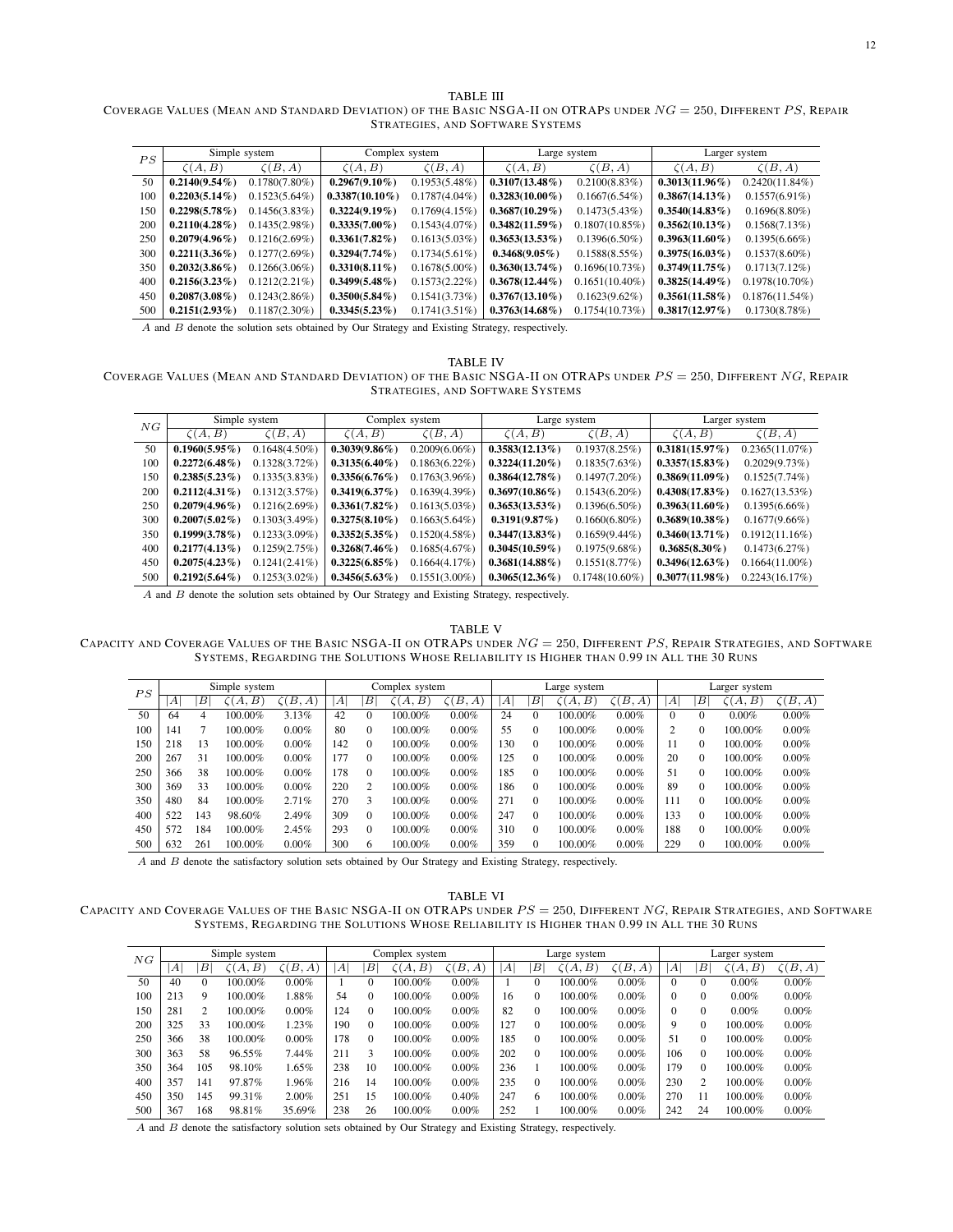13

TABLE VII PURE DIVERSITY VALUES (MEAN AND STANDARD DEVIATION) OF THE BASIC NSGA-II, Z-SCORE OPERATION BASED NSGA-II ON OTRAPS UNDER  $NG = 250$ , DIFFERENT  $PS$ , AND SOFTWARE SYSTEMS

|     |                           | Simple system             | Complex system        |                           |
|-----|---------------------------|---------------------------|-----------------------|---------------------------|
| PS  | 7-score                   | <b>Basic</b>              | Z-score               | <b>Basic</b>              |
| 50  | $4.202e+07+9.555e+06$     | $4.222e+07+7.368e+06$     | $4.324e+07+1.022e+07$ | $4.283e+07+9.53e+06$      |
| 100 | $7.228e+07+8.929e+06$     | $5.375e+07+7.477e+06$     | $7.247e+07+1.243e+07$ | $6.326e+07+6.45e+06$      |
| 150 | $7.875e+07+9.571e+06$     | 6.684e+07 $\pm$ 7.353e+06 | $9.277e+07+9.921e+06$ | $7.809e+07+9.138e+06$     |
| 200 | $8.746e+07+5.506e+06$     | $7.12e+07+7.931e+06$      | $1.089e+08+9.291e+06$ | $8.436e+07+8.07e+06$      |
| 250 | $1.022e+08+8.119e+06$     | $7.901e+07+5.947e+06$     | $1.236e+08+1.129e+07$ | $9.226e+07+1.02e+07$      |
| 300 | $1.098e+08+1.006e+07$     | $8.212e+07 \pm 7.483e+06$ | $1.338e+08+8.753e+06$ | $9.846e+07+8.925e+06$     |
| 350 | $1.182e+08+8.745e+06$     | $8.82e+07\pm8.055e+06$    | $1.429e+08+7.093e+06$ | $1.062e+08 \pm 1.042e+07$ |
| 400 | $1.258e+08\pm1.009e+07$   | $9.214e+07 \pm 7.119e+06$ | $1.547e+08+9.425e+06$ | $1.088e+08\pm8.431e+06$   |
| 450 | $1.331e+08+8.812e+06$     | $9.663e+07\pm8.598e+06$   | $1.631e+08+8.185e+06$ | $1.198e+08+9.562e+06$     |
| 500 | $1.408e+08\pm1.042e+07$   | $1.029e+08\pm8.199e+06$   | 1.708e+08±9.419e+06   | $1.214e+08\pm9.337e+06$   |
|     |                           |                           |                       |                           |
|     | Large system              |                           | Larger system         |                           |
| PS  | Z-score                   | <b>Basic</b>              | Z-score               | <b>Basic</b>              |
| 50  | $3.699e+07+1.482e+07$     | $4.082e+07+1.063e+07$     | $3.075e+07+3.327e+07$ | $3.632e+07+3.26e+07$      |
| 100 | $7.444e+07+1.067e+07$     | $6.507e+07+1.026e+07$     | $1.206e+08+1.981e+07$ | $1.017e+08+2.513e+07$     |
| 150 | $9.801e+07+1.165e+07$     | $7.79e+07+1.052e+07$      | $1.527e+08+1.854e+07$ | $1.239e+08 \pm 1.516e+07$ |
| 200 | $1.167e+08+1.323e+07$     | $8.808e+07+9.527e+06$     | $1.811e+08+1.791e+07$ | $1.33e+08+1.842e+07$      |
| 250 | $1.334e+08+1.217e+07$     | $9.845e+07+1.019e+07$     | $2.083e+08+2.109e+07$ | $1.469e+08+1.356e+07$     |
| 300 | $1.436e+08+8.006e+06$     | $1.047e+08 \pm 9.595e+06$ | $2.266e+08+1.859e+07$ | $1.661e+08 \pm 1.587e+07$ |
| 350 | $1.594e+08 \pm 1.316e+07$ | $1.111e+08\pm9.606e+06$   | $2.453e+08+1.603e+07$ | $1.725e+08 \pm 1.593e+07$ |
| 400 | $1.655e+08+1.22e+07$      | $1.153e+08\pm7.927e+06$   | $2.728e+08+1.739e+07$ | $1.866e+08+1.673e+07$     |
| 450 | $1.784e+08+1.11e+07$      | $1.209e+08+1.079e+07$     | $2.825e+08+1.584e+07$ | $1.881e+08+1.581e+07$     |

#### TABLE VIII

PURE DIVERSITY VALUES (MEAN AND STANDARD DEVIATION) OF THE BASIC NSGA-II, Z-SCORE OPERATION BASED NSGA-II WITH Z-SCORES ON OTRAPS UNDER  $PS = 250$ , DIFFERENT  $NG$ , AND SOFTWARE SYSTEMS

| NG  | Simple system             |                           | Complex system            |                           |
|-----|---------------------------|---------------------------|---------------------------|---------------------------|
|     | 7-score                   | <b>Basic</b>              | Z-score                   | <b>Basic</b>              |
| 50  | $9.438e+07+8.685e+06$     | $7.768e+07+8.131e+06$     | $1.046e+08+9.712e+06$     | $9.062e+07+9.635e+06$     |
| 100 | $9.616e+07+8.036e+06$     | $8.011e+07+7.986e+06$     | $1.156e+08 \pm 1.438e+07$ | $9.377e+07+1.011e+07$     |
| 150 | $1.001e+08+9.968e+06$     | $7.981e+07\pm6.951e+06$   | $1.152e+08+7.874e+06$     | 9.248e+07 $\pm$ 9.03e+06  |
| 200 | $1.023e+08+9.467e+06$     | $8.139e+07+8.751e+06$     | $1.181e+08\pm1.004e+07$   | $9.016e+07+8.044e+06$     |
| 250 | $1.022e+08\pm8.119e+06$   | $7.901e+07 \pm 5.947e+06$ | $1.236e+08\pm1.129e+07$   | $9.226e+07 \pm 1.02e+07$  |
| 300 | $1.04e+08\pm7.981e+06$    | $8.015e+07+7.47e+06$      | $1.276e+08 \pm 1.113e+07$ | $9.483e+07+8.871e+06$     |
| 350 | $1.036e+08+8.409e+06$     | $7.735e+07 \pm 7.148e+06$ | $1.246e+08+1.089e+07$     | $9.174e+07 \pm 1.137e+07$ |
| 400 | $1.032e+08+9.468e+06$     | $7.855e+07+6.871e+06$     | $1.227e+08+8.809e+06$     | $9.187e+07+9.191e+06$     |
| 450 | $1.055e+08+1.108e+07$     | $7.956e+07+8.839e+06$     | $1.252e+08+9.534e+06$     | $9.361e+07+9.968e+06$     |
| 500 | $1.026e+08+8.206e+06$     | $7.903e+07 \pm 7.145e+06$ | $1.265e+08+9.638e+06$     | 9.366e+07 $\pm$ 9.818e+06 |
| NG  | Large system              |                           | Larger system             |                           |
|     | 7-score                   | Basic                     | 7-score                   | <b>Basic</b>              |
| 50  | $1.049e+08+8.821e+06$     | $8.948e+07+8.299e+06$     | $1.435e+08 \pm 1.398e+07$ | $1.348e+08+1.359e+07$     |
| 100 | $1.196e+08+1.069e+07$     | $9.239e+07+9.053e+06$     | $1.773e+08 \pm 1.74e+07$  | $1.489e+08+1.46e+07$      |
| 150 | $1.24e+08 \pm 1.231e+07$  | 9.526e+07 $\pm$ 1.08e+07  | $1.89e+08\pm1.572e+07$    | $1.434e+08 \pm 1.532e+07$ |
| 200 | $1.275e+08 \pm 1.159e+07$ | $9.769e+07 \pm 1e+07$     | $1.962e+08 \pm 1.226e+07$ | $1.515e+08 \pm 1.748e+07$ |
| 250 | $1.334e+08 \pm 1.217e+07$ | 9.845e+07 $\pm$ 1.019e+07 | $2.083e+08+2.109e+07$     | $1.469e+08 \pm 1.356e+07$ |
| 300 | $1.287e+08+1.145e+07$     | 9.615e+07 $\pm$ 9.994e+06 | $2.098e+08+1.643e+07$     | $1.401e+08 \pm 1.198e+07$ |
| 350 | $1.351e+08+1.146e+07$     | $9.735e+07+9.643e+06$     | $2.092e+08+1.497e+07$     | $1.458e+08+1.607e+07$     |
| 400 | $1.37e+08+1.024e+07$      | $9.832e+07+1.126e+07$     | $2.182e+08+2.204e+07$     | $1.52e+08+1.777e+07$      |
| 450 | $1.366e+08\pm1.33e+07$    | $9.557e+07\pm8.701e+06$   | $2.174e+08\pm1.223e+07$   | $1.455e+08 \pm 1.502e+07$ |
| 500 | $1.372e+08\pm9.728e+06$   | 9.686e+07 $\pm$ 1.069e+07 | $2.227e+08\pm1.825e+07$   | $1.519e+08\pm2.11e+07$    |

values of NSGA-II-TRA are far greater than those of WNS-MODE on 111 instances and HaD-MOEA on 103 instances, respectively. In the case of larger system, both WNS-MODE and HaD-MOEA can almost find no satisfactory solution. The coverage values of NSGA-II-TRA vs WNS-MODE are better than those of WNS-MODE vs NSGA-II-TRA on 95 instances. In addition, the coverage values of NSGA-II-TRA vs HaD-MOEA are much better than those of HaD-MOEA vs NSGA-II-TRA on 111 instances in which NSGA-II-TRA can almost completely cover the solutions given by HaD-MOEA.

In brief, NSGA-II-TRA outperforms WNS-MODE and HaD-MOEA on both the quantity and the quality of the available testing-time allocation schemes. However, an important aspect that should not be ignored is that the coverage difference between NSGA-II-TRA and HaD-MOEA which are both developed based on NSGA-II is smaller than that between Our Strategy and Existing Strategy in the first experiment. The reason is that better diversity inevitably brings about a more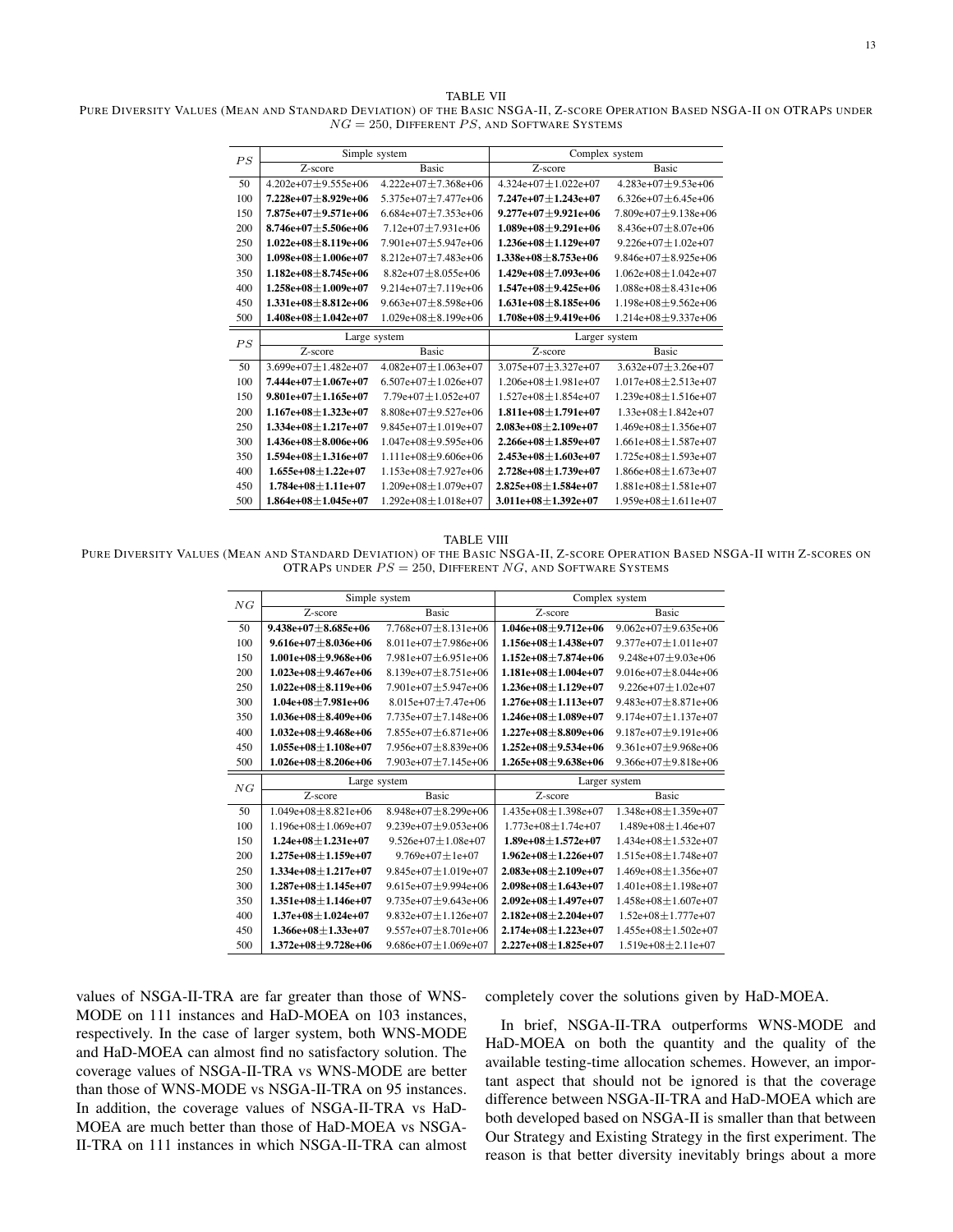TABLE IX

COVERAGE VALUES (MEAN AND STANDARD DEVIATION) OF IR-NSGA-II, WNS-MODE, AND HAD-MOEA ON OTRAPS UNDER DIFFERENT INSTANCES AND SYSTEMS

| Instance                |                                    |                                    | Simple system                        |                                 |                                   |                                   | Complex system                      |                                  |
|-------------------------|------------------------------------|------------------------------------|--------------------------------------|---------------------------------|-----------------------------------|-----------------------------------|-------------------------------------|----------------------------------|
|                         | $\zeta(A,B)$                       | $\zeta(B,A)$                       | $\zeta(A,C)$                         | $\zeta(C,A)$                    | $\zeta(A,B)$                      | $\zeta(B,A)$                      | $\zeta(A,C)$                        | $\zeta(C,A)$                     |
| 1                       | $0.5125(3.60\%)$                   | 0.0667(1.45%)                      | $0.1953(3.98\%)$                     | 0.0558(1.31%)                   | $0.5340(3.79\%)$                  | 0.1035(3.58%)                     | $0.2677(8.34\%)$                    | $0.0917(3.16\%)$                 |
| $\overline{\mathbf{c}}$ | $0.4828(3.34\%)$                   | 0.0658(2.42%)                      | 0.2162(4.57%)                        | 0.0520(1.63%)                   | $0.5500(3.35\%)$                  | 0.1052(3.85%)                     | $0.2190(5.75\%)$                    | 0.1032(3.43%)                    |
| 3                       | $0.4815(3.14\%)$                   | $0.0707(3.01\%)$                   | $0.2043(5.35\%)$                     | $0.0463(2.10\%)$                | $0.5215(3.20\%)$                  | $0.1150(3.22\%)$                  | $0.2290(6.69\%)$                    | $0.1132(3.21\%)$                 |
| $\overline{4}$          | $0.5402(2.95\%)$                   | 0.0780(2.07%)                      | $0.2213(4.48\%)$                     | 0.0492(1.64%)                   | $0.5555(3.35\%)$                  | 0.1020(1.77%)                     | $0.2188(5.01\%)$                    | 0.1082(2.29%)                    |
| 5                       | 0.5593(2.25%)                      | 0.0512(1.78%)                      | $0.2535(5.33\%)$                     | 0.0427(1.37%)                   | $0.5240(3.42\%)$                  | 0.1150(3.67%)                     | $0.2225(6.26\%)$                    | $0.1117(3.49\%)$                 |
| 6                       | 0.5098(3.67%)                      | 0.0690(3.25%)                      | $0.2243(6.15\%)$                     | 0.0548(2.95%)                   | 0.5387(3.73%)                     | 0.1043(3.63%)                     | $0.2152(6.61\%)$                    | 0.0907(3.19%)                    |
| 7                       | $0.4987(3.66\%)$                   | 0.0657(2.29%)                      | $0.1977(5.38\%)$                     | $0.0587(2.41\%)$                | $0.5760(3.13\%)$                  | $0.1008(4.00\%)$                  | $0.1923(6.52\%)$                    | 0.1033(3.64%)                    |
| 8                       | $0.5372(3.26\%)$                   | 0.0733(1.93%)                      | $0.2590(6.23\%)$                     | 0.0590(1.58%)                   | $0.5138(4.26\%)$                  | 0.1197(3.85%)                     | 0.2030(11.03%)                      | $0.1135(4.12\%)$                 |
| 9                       | 0.5462(2.79%)                      | 0.0587(2.28%)                      | $0.2053(4.07\%)$                     | 0.0580(1.97%)                   | $0.5972(3.34\%)$                  | 0.1077(5.87%)                     | $0.1853(6.09\%)$                    | $0.1355(4.62\%)$                 |
| 10                      | $0.5462(2.80\%)$                   | 0.0910(4.27%)                      | $0.2063(5.83\%)$                     | 0.0495(1.93%)                   | 0.5455(3.58%)                     | 0.1053(6.43%)                     | $0.2500(7.76\%)$                    | $0.0987(4.02\%)$                 |
| 11                      | 0.5462(2.81%)                      | 0.0713(2.42%)                      | $0.2257(5.26\%)$                     | 0.0530(1.81%)                   | $0.5505(3.92\%)$                  | $0.1348(5.46\%)$                  | $0.1723(7.68\%)$                    | 0.1335(5.64%)                    |
| 12                      | $0.5462(2.82\%)$                   | 0.0705(2.13%)                      | $0.2240(4.78\%)$                     | 0.0472(1.47%)                   | $0.5695(3.11\%)$                  | 0.0983(2.58%)                     | $0.2293(4.61\%)$                    | 0.0985(2.64%)                    |
| 13                      | $0.5462(2.83\%)$                   | $0.0687(1.96\%)$                   | $0.2492(5.62\%)$                     | $0.0580(1.91\%)$                | $0.5672(3.03\%)$                  | $0.0887(3.68\%)$                  | 0.1945(6.47%)                       | $0.1088(4.11\%)$                 |
| 14                      | $0.5462(2.84\%)$                   | 0.0558(1.45%)                      | $0.2308(6.18\%)$                     | $0.0408(1.11\%)$                | 0.5697(3.47%)                     | $0.1168(4.20\%)$                  | $0.2282(7.34\%)$                    | 0.1220(3.58%)                    |
| 15                      | 0.5462(2.85%)                      | 0.0615(1.89%)                      | $0.2013(4.16\%)$                     | 0.0660(1.65%)                   | $0.5110(3.26\%)$                  | 0.1260(4.73%)                     | $0.2148(5.59\%)$                    | $0.1153(4.22\%)$                 |
| 16                      | $0.5462(2.86\%)$                   | 0.0553(1.66%)                      | $0.1888(3.72\%)$                     | 0.0613(2.26%)                   | $0.5532(3.44\%)$                  | 0.1265(4.97%)                     | $0.2105(7.42\%)$                    | 0.1162(4.26%)                    |
| 17                      | 0.5462(2.87%)                      | 0.0545(1.72%)                      | $0.2310(5.31\%)$                     | 0.0465(1.12%)                   | $0.5177(3.75\%)$                  | 0.1223(3.25%)                     | 0.2160(9.57%)                       | 0.1190(4.27%)                    |
| 18                      | $0.5462(2.88\%)$                   | 0.0693(2.57%)                      | $0.2238(7.80\%)$                     | 0.0513(1.73%)                   | $0.5647(3.21\%)$                  | 0.1047(3.67%)                     | $0.2367(7.05\%)$                    | $0.0995(3.41\%)$                 |
| 19                      | $0.5462(2.89\%)$                   | 0.0635(2.37%)                      | $0.2662(6.04\%)$                     | 0.0530(1.74%)                   | $0.5597(3.18\%)$                  | 0.1022(3.76%)                     | $0.2077(4.52\%)$                    | 0.1040(2.84%)                    |
| 20                      | $0.5462(2.90\%)$                   | 0.0528(1.51%)                      | $0.1907(4.91\%)$                     | $0.0422(2.22\%)$                | $0.5187(2.71\%)$                  | $0.1080(3.05\%)$                  | 0.2363(8.47%)                       | $0.1015(2.30\%)$                 |
| 21                      | $0.5462(2.91\%)$                   | 0.0838(2.46%)                      | $0.2200(4.85\%)$                     | 0.0662(1.88%)                   | $0.5272(3.39\%)$                  | $0.1203(4.10\%)$                  | $0.2272(6.89\%)$                    | 0.0950(3.51%)                    |
| 22                      | $0.5462(2.92\%)$                   | $0.0677(3.91\%)$                   | $0.2207(5.21\%)$                     | 0.0523(1.83%)                   | $0.5550(2.93\%)$                  | $0.1108(4.01\%)$                  | $0.2275(6.94\%)$                    | $0.1070(3.94\%)$                 |
| 23                      | $0.5462(2.93\%)$                   | 0.0650(1.84%)                      | $0.2588(6.31\%)$                     | $0.0595(2.01\%)$                | $0.5518(3.71\%)$                  | $0.1097(4.32\%)$                  | $0.2323(8.07\%)$                    | $0.1067(3.41\%)$                 |
| 24                      | $0.5462(2.94\%)$                   | 0.0595(1.72%)                      | $0.1938(3.41\%)$                     | $0.0772(2.22\%)$                | $0.5600(3.16\%)$                  | 0.0928(1.77%)                     | $0.2087(6.33\%)$                    | 0.0997(2.67%)                    |
| 25                      | $0.5462(2.95\%)$                   | $0.0553(1.80\%)$                   | $0.1893(4.20\%)$                     | 0.0633(1.94%)                   | $0.5817(3.94\%)$                  | $0.1058(3.11\%)$                  | $0.2462(9.09\%)$                    | 0.1033(2.84%)                    |
| 26                      | $0.5462(2.96\%)$                   | 0.0635(1.99%)                      | $0.2132(5.24\%)$                     | 0.0533(1.56%)                   | $0.5488(2.94\%)$                  | $0.0983(4.08\%)$                  | $0.2133(5.53\%)$                    | 0.1008(3.49%)                    |
| 27                      | 0.5462(2.97%)                      | 0.0577(2.27%)                      | $0.2118(4.65\%)$                     | 0.0500(2.06%)                   | $0.5493(3.39\%)$                  | $0.1143(3.32\%)$                  | $0.2245(7.98\%)$                    | 0.1138(2.79%)                    |
| 28                      | $0.5462(2.98\%)$                   | $0.0775(3.36\%)$                   | $0.2328(5.63\%)$                     | 0.0512(2.07%)                   | $0.5377(4.06\%)$                  | 0.1080(4.98%)                     | $0.2328(7.30\%)$                    | $0.1068(3.91\%)$                 |
| 29                      | $0.5462(2.99\%)$                   | 0.0482(1.98%)                      | $0.2152(4.64\%)$                     | 0.0420(1.47%)                   | $0.5448(3.53\%)$                  | 0.1292(5.87%)                     | $0.2157(9.27\%)$                    | $0.1142(6.04\%)$                 |
| 30                      | $0.5462(2.10\%)$                   | 0.0642(1.83%)                      | $0.2360(5.62\%)$                     | 0.0605(2.03%)                   | $0.5302(4.55\%)$                  | 0.1050(3.47%)                     | $0.2232(7.98\%)$                    | 0.0987(3.25%)                    |
|                         |                                    |                                    |                                      |                                 |                                   |                                   |                                     |                                  |
|                         |                                    |                                    |                                      |                                 |                                   |                                   |                                     |                                  |
| Instance                |                                    |                                    | Large system                         |                                 |                                   |                                   | Larger system                       |                                  |
|                         | $\zeta(A,B)$                       | $\zeta(B,A)$                       | $\zeta(A,C)$                         | $\zeta(C,A)$                    | $\zeta(A,B)$                      | $\zeta(B,A)$                      | $\zeta(A,C)$                        | $\zeta(C,A)$                     |
| 1                       | $0.5833(4.55\%)$                   | 0.0988(3.94%)                      | 0.1692(7.15%)                        | $0.1512(6.66\%)$                | $0.5995(4.01\%)$                  | $0.1315(4.41\%)$                  | $0.3362(13.86\%)$                   | $0.0958(7.60\%)$                 |
| $\boldsymbol{2}$        | $0.6048(6.28\%)$                   | $0.0915(5.00\%)$                   | $0.1978(9.31\%)$                     | $0.1362(5.92\%)$                | $0.6253(4.04\%)$                  | $0.1040(3.08\%)$                  | $0.2983(12.93\%)$                   | 0.1330(12.42%)                   |
| 3                       | $0.6032(5.46\%)$                   | 0.0815(3.57%)                      | $0.2355(10.08\%)$                    | 0.1283(5.77%)                   | $0.6313(4.58\%)$                  | $0.1093(4.80\%)$                  | $0.3130(12.82\%)$                   | 0.0933(5.99%)                    |
| 4                       | $0.5857(4.30\%)$                   | $0.0863(4.20\%)$                   | $0.1873(7.23\%)$                     | 0.1357(5.28%)                   | 0.6167(4.39%)                     | $0.1288(4.94\%)$                  | $0.2695(17.50\%)$                   | 0.1665(17.78%)                   |
| 5                       | $0.5838(4.64\%)$                   | 0.1185(5.88%)                      | $0.2138(7.70\%)$                     | 0.1627(9.05%)                   | $0.6240(5.66\%)$                  | 0.1138(4.57%)                     | $0.2497(13.56\%)$                   | 0.1773(17.17%)                   |
| 6                       | $0.5865(4.92\%)$                   | $0.1018(4.66\%)$                   | 0.2398(9.77%)                        | $0.1422(6.34\%)$                | $0.5920(5.71\%)$                  | 0.1310(5.67%)                     | $0.3403(18.42\%)$                   | $0.1207(9.92\%)$                 |
| 7                       | 0.5768(4.97%)                      | 0.1137(5.58%)                      | $0.2230(9.99\%)$                     | 0.1503(6.87%)                   | $0.6033(5.16\%)$                  | $0.1347(4.90\%)$                  | $0.3445(13.30\%)$                   | $0.1048(7.41\%)$                 |
| 8                       | $0.5610(4.26\%)$                   | $0.1087(3.98\%)$                   | $0.2198(10.64\%)$                    | 0.1410(6.39%)                   | $0.6127(4.48\%)$                  | $0.1185(4.21\%)$                  | $0.2767(11.18\%)$                   | 0.1213(10.55%)                   |
| 9                       | $0.5952(5.44\%)$                   | 0.1048(5.33%)                      | 0.1275(5.68%)                        | $0.1860(6.25\%)$                | $0.6192(4.46\%)$                  | $0.1170(3.94\%)$                  | $0.2875(16.35\%)$                   | $0.1492(13.20\%)$                |
| 10                      | $0.5963(4.56\%)$                   | $0.0943(3.95\%)$                   | $0.2378(9.52\%)$                     | 0.1378(5.66%)                   | $0.6168(5.34\%)$                  | $0.1220(4.92\%)$                  | $0.2768(12.70\%)$                   | $0.1318(8.91\%)$                 |
| 11                      | $0.5952(6.33\%)$                   | 0.0958(5.97%)                      | $0.2262(10.92\%)$                    | 0.1357(8.51%)                   | $0.6187(5.89\%)$                  | 0.1190(4.67%)                     | $0.3277(16.99\%)$                   | 0.1627(17.75%)                   |
| 12                      | $0.5995(3.65\%)$                   | $0.1003(4.20\%)$                   | $0.2252(8.07\%)$                     | $0.1422(5.01\%)$                | $0.6220(5.68\%)$                  | $0.1345(6.68\%)$                  | 0.3010(16.67%)                      | 0.1288(10.65%)                   |
| 13                      | $0.5952(3.88\%)$                   | 0.0868(3.54%)                      | $0.2222(9.80\%)$                     | $0.1260(4.96\%)$                | 0.6192(5.59%)                     | 0.1220(4.99%)                     | $0.2545(14.56\%)$                   | $0.1430(10.22\%)$                |
| 14                      | $0.6063(4.66\%)$                   | 0.0892(3.74%)                      | $0.2067(6.77\%)$                     | $0.1383(6.01\%)$                | $0.5955(5.46\%)$                  | 0.1187(3.97%)                     | $0.3257(16.13\%)$                   | 0.1097(10.53%)                   |
| 15                      | $0.5875(4.88\%)$                   | 0.0977(5.73%)                      | $0.2097(9.03\%)$                     | 0.1363(6.24%)                   | $0.6050(5.22\%)$                  | 0.1290(5.61%)                     | $0.3050(17.14\%)$                   | $0.1410(10.11\%)$                |
| 16                      | $0.6058(6.02\%)$ 0.1032(7.73%)     |                                    | 0.1998(9.27%)                        | 0.1737(9.65%)                   | $0.6067(5.32\%)$                  | 0.1380(5.65%)                     | $0.3145(22.33\%)$                   | $0.1645(14.01\%)$                |
| 17                      | <b>0.5813(6.25%)</b> 0.1143(5.43%) |                                    | 0.2005(12.83%)                       | 0.1720(10.19%)                  | $0.6330(3.91\%)$                  | $0.1110(3.55\%)$                  | $0.2823(13.79\%)$                   | $0.1442(11.81\%)$                |
| 18                      |                                    | <b>0.5652(4.26%)</b> 0.1122(4.56%) | 0.2265(10.39%)                       | $0.1507(6.66\%)$                | $0.6107(7.01\%)$                  | 0.1178(5.38%)                     | $0.2340(13.52\%)$                   | 0.1650(16.15%)                   |
| 19                      | $0.6047(3.88\%)$ 0.0855(3.67%)     |                                    | $0.2140(7.95\%)$                     | $0.1383(4.61\%)$                | 0.6278(5.77%)                     | $0.1120(4.01\%)$                  | $0.3215(13.88\%)$                   | 0.1060(9.52%)                    |
| 20                      | $0.6062(4.56\%)$                   | $0.0898(4.01\%)$                   | 0.1945(6.97%)                        | 0.1485(4.78%)                   | $0.6298(3.90\%)$                  | 0.1092(3.38%)                     | $0.3047(14.92\%)$                   | 0.1245(10.99%)                   |
| 21                      | $0.6122(4.99\%)$ $0.0817(3.13\%)$  |                                    | $0.2213(6.89\%)$                     | $0.1157(4.96\%)$                | $0.6248(5.08\%)$                  | $0.1132(4.90\%)$                  | $0.2762(12.81\%)$                   | 0.1282(12.52%)                   |
| 22                      | $0.6002(4.54\%)$ 0.0950(5.23%)     |                                    | 0.1980(8.37%)                        | 0.1473(6.93%)                   | $0.5912(5.50\%)$                  | 0.1615(7.24%)                     | $0.3493(18.62\%)$                   | 0.1275(12.27%)                   |
| 23                      | $0.5837(4.91\%)$                   | $0.1017(3.61\%)$                   | 0.1857(11.16%)                       | 0.1672(7.28%)                   | $0.6060(5.99\%)$                  | 0.1228(4.57%)                     | $0.3627(18.97\%)$                   | 0.1182(12.52%)                   |
| 24                      | $0.6005(3.72\%)$                   | 0.0768(2.36%)                      | $0.2055(9.20\%)$                     | 0.1292(3.85%)                   | $0.5970(4.61\%)$                  | 0.1268(4.28%)                     | 0.3103(9.73%)                       | 0.1003(6.42%)                    |
| 25                      | $0.6063(5.33\%)$                   | 0.0800(2.94%)                      | 0.1673(6.19%)                        | 0.1410(4.63%)                   | $0.6238(4.76\%)$                  | 0.1133(3.49%)                     | $0.3580(17.01\%)$                   | 0.1097(10.98%)                   |
| 26                      |                                    | <b>0.6113(5.12%)</b> 0.1037(6.39%) | $0.1918(10.11\%)$                    | 0.1678(8.38%)                   | $0.6447(7.52\%)$                  | $0.1145(5.40\%)$                  | $0.2628(17.18\%)$                   | 0.1880(16.19%)                   |
| 27                      | $0.5743(3.93\%)$                   | 0.1193(5.43%)                      | 0.2070(10.88%)                       | 0.1557(7.48%)                   | $0.6075(3.98\%)$                  | 0.1352(4.74%)                     | $0.3320(17.44\%)$                   | $0.1183(13.04\%)$                |
| 28                      | $0.5970(5.66\%)$                   | 0.1005(4.49%)                      | $0.1590(6.91\%)$                     | 0.1645(7.97%)                   | $0.6308(6.68\%)$                  | $0.1175(5.41\%)$                  | 0.3163(20.59%)                      | 0.1752(18.82%)                   |
| 29<br>30                | $0.6065(4.77\%)$<br>0.6107(4.79%)  | 0.0942(5.34%)<br>0.0965(4.03%)     | $0.1902(9.94\%)$<br>$0.2140(7.34\%)$ | 0.1487(10.36%)<br>0.1382(6.27%) | 0.6155(4.73%)<br>$0.6118(6.46\%)$ | 0.1303(4.33%)<br>$0.1330(6.46\%)$ | $0.3362(15.64\%)$<br>0.3220(22.73%) | 0.1135(10.49%)<br>0.1650(20.59%) |

*A*, *B*, and *C* denote the solution sets obtained by IR-NSGA-II, WNS-MODE, and HaD-MOEA, respectively.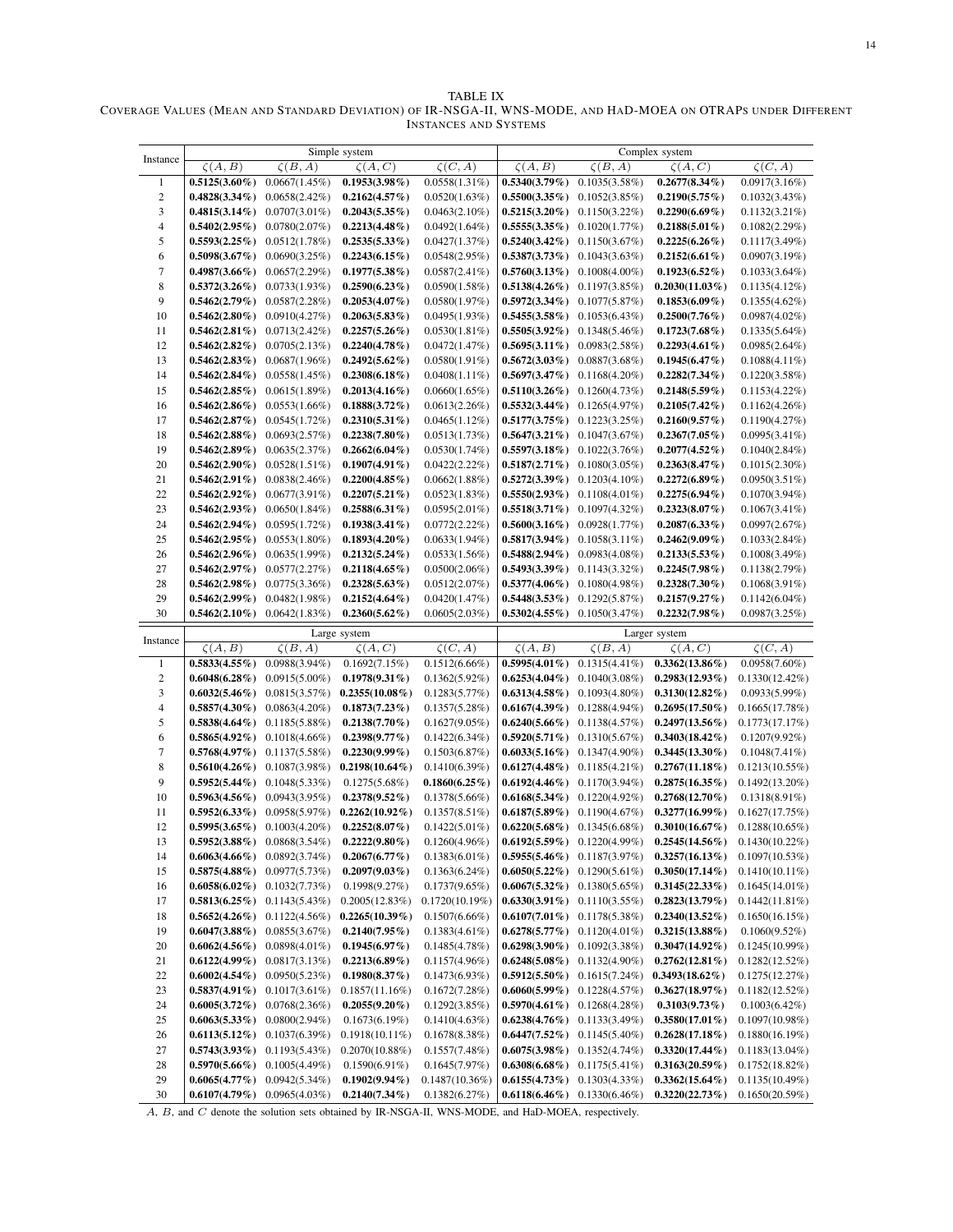TABLE X CAPACITY AND COVERAGE VALUES OF IR-NSGA-II, WNS-MODE, AND HAD-MOEA ON OTRAPS UNDER DIFFERENT INSTANCES AND SYSTEMS

| Instance       | $\boldsymbol{A}$       | В                       | $\,C$                   | $\zeta(A,B)$       | Simple system<br>$\zeta(B,A)$ | $\zeta(A,C)$ | $\zeta(C,A)$ | $\vert A \vert$  | В                | C                | $\zeta(A,B)$      | Complex system<br>$\zeta(B,A)$ | $\zeta(A,C)$ | $\zeta(C,A)$ |
|----------------|------------------------|-------------------------|-------------------------|--------------------|-------------------------------|--------------|--------------|------------------|------------------|------------------|-------------------|--------------------------------|--------------|--------------|
| $\mathbf{1}$   | 52                     | 15                      | $\boldsymbol{7}$        | 66.67%             | 44.23%                        |              | 1.92%        | 14               | $\boldsymbol{0}$ | $\boldsymbol{0}$ |                   | 0.00%                          |              | $0.00\%$     |
|                |                        |                         | $\boldsymbol{0}$        |                    |                               | 100.00%      | $0.00\%$     |                  |                  |                  | 100.00%<br>95.24% |                                | 100.00%      | $0.00\%$     |
| $\overline{c}$ | 20                     | $\boldsymbol{2}$        |                         | 50.00%             | 0.00%                         | 100.00%      |              | 58               | 21               | $\mathbf{1}$     |                   | 48.28%                         | 100.00%      |              |
| 3              | 33                     | 16                      | $\boldsymbol{0}$        | 31.25%             | 96.97%                        | 100.00%      | $0.00\%$     | 28               | $\sqrt{2}$       | $\boldsymbol{0}$ | 50.00%            | 46.43%                         | 100.00%      | 0.00%        |
| $\overline{4}$ | 116                    | 58                      | 94                      | 72.41%             | 92.24%                        | 100.00%      | 6.90%        | 73               | 16               | 10               | 81.25%            | 19.18%                         | 100.00%      | 0.00%        |
| 5              | 141                    | 62                      | 156                     | 90.32%             | 50.35%                        | 100.00%      | 3.55%        | 28               | 11               | $\boldsymbol{0}$ | 63.64%            | 39.29%                         | 100.00%      | 0.00%        |
| 6              | 68                     | 47                      | $\overline{4}$          | 70.21%             | 85.29%                        | 100.00%      | 2.94%        | 68               | 16               | $\overline{4}$   | 93.75%            | 25.00%                         | 100.00%      | 0.00%        |
| $\overline{7}$ | 51                     | 16                      | $\overline{\mathbf{4}}$ | 75.00%             | 19.61%                        | 100.00%      | 13.73%       | 109              | 40               | 74               | 90.00%            | 58.72%                         | 100.00%      | 2.75%        |
| 8              | 88                     | 52                      | 75                      | 88.46%             | 78.41%                        | 100.00%      | 5.68%        | 32               | 5                | $\boldsymbol{0}$ | 0.00%             | 28.13%                         | 100.00%      | 0.00%        |
| 9              | 130                    | 60                      | 170                     | 76.67%             | 65.38%                        | 99.41%       | 21.54%       | 155              | 54               | 181              | 90.74%            | 35.48%                         | 99.45%       | 12.90%       |
| 10             | 41                     | 18                      | 9                       | 50.00%             | 82.93%                        | 100.00%      | 12.20%       | 37               | 5                | $\boldsymbol{0}$ | 100.00%           | 10.81%                         | 100.00%      | 0.00%        |
| 11             | 131                    | 61                      | 103                     | 95.08%             | 41.22%                        | 100.00%      | 6.87%        | 67               | 23               | 22               | 78.26%            | 22.39%                         | 100.00%      | 10.45%       |
| 12             | 6                      | $\boldsymbol{0}$        | $\boldsymbol{0}$        | 100.00%            | 0.00%                         | 100.00%      | $0.00\%$     | 101              | 33               | 68               | 84.85%            | 31.68%                         | 100.00%      | 1.98%        |
| 13             | 134                    | 65                      | 107                     | 89.23%             | 41.04%                        | 100.00%      | 1.49%        | 77               | 20               | $\boldsymbol{2}$ | 80.00%            | 38.96%                         | 100.00%      | 0.00%        |
| 14             | 16                     | $\mathbf{1}$            | $\boldsymbol{0}$        | $0.00\%$           | 6.25%                         | 100.00%      | $0.00\%$     | 78               | 26               | 41               | 69.23%            | 74.36%                         | 100.00%      | 3.85%        |
| 15             | 66                     | 34                      | 30                      | 85.29%             | 42.42%                        | 100.00%      | 3.03%        | $\boldsymbol{7}$ | $\boldsymbol{0}$ | $\boldsymbol{0}$ | 100.00%           | $0.00\%$                       | 100.00%      | 0.00%        |
| 16             | 114                    | 51                      | 128                     | 88.24%             | 43.86%                        | 97.66%       | 19.30%       | 88               | 38               | 20               | 84.21%            | 45.45%                         | 100.00%      | 2.27%        |
| 17             | 82                     | 33                      | 21                      | 75.76%             | 53.66%                        | 100.00%      | 10.98%       | 33               | $\mathbf{1}$     | $\boldsymbol{0}$ | 0.00%             | 63.64%                         | 100.00%      | 0.00%        |
| 18             | 108                    | 49                      | 94                      | 91.84%             | 79.63%                        | 98.94%       | 17.59%       | 90               | 32               | 46               | 81.25%            | 20.00%                         | 100.00%      | 1.11%        |
| 19             | 203                    | 95                      | 258                     | 94.74%             | 59.11%                        | 100.00%      | 36.95%       | 97               | 29               | 49               | 89.66%            | 25.77%                         | 100.00%      | 0.00%        |
| 20             | 50                     | 12                      | 10                      | 66.67%             | 52.00%                        | 100.00%      | $8.00\%$     | $\mathbf{1}$     | $\boldsymbol{0}$ | $\boldsymbol{0}$ | 100.00%           | 0.00%                          | 100.00%      | 0.00%        |
| 21             | 128                    | 60                      | 106                     | 76.67%             | 42.19%                        | 100.00%      | 2.34%        | 42               | 16               | $\boldsymbol{0}$ | 43.75%            | 57.14%                         | 100.00%      | 0.00%        |
| 22             | 141                    | 61                      | 158                     | 77.05%             | 54.61%                        | 99.37%       | 18.44%       | 64               | 20               | $\mathbf{1}$     | 75.00%            | 54.69%                         | 100.00%      | 0.00%        |
| 23             | 115                    | 42                      | 29                      | 95.24%             | 38.26%                        | 100.00%      | 0.87%        | 66               | 17               | 9                | 82.35%            | 33.33%                         | 100.00%      | 1.52%        |
| 24             | 79                     | 40                      | 26                      | 80.00%             | 75.95%                        | 100.00%      | 1.27%        | 86               | 20               | 20               | 95.00%            | 12.79%                         | 100.00%      | 1.16%        |
| 25             | 110                    | 65                      | 151                     | 84.62%             | 74.55%                        | 98.01%       | 15.45%       | 141              | 64               | 142              | 87.50%            | 55.32%                         | 100.00%      | 5.67%        |
| 26             | 81                     | 30                      | 56                      | 76.67%             | 50.62%                        | 98.21%       | 13.58%       | 53               | 5                | $\boldsymbol{0}$ | 80.00%            | 52.83%                         | 100.00%      | 0.00%        |
|                |                        |                         |                         |                    |                               |              |              |                  |                  |                  |                   |                                |              |              |
| 27             | 39                     | 20                      | $\boldsymbol{0}$        | 60.00%             | 64.10%                        | 100.00%      | $0.00\%$     | 72               | 23               | 15               | 73.91%            | 40.28%                         | 100.00%      | 1.39%        |
| 28             | 61                     | 34                      | 4                       | 64.71%             | 83.61%                        | 100.00%      | 8.20%        | 20               | $\,1$            | $\boldsymbol{0}$ | 0.00%             | 10.00%                         | 100.00%      | 0.00%        |
| 29             | 22                     | 5                       | $\boldsymbol{0}$        | 20.00%             | 27.27%                        | 100.00%      | $0.00\%$     | 64               | 18               | 9                | 72.22%            | 45.31%                         | 100.00%      | 0.00%        |
| 30             | 123                    | 47                      | 73                      | 89.36%             | 59.35%                        | 100.00%      | 0.81%        | 23               | $\boldsymbol{7}$ | $\boldsymbol{0}$ | 57.14%            | 0.00%                          | 100.00%      | 0.00%        |
| Instance       |                        |                         |                         |                    | Large system                  |              |              |                  |                  |                  |                   | Larger system                  |              |              |
|                |                        |                         |                         |                    |                               |              |              |                  |                  |                  |                   |                                |              |              |
|                | $\boldsymbol{A}$       | В                       | C                       | $\zeta(A,B)$       | $\overline{\zeta}(B,A)$       | $\zeta(A,C)$ | $\zeta(C,A)$ | $\left A\right $ | В                | C                | $\zeta(A,B)$      | $\overline{\zeta}(B,A)$        | $\zeta(A,C)$ | $\zeta(C,A)$ |
| $\mathbf{1}$   | 8                      | $\boldsymbol{0}$        | $\boldsymbol{0}$        | 100.00%            | 0.00%                         | 100.00%      | $0.00\%$     | $\boldsymbol{0}$ | $\boldsymbol{0}$ | $\boldsymbol{0}$ | 0.00%             | 0.00%                          | $0.00\%$     | $0.00\%$     |
| $\overline{c}$ | 39                     | 5                       | 3                       | 100.00%            | 17.95%                        | 100.00%      | 2.56%        | 38               | $\boldsymbol{0}$ | $\boldsymbol{0}$ | 100.00%           | 0.00%                          | 100.00%      | 0.00%        |
| 3              | 37                     | $\boldsymbol{0}$        | $\boldsymbol{0}$        | 100.00%            | 0.00%                         | 100.00%      | $0.00\%$     | 95               | $\boldsymbol{0}$ | $\boldsymbol{0}$ | 100.00%           | 0.00%                          | 100.00%      | 0.00%        |
| $\overline{4}$ | 14                     | $\mathbf{1}$            | $\boldsymbol{0}$        | 100.00%            | 0.00%                         | 100.00%      | $0.00\%$     | 21               | $\boldsymbol{0}$ | $\boldsymbol{0}$ | 100.00%           | 0.00%                          | 100.00%      | 0.00%        |
| 5              | 19                     | $\boldsymbol{0}$        | $\boldsymbol{0}$        | 100.00%            | 0.00%                         | 100.00%      | 0.00%        | $\boldsymbol{7}$ | $\boldsymbol{0}$ | $\boldsymbol{0}$ | 100.00%           | 0.00%                          | 100.00%      | 0.00%        |
| 6              | 24                     | $\boldsymbol{0}$        | $\boldsymbol{0}$        | 100.00%            | 0.00%                         | 100.00%      | 0.00%        | $\boldsymbol{0}$ | $\boldsymbol{0}$ | $\boldsymbol{0}$ | 0.00%             | 0.00%                          | $0.00\%$     | 0.00%        |
| $\overline{7}$ | 16                     | $\mathbf{2}$            | $\boldsymbol{0}$        | $0.00\%$           | 18.75%                        | 100.00%      | $0.00\%$     | 21               | $\boldsymbol{0}$ | $\boldsymbol{0}$ | 100.00%           | 0.00%                          | 100.00%      | 0.00%        |
| 8              | 24                     | $\boldsymbol{0}$        | $\boldsymbol{0}$        | 100.00%            | 0.00%                         | 100.00%      | $0.00\%$     | 55               | $\boldsymbol{0}$ | $\boldsymbol{0}$ | 100.00%           | 0.00%                          | 100.00%      | 0.00%        |
| 9              | 72                     | 15                      | 23                      | 86.67%             | 36.11%                        | 100.00%      | 0.00%        | 22               | $\boldsymbol{0}$ | $\boldsymbol{0}$ | 100.00%           | 0.00%                          | 100.00%      | 0.00%        |
| 10             | 33                     | $\mathbf{2}$            | $\boldsymbol{0}$        | 50.00%             | 6.06%                         | 100.00%      | 0.00%        | 72               | $\boldsymbol{0}$ | $\sqrt{2}$       | 100.00%           | $0.00\%$                       | 100.00%      | 0.00%        |
| 11             | 35                     | $\overline{\mathbf{4}}$ | $\boldsymbol{0}$        | 75.00%             | 8.57%                         | 100.00%      | 0.00%        | $\boldsymbol{0}$ | $\boldsymbol{0}$ | $\boldsymbol{0}$ | 0.00%             | 0.00%                          | $0.00\%$     | 0.00%        |
| 12             | 52                     | 10                      | 10                      | 100.00%            | 21.15%                        | 100.00%      | 0.00%        | 45               | $\boldsymbol{0}$ | $\boldsymbol{0}$ | 100.00%           | 0.00%                          | 100.00%      | 0.00%        |
| 13             | 35                     | 3                       | $\boldsymbol{0}$        | 33.33%             | 31.43%                        | 100.00%      | $0.00\%$     | 49               | $\boldsymbol{0}$ | $\boldsymbol{0}$ | 100.00%           | 0.00%                          | 100.00%      | 0.00%        |
|                |                        |                         |                         |                    | 31.58%                        |              |              |                  |                  |                  | $0.00\%$          |                                |              |              |
| 14<br>15       | 38<br>$\boldsymbol{0}$ | 3<br>$\boldsymbol{0}$   | $\boldsymbol{0}$        | 66.67%<br>$0.00\%$ |                               | 100.00%      | $0.00\%$     | $\boldsymbol{0}$ | 0<br>0           | $\boldsymbol{0}$ |                   | $0.00\%$                       | $0.00\%$     | 0.00%        |
|                |                        |                         | $\boldsymbol{0}$        |                    | 0.00%                         | 0.00%        | $0.00\%$     | 3                |                  | $\boldsymbol{0}$ | 100.00%           | $0.00\%$                       | 100.00%      | 0.00%        |
| 16             | 59                     | 12                      | 13                      | 75.00%             | 27.12%                        | 100.00%      | 1.69%        | 23               | $\boldsymbol{0}$ | $\boldsymbol{0}$ | 100.00%           | $0.00\%$                       | 100.00%      | 0.00%        |
| 17             | 12                     | $\boldsymbol{0}$        | $\boldsymbol{0}$        | 100.00%            | 0.00%                         | 100.00%      | $0.00\%$     | 77               | 1                | $\boldsymbol{0}$ | 100.00%           | 5.19%                          | 100.00%      | 0.00%        |
| 18             | 28                     | 5                       | $\boldsymbol{0}$        | 40.00%             | 78.57%                        | 100.00%      | $0.00\%$     | $\boldsymbol{0}$ | 0                | $\boldsymbol{0}$ | $0.00\%$          | $0.00\%$                       | $0.00\%$     | 0.00%        |
| 19             | 35                     | 1                       | $\boldsymbol{2}$        | $0.00\%$           | 11.43%                        | 100.00%      | $0.00\%$     | 13               | $\boldsymbol{0}$ | $\boldsymbol{0}$ | 100.00%           | 0.00%                          | 100.00%      | 0.00%        |
| 20             | 45                     | 1                       | $\boldsymbol{0}$        | $0.00\%$           | 8.89%                         | 100.00%      | 0.00%        | 58               | 0                | $\boldsymbol{0}$ | 100.00%           | $0.00\%$                       | 100.00%      | 0.00%        |
| 21             | 14                     | $\boldsymbol{0}$        | $\boldsymbol{0}$        | 100.00%            | 0.00%                         | 100.00%      | $0.00\%$     | 58               | 0                | $\boldsymbol{0}$ | 100.00%           | $0.00\%$                       | 100.00%      | 0.00%        |
| 22             | 49                     | 12                      | 0                       | 75.00%             | 32.65%                        | 100.00%      | $0.00\%$     | 14               | $\boldsymbol{0}$ | $\boldsymbol{0}$ | 100.00%           | $0.00\%$                       | 100.00%      | 0.00%        |
| 23             | 36                     | 4                       | $\boldsymbol{0}$        | 50.00%             | 55.56%                        | 100.00%      | $0.00\%$     | 9                | 0                | $\boldsymbol{0}$ | 100.00%           | $0.00\%$                       | 100.00%      | 0.00%        |
| 24             | 34                     | $\boldsymbol{0}$        | $\boldsymbol{0}$        | 100.00%            | 0.00%                         | 100.00%      | $0.00\%$     | $\boldsymbol{0}$ | $\boldsymbol{0}$ | $\boldsymbol{0}$ | 0.00%             | $0.00\%$                       | 0.00%        | 0.00%        |
| 25             | 73                     | 13                      | 42                      | 69.23%             | 39.73%                        | 100.00%      | 2.74%        | 20               | $\boldsymbol{0}$ | $\boldsymbol{0}$ | 100.00%           | $0.00\%$                       | 100.00%      | 0.00%        |
| 26             | 61                     | 4                       | 4                       | 100.00%            | 6.56%                         | 100.00%      | $0.00\%$     | 97               | 0                | $\boldsymbol{0}$ | 100.00%           | $0.00\%$                       | 100.00%      | 0.00%        |
| 27             | 33                     | 4                       | 0                       | 50.00%             | 45.45%                        | 100.00%      | $0.00\%$     | 24               | $\bf{0}$         | $\boldsymbol{0}$ | 100.00%           | $0.00\%$                       | 100.00%      | 0.00%        |
| 28             | $\boldsymbol{0}$       | 0                       | $\boldsymbol{0}$        | $0.00\%$           | 0.00%                         | 0.00%        | $0.00\%$     | 15               | $\boldsymbol{0}$ | $\boldsymbol{0}$ | 100.00%           | $0.00\%$                       | 100.00%      | 0.00%        |
| 29             | 54                     | 5                       | 12                      | 60.00%             | 38.89%                        | 100.00%      | $0.00\%$     | 60               | $\boldsymbol{0}$ | $\boldsymbol{0}$ | 100.00%           | $0.00\%$                       | 100.00%      | 0.00%        |

*A*, *B*, and *C* denote the satisfactory solution sets obtained by IR-NSGA-II, WNS-MODE, and HaD-MOEA, respectively.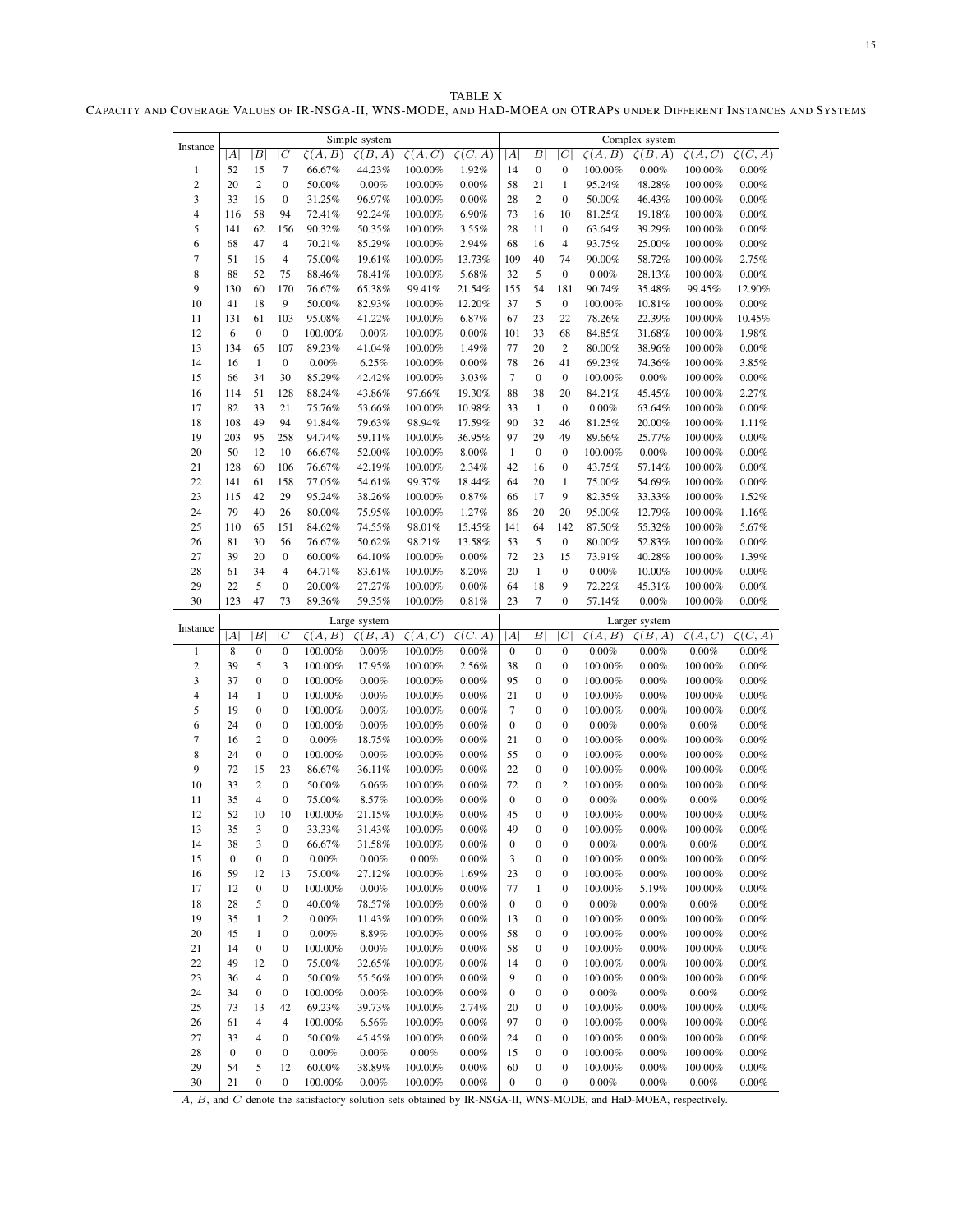

Fig. 8. Sensitivity analysis for NSGA-II-TRA on the five modular parameters, respectively.

even distribution of solutions and thus reduces the number of repeated and similar solutions to a certain extent. This suggests that excessive pursuit of high diversity values may not be beneficial for MOEAs to solve OTRAPs.

#### *E. Sensitivity Analysis*

To evaluate the sensitivity of NSGA-II-TRA with respect to the five modular parameters in Table I, we examine how much the coverage value fluctuates with the increase of the value of the modular parameters in the pre-defined intervals. From 30 independent runs and 100,000 evaluations in each run, the relative changes of the coverage values corresponding to the increases of  $a_{jk}$ ,  $b_{jk}$ ,  $c_1^{jk}$ ,  $c_2^{jk}$ , and  $c_3^{jk}$ , respectively, are shown in Fig. 8, in which the coverage value is the percentage of the solutions in the previous case that is covered by the solutions in the current case.

In Fig. 8(a), the initial case is that the values of  $a_{jk}$  are 30.0 for each serial module and 200.0 for each parallel module, respectively. The average coverage value changes little and is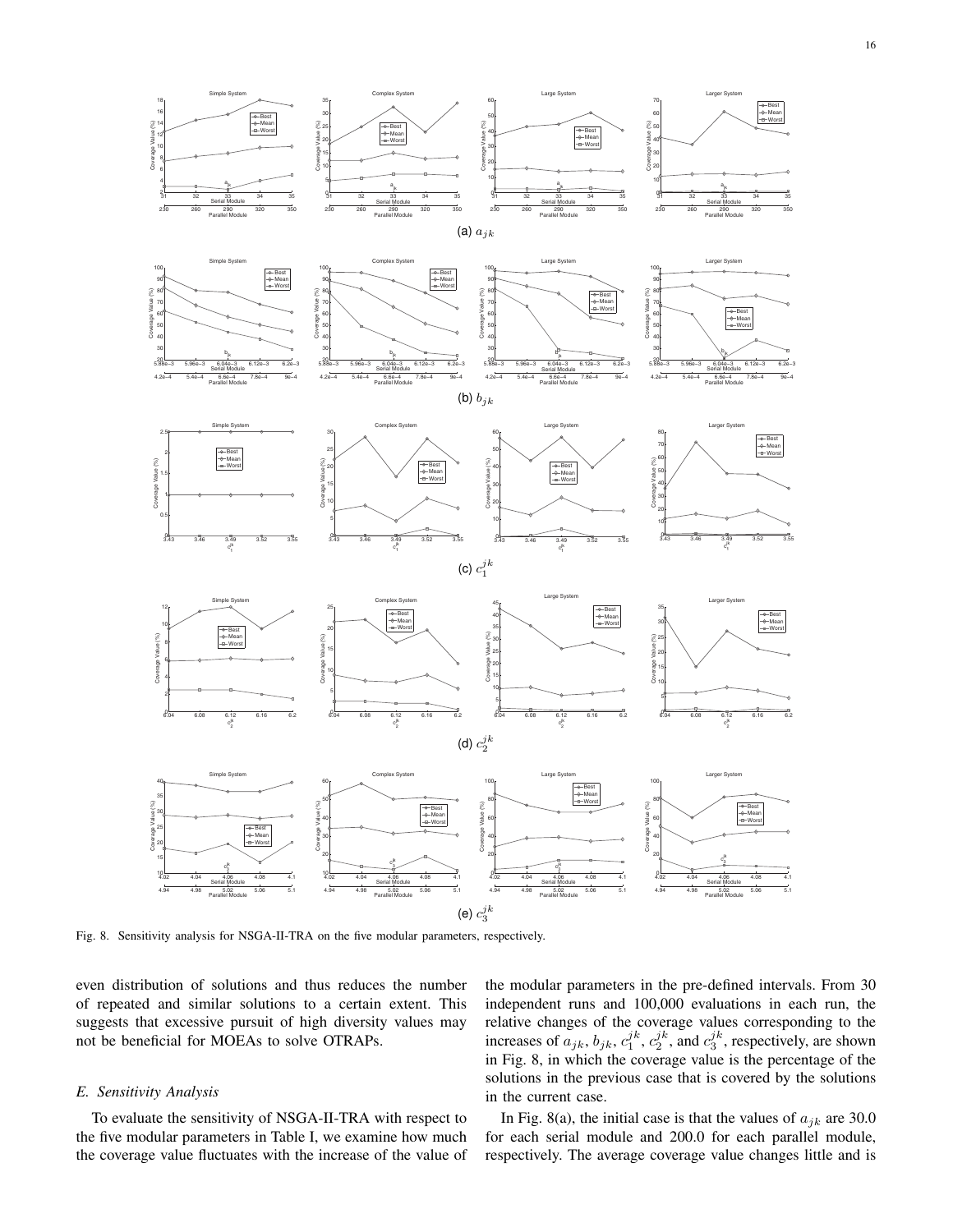often small with the increase of the value of *ajk*. The reason is that  $a_{jk}$  is the mean value of the total errors in  $M_{jk}$ , and with the increase of the value of  $a_{jk}$ , the same amount of consumed testing time may result in lower reliability. It means that the obtained solutions under bigger values of *ajk* hardly cover the solutions under smaller values of *ajk*.

In Fig. 8(b), the initial case is that the values of  $b_{jk}$  are 0.0058 for each serial module and 0.0003 for each parallel module, respectively. The average coverage value is often great with the increase of the value of  $b_{jk}$ . This is because  $b_{jk}$  is the rate of detected errors in  $M_{jk}$ , and with the increase of the value of  $b_{jk}$ , the same amount of consumed testing time may produce higher reliability. This implies that the obtained solutions under bigger values of  $b_{jk}$  may easily cover the solutions under smaller values of  $b_{jk}$ . Another noteworthy aspect is that the average coverage value in Fig. 8(b) is in a downward trend, which suggests that when  $b_{jk}$  increases to a certain value, it may be difficult for the reliability to be greatly improved. This is due to the fact that the number of possible tests for even simple modules is practically infinite.

In Fig. 8(c), the initial case is that the value of  $c_1^{jk}$  is 3.4 for each module. In Fig. 8(d), the initial case is that the value of  $c_2^{jk}$  is 6.0 for each module. It can be seen that, in Fig. 8(c) and Fig. 8(d), the average coverage value and its fluctuations are small. An explanation is that with the increase of the value of  $c_1^{jk}$  or  $c_2^{jk}$ , the same amount of consumed testing time may generate higher cost. This means that it is difficult for the obtained solutions under bigger values of  $c_1^{jk}$  or  $c_2^{jk}$  to cover the solutions under smaller values of  $c_1^{jk}$  or  $c_2^{jk}$ .

In Fig. 8(e), the initial case is that the values of  $c_3^{jk}$  are 4.0 for each serial module and 4.9 for each parallel module, respectively. It is clear that the average coverage value in Fig. 8(e) is higher than that in Fig. 8(c) and Fig. 8(d). This is because with the increase of the value of  $c_3^{jk}$ , the same amount of consumed testing time may bring lower cost, and thus the obtained solutions under bigger values of  $c_3^{jk}$  may easily cover the solutions under smaller values of  $c_3^{jk}$ . However, the average coverage value in Fig. 8(e) is lower than that in Fig. 8(b), which suggests that the effect of  $c_3^{jk}$  on testing cost is smaller than that of  $b_{ik}$  on reliability. This is in line with the natural characteristic of these two parameters.

In general, the curves for the coverage value fluctuate a little between some ranges. These fluctuations may be attributed to the fact that NSGA-II-TRA gets trapped in local optima. However, the changes are small and the sensitivities are at acceptable levels. NSGA-II-TRA seems robust on the five modular parameters. The goodness of the solutions obtained by NSGA-II-TRA does not fluctuate greatly with the change of the parameter values.

#### V. CONCLUSIONS AND OUTLOOK

Software testing is recognized as the most costly and resource-consuming part of software development [21]. One of the most challenging problems that arise in the software testing phase is the optimal testing resource (or time) allocation. This involves allocating limited testing resources to each module in a software system such that the reliability of the entire system is maximized, the testing cost is minimized, and the consumed testing time is minimized simultaneously [18]. In this paper, we have developed and evaluated a NSGA-II and constraint handling based multi-objective optimization approach (called NSGA-II-TRA) that finds high quality testing-time allocation schemes effectively. The strength of our approach is founded upon two main components:

- 1) We devise a group of novel heuristics for constraint handling in solving OTRAPs. Unlike previous work, these heuristics only repair the values of the selected genetic genes rather than all the gene values in offspring. By applying these heuristics, NSGA-II-TRA is able to preserve parental characteristics in offspring and also maintain useful genetic information. This is helpful to strengthen the effectiveness of genetic operators in NSGA-II-TRA and to improve the quality of solutions.
- 2) We introduce the z-scores and use the standardized Euclidean distance to estimate the neighbor relationship among individuals more accurately. By applying this approach, NSGA-II-TRA is able to reduce repeated or similar solutions.

Altogether, these components allow NSGA-II-TRA to make good performance gains over the existing MOEAs (e.g., WNS-MODE and HaD-MOEA) on the capacity, coverage, and pure diversity values. The experimental results illustrate that NSGA-II-TRA is robust on the modular parameters and obtains more and higher quality satisfactory solutions that are not dominated by those obtained by WNS-MODE and HaD-MOEA on almost all the testing instances, especially when the problem size is large. Therefore, compared to WNS-MODE and HaD-MOEA, NSGA-II-TRA can provide a software tester with a lot of additional better choices to achieve different practical goals on reliability, cost, and time, and thus benefit organizing the whole testing phase.

We do not imply in this paper that NSGA-II-TRA is always superior to WNS-MODE and HaD-MOEA. From a more practical viewpoint, this work can be seen as an initial step toward a more reasonable guide to solving OTRAPs and evaluating the solution quality from the perspective of multi-objective optimization, which may be helpful for designers and testers of software systems. This work still has some limitations to be improved in future research: our analysis was based only on four simulated software systems; these algorithms (i.e., WNS-MODE, HaD-MOEA, and NSGA-II-TRA) are not evaluated on real-world test instances and compared with a real-world testing resource allocator that is actually in use by a human manager; the strengths and weaknesses of these algorithms are not studied on OTRAPs in comparison with alternative MOEAs. In addition to the above, it would be interesting to investigate the following topics:

- 1) Software testing is a costly and unavoidable task, so more constraint conditions such as reliability, budget, and skill constraints could be considered in OTRAPs.
- 2) The results in this paper show that valuable Paretooptimal solutions for OTRAPs are in the upper boundary region and thus raise an open question: how to make MOEAs search only in the pre-defined acceptable region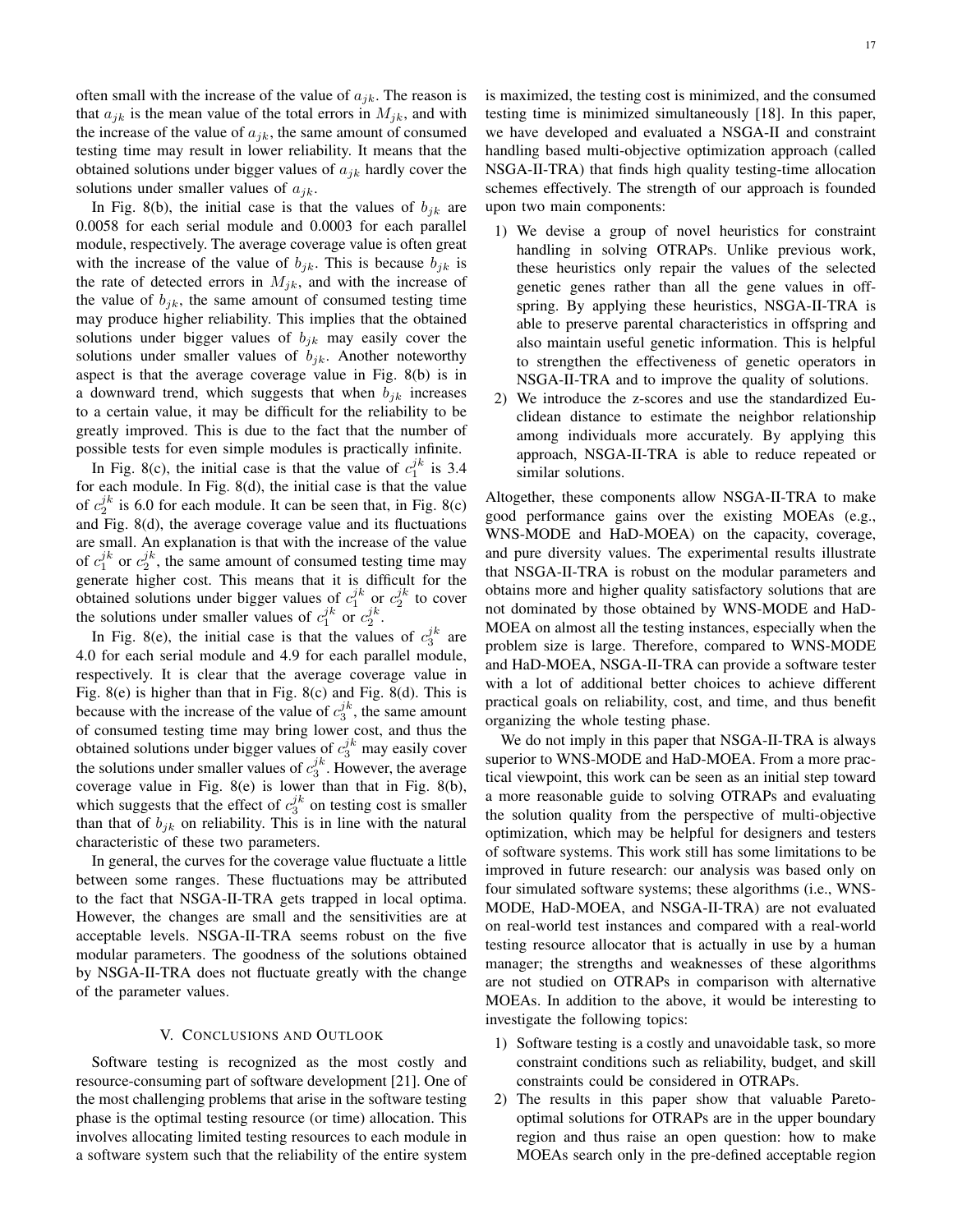for user satisfaction?

3) In practice, users may put forward higher requirement of reliability or functionality. This could lead to the change of the number of modules during the optimization process, which is a dynamic constrained multi-objective optimization problem, needing more constraint-handling techniques and population-maintenance methods.

#### ACKNOWLEDGMENT

The authors would like to thank Dr. M. Yang and Xiaofen Lu for their fruitful discussions. They would also like to thank Prof. K. Deb for the open C code of the original multiobjective NSGA-II on the website of Kanpur Genetic Algorithms Laboratory, Dr. Y. Hu for the programs of WNS-MODE [21], and Dr. H. Wang for the matlab code of computing the pure diversity value [46]. They would also like to thank the Editors and anonymous referees for their insightful comments and suggestions. The work reported in this paper was initiated when the first author visited the last author at the University of Birmingham, U.K.

#### **REFERENCES**

- [1] E. T. Barr, M. Harman, P. Mcminn, M. Shahbaz, and S. Yoo, "The oracle problem in software testing: A survey", *IEEE Transactions on Software Engineering*, vol. 41, no. 5, pp. 507–525, 2015.
- [2] R. Tavakkoli-Moghaddam, J. Safari, and F. Sassani, "Reliability optimization of series-parallel systems with a choice of redundancy strategies using a genetic algorithm," *Reliability Engineering & System Safety*, vol. 93, no. 4, pp. 550–556, 2008.
- [3] F. Yue, G. Zhang, Z. Su, Y. Lu, and T. Zhang, "Multi-software reliability allocation in multimedia systems with budget constraints using Dempster-Shafer theory and improved differential evolution," *Neurocomputing*, vol. 169, pp. 13–22, 2015.
- [4] H. Ohtera and S. Yamada, "Optimal allocation and control problems for software-testing resources," *IEEE Transactions on Reliability*, vol. 39, no. 2, pp. 171–176, 1990.
- [5] R. H. Hou, S. Y. Kuo, and Y. P. Chang, "Efficient allocation of testing resources for software module testing based on the hyper-geometric distribution software reliability growth model," *IEEE Transactions on Reliability*, vol. 45, no. 4, pp. 541–549, 1996.
- [6] M. Xie and B. Yang, "Optimal testing-time allocation for modular systems," *International Journal of Quality & Reliability Management*, vol. 18, no. 8, pp. 854–863, 2001.
- [7] C. Y. Huang and M. R. Lyu, "Optimal testing resource allocation, and sensitivity analysis in software development," *IEEE Transactions on Reliability*, vol. 54, no. 4, pp. 592–603, 2005.
- [8] P. C. Jha, D. Gupta, B. Yang, P. K. Kapur, "Optimal testing resource allocation during module testing considering cost, testing effort and reliability," *Computers & Industrial Engineering*, vol. 57, no. 3, pp. 1122– 1130, 2009.
- [9] R. Pietrantuono, S. Russo, and K. S. Trivedi, "Software reliability and testing time allocation: An architecture-based approach," *IEEE Transactions on Software Engineering*, vol. 36, no. 3, pp. 323–337, 2010.
- [10] L. Fiondella and S. S. Gokhale, "Optimal allocation of testing effort considering software architecture," *IEEE Transactions on Reliability*, vol. 61, no. 2, pp. 580–589, 2012.
- [11] D. Gong, W. Zhang, and X. Yao, "Evolutionary generation of test data for many paths coverage based on grouping," *Journal of Systems & Software*, vol. 84, no. 12, pp. 2222–2233, 2011.
- [12] D. Gong, C. Zhang, T. Tian, and Z. Li, "Reducing scheduling sequences of message-passing parallel programs," *Information & Software Technology*, vol. 80, pp. 217–230, 2016.
- [13] T. Tian and D. Gong, "Test data generation for path coverage of message-passing parallel programs based on co-evolutionary genetic algorithms," *Automated Software Engineering*, vol. 23, no. 3, pp. 469– 500, 2016.
- [14] D. Gong, G. Zhang, X. Yao, and F. Meng, "Mutant reduction based on dominance relation for weak mutation testing," *Information & Software Technology*, vol. 81, pp. 82–96, 2017.
- [15] X. Yao, "Some recent work on multi-objective approaches to searchbased software engineering," in *Proceedings of the 5th International Symposium on Search Based Software Engineering*, St. Petersburg, Russia, August 24–26, pp. 4–15, 2013.
- [16] L. L. Minku, D. Sudholt, and X. Yao, "Improved evolutionary algorithm design for the project scheduling problem based on runtime analysis," *IEEE Transactions on Software Engineering*, vol. 40, no. 1, pp. 83–102, 2013.
- [17] Z. Wang, K. Tang, and X. Yao, "A multi-objective approach to testing resource allocation in modular software systems," in *Proceedings of the IEEE Congress on Evolutionary Computation*, Hong Kong, China, June 1–6, pp. 1148–1153, 2008.
- [18] Z. Wang, K. Tang, and X. Yao, "Multi-objective approaches to optimal testing resource allocation in modular software systems," *IEEE Transactions on Reliability*, vol. 59, no. 3, pp. 563–575, 2010.
- [19] M. Pavithra, "Optimal testing resource allocation problems in software system using heuristic algorithm," *Bonfring International Journal of Software Engineering and Soft Computing*, vol. 2, no. 4, pp. 1–9, 2012.
- [20] S. Yu, F. Dong, and B. Li, "Optimal testing resource allocation for modular software systems based-on multi-objective evolutionary algorithms with effective local search strategy," in *Proceedings of the IEEE Workshop on Memetic Computing*, Singapore, April 16–19, pp. 1–8, 2013.
- [21] B. Yang, Y. Hu, and C. Y. Huang, "An architecture-based multi-objective optimization approach to testing resource allocation," *IEEE Transactions on Reliability*, vol. 64, no. 1, pp. 497–515, 2015.
- [22] Y. Lu, F. Yue, G. F. Zhang, Z. P. Su, and Y. Q. Wang, "Model and solution to testing resource dynamic allocation for series-parallel software systems," *Journal of Software*, vol. 27, no. 8, pp. 1964–1977, 2016.
- [23] K. Deb, A. Pratap, S. Agarwal, and T. Meyarivan, "A fast and elitist multiobjective genetic algorithm: NSGA-II," *IEEE Transactions on Evolutionary Computation*, vol. 6, no. 2, pp. 182–197, 2002.
- [24] K. Deb and J. Sundar, "Reference point based multi-objective optimization using evolutionary algorithms," in *Proceedings of the 8th Annual Conference on Genetic and Evolutionary Computation*, Seattle, WA, USA, July. 08–12, pp. 635–642, 2006.
- [25] A. Konak, D. W. Coit, and A. E. Smith, "Multi-objective optimization using genetic algorithms: A tutorial," *Reliability Engineering & System Safety*, vol. 91, no. 9, pp. 992–1007, 2006.
- [26] M. Li, S. Yang, K. Li, and X. Liu, "Evolutionary algorithms with segment-based search for multiobjective optimization problems," *IEEE Transactions on Cybernetics*, vol. 44, no. 8, pp. 1295–1313, 2013.
- [27] R. J. Larsen and M. L. Marx, *An Introduction to Mathematical Statistics and Its Applications*, 3rd ed. Essex, England: Prentice Hall, 2000.
- [28] W. Kuo and R. Wan, "Recent advances in optimal reliability allocation," *IEEE Transactions on Systems Man & Cybernetics Part A: Systems & Humans*, vol. 37, no. 2, pp. 143–156, 2007.
- [29] S. Yamada, H. Ohtera, and H. Narihisa, "Software reliability growth models with testing-effort," *IEEE Transactions on Reliability*, vol. 35, no. 1, pp. 19–23, 1986.
- [30] S. Yamada, J. Hishitani, and S. Osaki, "Software-reliability growth with a Weibull test-effort: A model and application," *IEEE Transactions on Reliability*, vol. 42, no. 1, pp. 100–106, 1993.
- [31] M. Jorgensen and M. Shepperd, "A systematic review of software development cost estimation studies," *IEEE Transactions on Software Engineering*, vol. 33, no. 1, pp. 33–53, 2007.
- [32] A. Kumar and K. Malik, "Voting mechanisms in distributed systems," *IEEE Transactions on Reliability*, vol. 40, no. 5, pp. 593–600, 1991.
- [33] M. R. Lyu, S. Rangarajan, and A. P. A. van Moorsel, "Optimal allocation of test resources for software reliability growth modeling in software development," *IEEE Transactions on Reliability*, vol. 51, no. 2, pp. 183– 192, 2002.
- [34] K. M. Bretthauer and B. Shetty, "The nonlinear resource allocation problem," *Operations Research*, vol. 43, no. 4, pp. 670–683, 1995.
- [35] H. Wang, L. Jiao, and X. Yao, "Two Arch2: An improved twoarchive algorithm for many-objective optimization," *IEEE Transactions on Evolutionary Computation*, vol. 19, no. 4, pp. 524–541, 2015.
- [36] H. Li and Q. Zhang, "Multiobjective optimization problems with complicated pareto sets, MOEA/D and NSGA-II," *IEEE Transactions on Evolutionary Computation*, vol. 13, no. 2, pp. 284–302, 2009.
- [37] Y. G. Woldesenbet, B. G. Tessema, and G. G. Yen, "Constraint handling in multi-objective evolutionary optimization," in *Proceedings of the IEEE Congress on on Evolutionary Computation*, Swissôtel The Stamford, Singapore, Septemper. 25–28, pp. 3077–3084, 2007.
- [38] E. Mezura-Montes abd C. A. C. Coello, "Constraint-handling in natureinspired numerical optimization: Past, present and future," *Swarm & Evolutionary Computation*, vol. 1, no. 4, pp. 173–194, 2011.